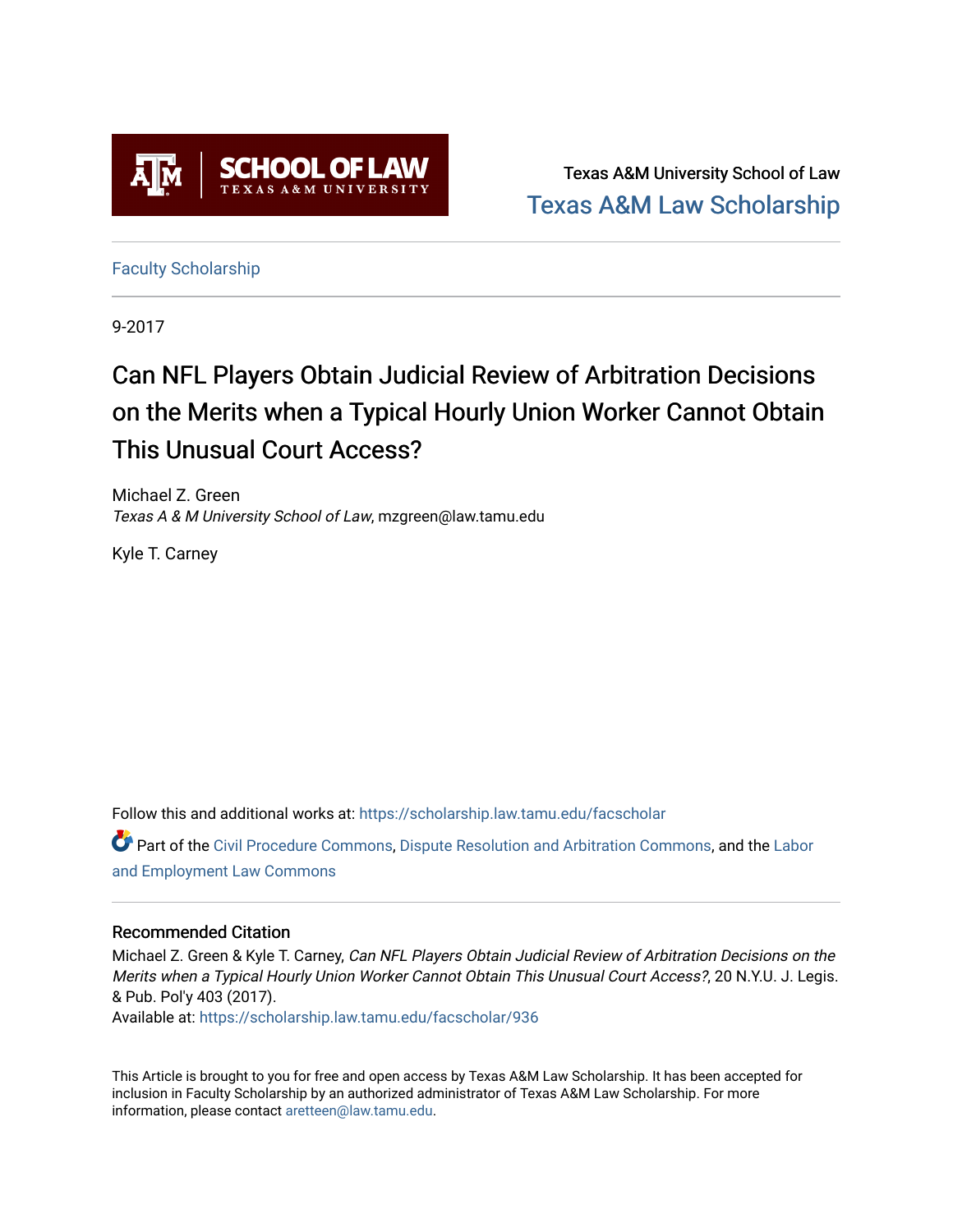# CAN NFL PLAYERS OBTAIN JUDICIAL REVIEW OF ARBITRATION DECISIONS ON THE MERITS WHEN A TYPICAL HOURLY UNION WORKER CANNOT OBTAIN THIS UNUSUAL COURT ACCESS?

#### *Michael Z. Green*\* *and Kyle T. Carney*\*\*

*Several recent court cases, brought on behalf of National Football League (NFL) players by their union, the NFL Players Association (NFLPA), have increased media and public attention to the challenges of labor arbitrator decisions in federal courts. The Supreme Court has established a body of federal common law that places a high premium on deferring to labor arbitrator decisions and counseling against judges deciding the merits of disputes covered by a collective bargaining agreement (CBA). A recent trend suggests federal judges have ignored this body of law and analyzed the merits of labor arbitration decisions in the NFL setting.*

*NFL employees, as millionaires, are able to use a significant war chest, given to their union, to hire very prominent attorneys to argue their cases in federal courts after the union has lost the dispute in final and binding arbitration. Unlike a typical hourly union worker, who has very limited legal options after an arbitration award has been rendered, millionaire professional football players and their union appear to be successfully challenging labor arbitrator decisions on the merits in federal district courts. Their prominent attorneys, from major corporate law firms that tend to represent employers in workplace disputes, appear to add value in resources and skills on behalf of their rich, professional football employee clients. Do these rich financial and legal resources suggest an unusual access to judges who may be more willing to hear their novel legal arguments outside of the typical standards established by the Supreme Court's federal arbitration jurisprudence?*

*This Article explores the recent access to court that NFL players have been able to obtain in challenging decisions made pursuant to a CBA. The Article argues that the financial resources of these unique union employees have led to the unusual access and consideration by federal trial judges in reviewing the merits of decisions that typically would not be considered under federal labor arbitration law. Overall, however, the record also suggests that the immediate appellate courts have responded to overturn this unusual consideration of the merits of labor arbitration decisions by reversing those initial court opinions. This Article concludes that, because of the*

<sup>\*</sup> Professor of Law, Texas A&M University School of Law. I am grateful for the extremely helpful assistance of Kyle Carney on this project.

<sup>\*\*</sup> J.D., 2017, Texas A&M University School of Law.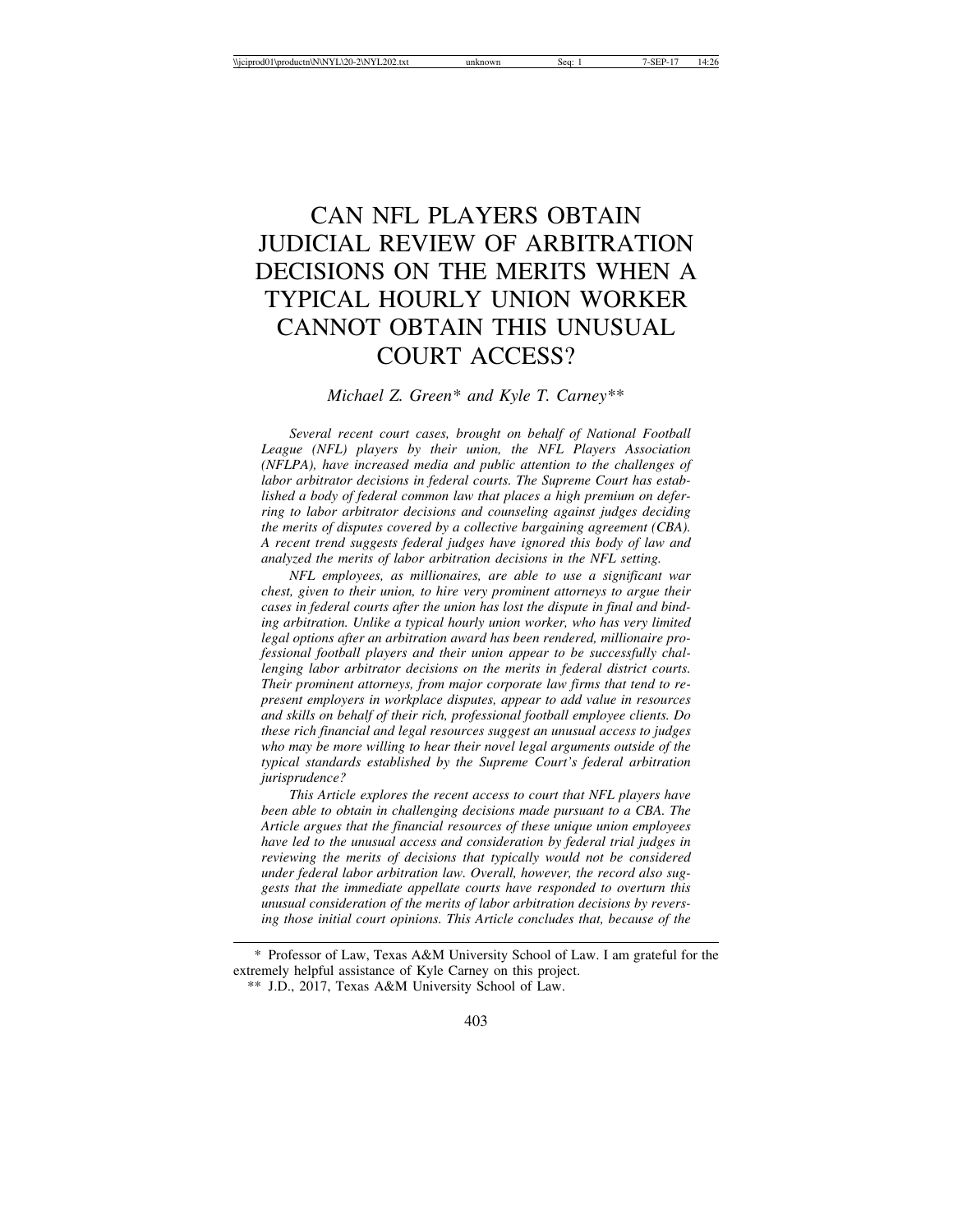*strong public interest in labor arbitration decisions involving the NFLPA, the federal courts must normally defer to the arbitrator's decision regardless of the merits. Otherwise, a typical union worker challenging a labor arbitrator's decision will be left with the wrong perception about access to justice and believe that one must be rich to have a federal judge consider the merits of a labor dispute.*

|      |             |                                                                                             | 405 |
|------|-------------|---------------------------------------------------------------------------------------------|-----|
|      |             | I. BACKGROUND: THE LAW OF ENFORCING ARBITRATION                                             |     |
|      |             | <b>DECISIONS AS A STRONG FEDERAL POLICY NECESSARY</b>                                       |     |
|      |             | TO ENCOURAGE PEACEFUL RESOLUTION OF LABOR                                                   |     |
|      |             |                                                                                             | 410 |
|      |             | A. The Steelworkers Trilogy                                                                 | 411 |
|      | <b>B.</b>   | Arbitrator Failure to Construe the CBA or                                                   |     |
|      |             | Exceeding the Authority of the CBA                                                          | 414 |
|      | C.          | Arbitrator's Award Violates Public Policy                                                   | 416 |
|      |             | D. The Arbitrator Committed Misconduct Such as                                              |     |
|      |             | Bias or Fraud or Partiality                                                                 | 417 |
| П.   |             | DEFLATEGATE: TOM BRADY'S CHALLENGE TO THE                                                   |     |
|      |             | NFL COMMISSIONER'S ARBITRAL DECISION AND                                                    |     |
|      |             | <b>APPLICATION OF DISCRETION REGARDING INTEGRITY OF</b>                                     |     |
|      |             |                                                                                             | 421 |
|      |             | A. Why the NFL Determined Tom Brady Conspired                                               |     |
|      |             | to Deflate Game Balls Below the League                                                      |     |
|      |             | Minimum Pressure                                                                            | 421 |
|      | <b>B.</b>   | The Unique Structure of Commissioner Goodell's                                              |     |
|      |             | Authority as Arbitrator Under the NFL-NFLPA                                                 |     |
|      |             |                                                                                             | 422 |
|      | $C_{\cdot}$ | The Arbitration Appeal: Goodell Denied Brady's                                              |     |
|      |             | Discovery Motions and Upheld the Four-Game<br>Suspension Based on the Wells Report Findings |     |
|      |             | that Brady Likely Cheated and Based on Brady's                                              |     |
|      |             | Refusal to Cooperate with the Investigators                                                 | 424 |
|      | D.          | The District Court—Out of Step with Most                                                    |     |
|      |             | Federal Courts—Refused to Enforce Arbitration                                               | 426 |
|      | E.          | The Second Circuit Reverses, Reaffirming Broad                                              |     |
|      |             | Arbitrator Deference in Review                                                              | 430 |
| III. |             | NFLPA CHALLENGES COMMISSIONER GOODELL'S                                                     |     |
|      |             | DISCIPLINE OF ADRIAN PETERSON: DEFERENCE TO                                                 |     |
|      |             | <b>ARBITRATION DOES NOT INCLUDE REVIEWING</b>                                               |     |
|      |             | ARBITRAL PRECEDENT BETWEEN THE PARTIES                                                      | 433 |
|      |             | A. The NFLPA Challenges Goodell's Discipline in                                             |     |
|      |             | Federal Court in the Adrian Peterson Case                                                   | 433 |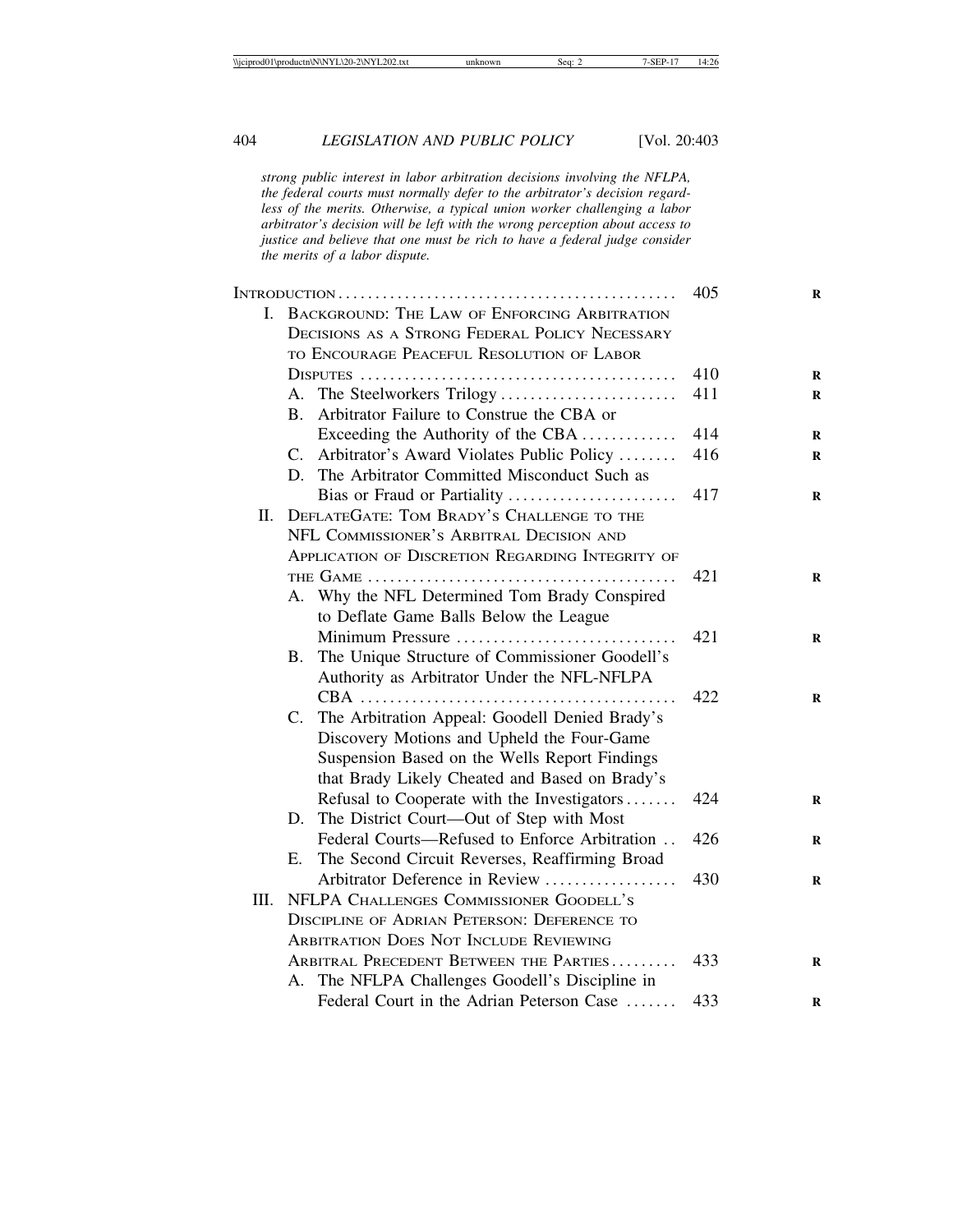|  | B. Peterson and Brady Compared: The District Courts                                                                                                         |     |
|--|-------------------------------------------------------------------------------------------------------------------------------------------------------------|-----|
|  | in Both Cases Erroneously Wandered into the                                                                                                                 |     |
|  | Arbitrator's Realm of Responsibility by Assessing                                                                                                           |     |
|  |                                                                                                                                                             |     |
|  | IV. MATCHING PUBLIC VIEWS ON MILLIONAIRE                                                                                                                    |     |
|  | CHALLENGES TO NFL LABOR ARBITRATION WITH                                                                                                                    |     |
|  | LIMITED COURT REVIEW TO ACHIEVE EQUAL ACCESS                                                                                                                |     |
|  |                                                                                                                                                             | 438 |
|  | A. Collective Bargaining Supports the Rule of Law                                                                                                           |     |
|  | and Itself Provides Access to Justice                                                                                                                       | 442 |
|  | B. The NFLPA's Unequal Access to Federal Court                                                                                                              |     |
|  | Creates an Equal Access to Justice Problem and                                                                                                              |     |
|  | Threatens the Rule of Law Under the NLRA                                                                                                                    | 447 |
|  | 449                                                                                                                                                         |     |
|  | $I_{\text{MIPD}\text{ODM/GPLOM}}$ , $\Lambda$ genes to $I_{\text{MOMG}}$ , $V_{\text{M}}$ , $I_{\text{MIMGUM}}$ , $E_{\text{MIPG}}$ en $E_{\text{MIPG}}$ or |     |

#### INTRODUCTION: ACCESS TO JUSTICE VIA JUDICIAL ENFORCEMENT OF LABOR ARBITRATION DECISIONS AND THE PROFESSIONAL SPORTS DILEMMA

Concerns about "access to justice" typically refer to the adequacy of a society's legal system to provide all people with legal representation in a meaningful legal forum.<sup>1</sup> Inequities in access to justice undermine the rule of law because inherent unfairness encourages people to resort to self-help rather than rely on legal processes.2 In many civil disputes, one of the key concerns about disparity in meting out justice correlates with the parties' inability to afford legal representation.3

In 2016, Samuel Estreicher and Joy Radice explored whether Americans making under \$50,000 a year are compelled to navigate the legal system on their own because they cannot afford lawyers.4 Estreicher and Radice optimistically argued that their efforts would help motivate "lawyers, young and old, to see service to non-elite populations as part of their professional identity."5 They noted that "labor unions . . . can also play a critical role supplementing representation

5. *Id.* at xi.

<sup>1.</sup> Deborah L. Rhode, *Access to Justice*, 69 FORDHAM L. REV. 1785, 1786–87 (2001).

<sup>2.</sup> *See* Christopher David Ruiz Cameron, *The Rule of Law Goes to Work: How Collective Bargaining May Promote Access to Justice in the United States, Canada, and the Rest of the World*, 20 U.C. DAVIS J. INT'L L. & POL'Y 211, 226 (2014).

<sup>3.</sup> *See* Lisa Needham, *Measuring the Access-to-Justice Gap: Nearly 70% of All Civil Defendants Aren't Represented*, LAWYERIST.COM (Aug. 27, 2016), https://lawyer ist.com/126109/access-to-justice-gap-civil-defendants-arent-represented/.

<sup>4.</sup> *See* BEYOND ELITE LAW: ACCESS TO CIVIL JUSTICE IN AMERICA (Samuel Estreicher & Joy Radice eds., Cambridge Univ. Press 2016).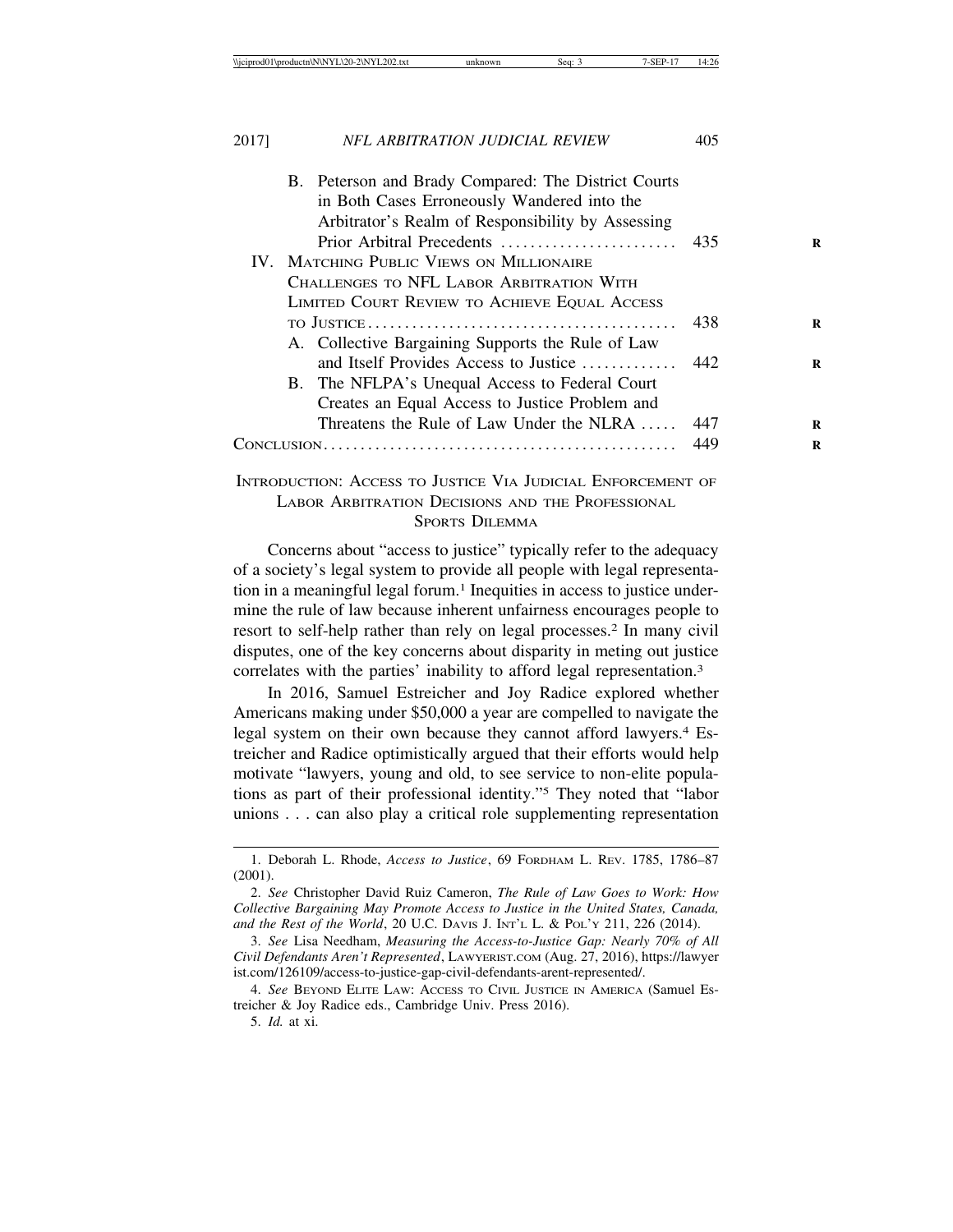and self-representation" and "[f]orums other than traditional courts can help reduce the cost and formality of dispute resolution, enabling individuals to represent themselves or obtain limited-purpose representation from lawyers."6

As a result, high levels of union representation correlate with better access to justice.7 However, a little less than eleven percent of the U.S. workforce, and a little more than six percent of the private sector workforce, is unionized.8 Despite low private sector union density overall, popular professional sports in the United States continue to represent one area where unionization thrives.<sup>9</sup> As fewer workers are exposed to collective bargaining in the workplace, a typical citizen's understanding of labor dispute resolution might likely be viewed through the lens of professional sports encounters.

9. Each of the four major sports in the United States (baseball, basketball, football, and hockey) all have union representation and collective bargaining agreements between the players and the owners of the teams that have been in existence for many years. *See* NAT'L FOOTBALL LEAGUE & NAT'L FOOTBALL LEAGUE PLAYERS ASS'N, COLLECTIVE BARGAINING AGREEMENT (2011), https://nflpaweb.blob.core.windows. net/media/Default/PDFs/General/2011\_Final\_CBA\_Searchable\_Bookmarked.pdf (providing a copy of the collective bargaining agreement between NFL owners and players in effect from 2011 to 2020); COLLECTIVE BARGAINING AGREEMENT BETWEEN NAT'L HOCKEY LEAGUE & NAT'L HOCKEY LEAGUE PLAYERS ASS'N (2012), http:// cdn.agilitycms.com/nhlpacom/PDF/NHL\_NHLPA\_2013\_CBA.pdf (describing hockey players collective bargaining agreement in effect until 2022); Press Release, MLB Players Ass'n, MLBPA, MLB Announce Details of New Labor Agreement (Dec. 2, 2016), http://www.mlbplayers.com/ViewArticle.dbml?SPSID=1113026+ &SPID=181313&DB\_LANG=C&ATCLID=211336404&DB\_OEM\_ID=34000 (discussing major league baseball's most recent collective bargaining agreement, which expires on December 1, 2021); Adrian Wojnarowski, *NBA, Players Association Agree to New Seven-Year CBA*, YAHOO! SPORTS (Dec. 14, 2016, 8:29 PM), https://sports. yahoo.com/news/nba-players-association-agree-to-new-seven-year-cba-012903335.ht ml (describing current national basketball players association's collective bargaining agreement which extends to 2022); *see also* Mathieu Fornier & Dominic Roux, *Labor Relations in the National Hockey League: A Model of Transnational Collective Bargaining*, 20 MARQ. SPORTS L. REV. 147, 153–54 (2009) (reviewing collective bargaining for national hockey league players and how union representation for hockey players began in 1967); Joshua A. Reece, Note, *Throwing the Red-Flag on the Commissioner: How Independent Arbitrators Can Fit into the NFL's Off-Field Discipline Procedures Under the Collective Bargaining Agreement*, 45 VAL. U. L. REV. 359, 360, 402 (2010) (comparing use of outside arbitrators in professional baseball and professional basketball labor agreements with the NFL's use of its Commissioner as the final arbitrator in its labor agreement).

<sup>6.</sup> *Id.*

<sup>7.</sup> *See* Cameron, *supra* note 2, at 226–27 (matching high union density rates with **R** high levels of access to justice).

<sup>8.</sup> Press Release, Bureau of Labor Stat., U.S. Dep't of Labor, Union Members— 2016 (Jan. 26, 2017), http://www.bls.gov/news.release/union2.nr0.htm (finding 10.7% unionization in the U.S. and 6.4% in the private sector).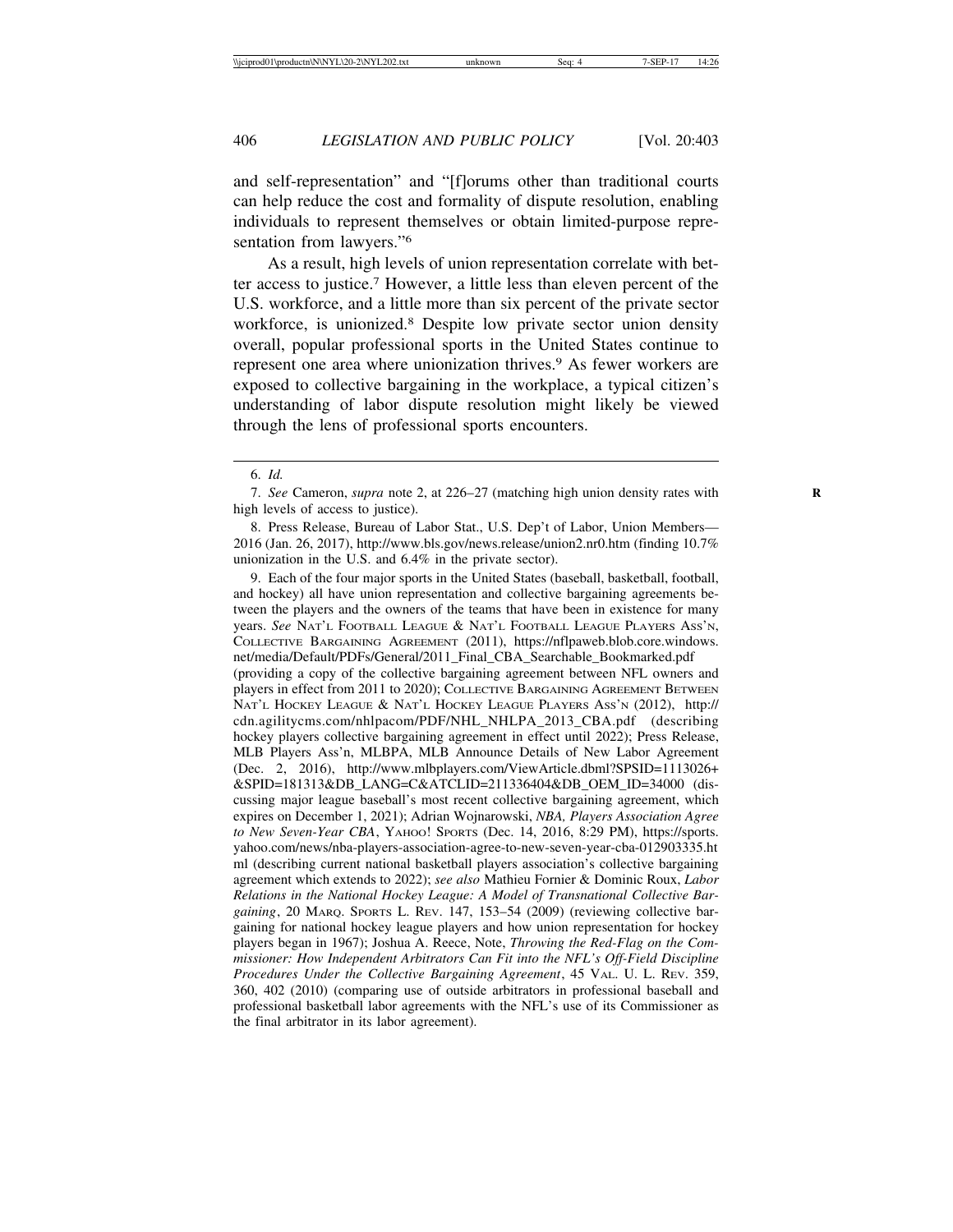Professional athletes face challenges in collective bargaining similar to those faced by public sector employees. Because the public suffers directly from harms occurring during a labor dispute, economic pressures placed on the employer by a union can lead to unpopular public sentiment. For government workers, the public becomes impatient and unhappy when a labor dispute disrupts its services. For professional athletes, any disruption of games risks a similar negative response from fans.

However, National Football League (NFL) athletes face unique additional pressures. A disruption of games due to a labor dispute can swallow up a significant portion of the average NFL athlete's career.<sup>10</sup> NFL athletes also must persuade the average working person, who can barely afford to take her family to a single game, that their collective effort is more than just a battle involving millionaires versus billionaires.<sup>11</sup>

The NFL Players Association (NFLPA) has been fairly successful in connecting its efforts to the collective bargaining efforts of the average worker.12 Regardless of popularity, the interests of profes-

11. *See* MICHAEL SCHIAVONE, SPORTS AND LABOR IN THE UNITED STATES 83 (2015) ("As Pittsburgh Steeler Troy Polamalu stated, '[i]t's unfortunate right now. I think what the players are fighting for is something bigger. Many people think it's millionaires versus billionaires, and that's the huge argument. The fact is, it's people fighting against big business. The big-business argument is, "I got the money, and I got the power, therefore I can tell you what to do." That's life everywhere. I think this is a time when the football players are standing up and saying, "No, no, no, the people have the power."'"); *see also* Jen Wilson, *Here's What It Costs to Take a Family of Four to a Carolina Panthers Home Game*, CHARLOTTE BUS. J. (Sep. 10, 2014), http:// www.bizjournals.com/charlotte/news/2014/09/10/here-s-what-it-costs-to-take-a-fami ly-of-four-to-a.html (finding that the average cost for a family of four to attend an NFL game in Charlotte was \$404.78 in 2014 and the highest cost for a family of four to attend a game in the country was in San Francisco, for \$641.50).

12. *See* Stephen J. Dubner, *"Billionaires vs. Millionaires": Five Things You Don't Know About the NFL Labor Standoff*, FREAKONOMICS (Feb. 24, 2011, 11:00 AM), http://freakonomics.com/podcast/freakonomics-radio-billionaires-vs-millionaires-fivethings-you-dont-know-about-the-nfl-labor-standoff/ (providing multiple viewpoints

<sup>10.</sup> *See* Rob Arther, *The Shrinking Shelf Life of NFL Players*, WALL ST. J. (Feb. 29, 2016, 12:42 AM), http://www.wsj.com/articles/the-shrinking-shelf-life-of-nfl-players-1456694959 (stating that average career length of NFL players has decreased since 2008, "falling from 4.99 years to 2.66."); *see also* Ethan Lock, *The Scope of the Labor Exemption in Professional Sports*, 1989 DUKE L.J. 339, 403 (referring to the brief career for an average NFL player as a counter to any efforts to pursue protracted bargaining goals). A number of NFL players are calling it quits now even in their twenties due to concussions, which suggests an even shorter career*. See, e.g*., Doug Farrar, *Chris Borland Won't Be the Last to Retire Early Due to Safety Concerns*, SPORTS ILLUSTRATED (Mar. 17, 2015), http://www.si.com/nfl/2015/03/16/ (describing the retirement of NFL star player, Chris Borland, at the age of twenty-four due to concerns about long-term neurological effects from head trauma due to concussions and mentioning other players who retired early).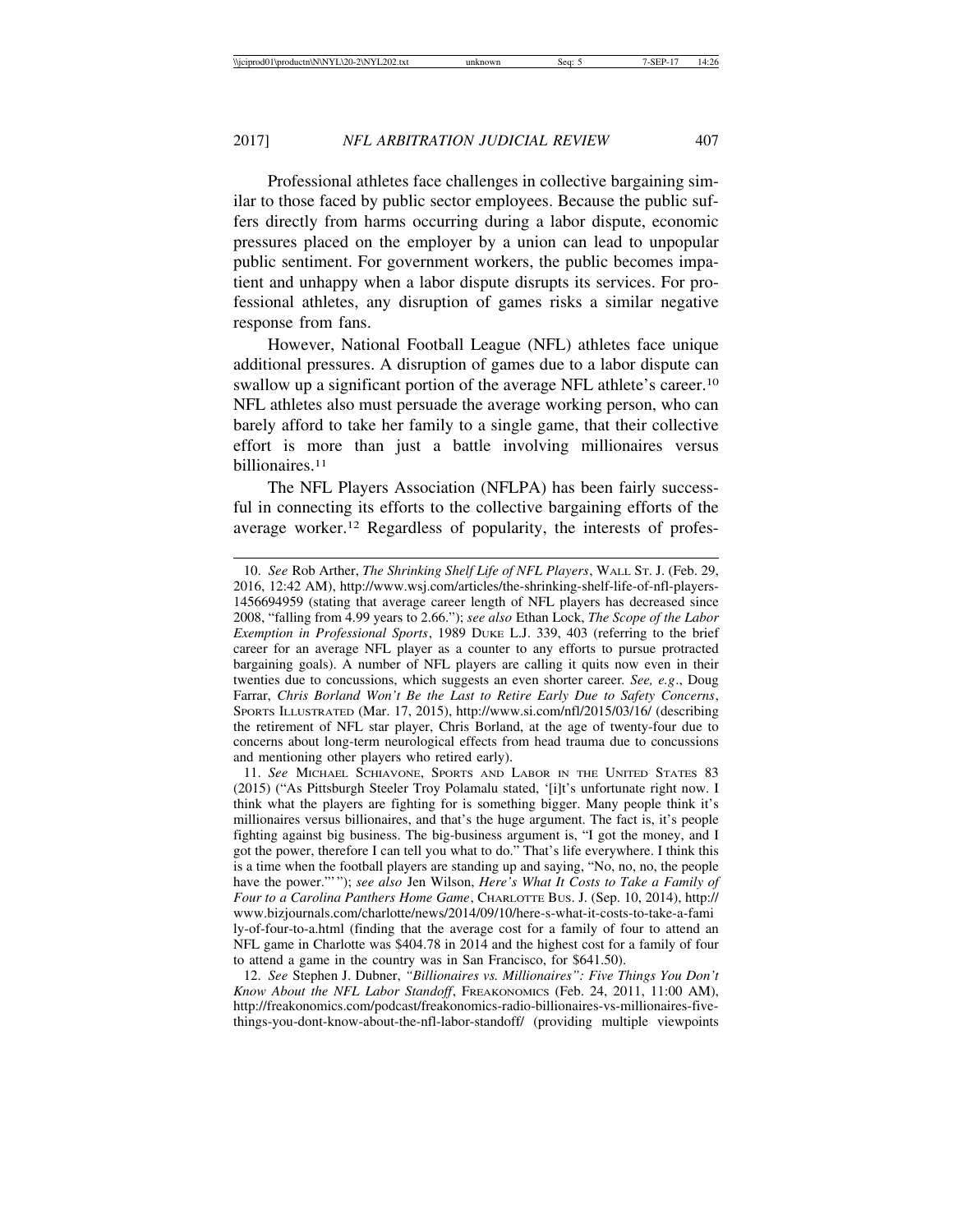sional athletes do not always align with union employees in other industries. In particular, the NFLPA's challenges to enforcement of arbitration discipline in federal court risks undermining labor peace, a key policy of the National Labor Relations Act (NLRA).13 Courts' actions on the merits of these disputes compromise labor peace, which is achieved by giving deference to arbitration as the forum the parties chose to be the final word in settling labor disputes under a collective bargaining agreement (CBA).<sup>14</sup>

If the NFLPA succeeds in gaining unique access to federal courts in challenging CBA decisions, the average union worker will not likely enjoy the same access to federal courts. Furthermore, if the NFLPA continues to successfully reverse arbitrator decisions in district court, employers in other industries may capitalize on the NFLPA's unique arguments. Employers may challenge decisions in industries where unions do not have the same resources, overturning employees' successful arbitration awards on the merits and harming the typical union worker. As a result, the NFLPA's quest to avoid enforcement of arbitration decisions made pursuant to a CBA may decrease access to justice for union employees in other industries.

Instead of challenging arbitrator decisions, the NFLPA should seek changes to the arbitration process at the collective bargaining table, not in federal courts. The NFLPA has begun high-profile efforts to circumvent final decisions by arbitrators made under the CBA by seeking judicial review of the merits. However, these efforts have ultimately been unsuccessful on appeal.

on the 2011 NFL negotiations, including the head of the NFLPA explaining the players' perspective that the average length of an NFL player's career is less than four years and the money is needed to deal with injuries in post-football life); Mike Florio, *Union Claims Lockout Would Cost 150,000 Jobs*, NBC SPORTS (Feb. 12, 2011), http:/ /profootballtalk.nbcsports.com/2011/02/12/union-claims-lockout-would-cost-150000 jobs/ (explaining how an NFL-players lockout would eliminate 150,000 jobs).

<sup>13.</sup> National Labor Relations Act (NLRA), 29 U.S.C. §§ 151–169 (2014). In particular, Section 1 of the NLRA identifies as a policy concern limiting "strikes and other forms of industrial strife or unrest" through the promotion of "the practice and procedure of collective bargaining and by protecting the exercise by workers of . . . designation of representatives of their own choosing . . . for the purpose of negotiating the terms and conditions of their employment." *Id.* at § 151.

<sup>14.</sup> *See* United Steelworkers of Am. v. Warrior & Gulf Nav. Co., 363 U.S. 574, 578 (1960). The Supreme Court has specifically referred to the importance of choosing arbitration to resolve disputes peacefully since the employer typically agrees to the grievance and final arbitration provision in exchange for the employees giving up their right to pursue industrial strife via a strike. *Id.* "Complete effectuation of the federal policy is achieved when the agreement contains both an arbitration provision for all unresolved grievances and an absolute prohibition of strikes, the arbitration agreement being the 'quid pro quo' for the agreement not to strike." *Id.* at n.4 (citing Textile Workers v. Lincoln Mills, 353 U.S. 448, 455 (1957)).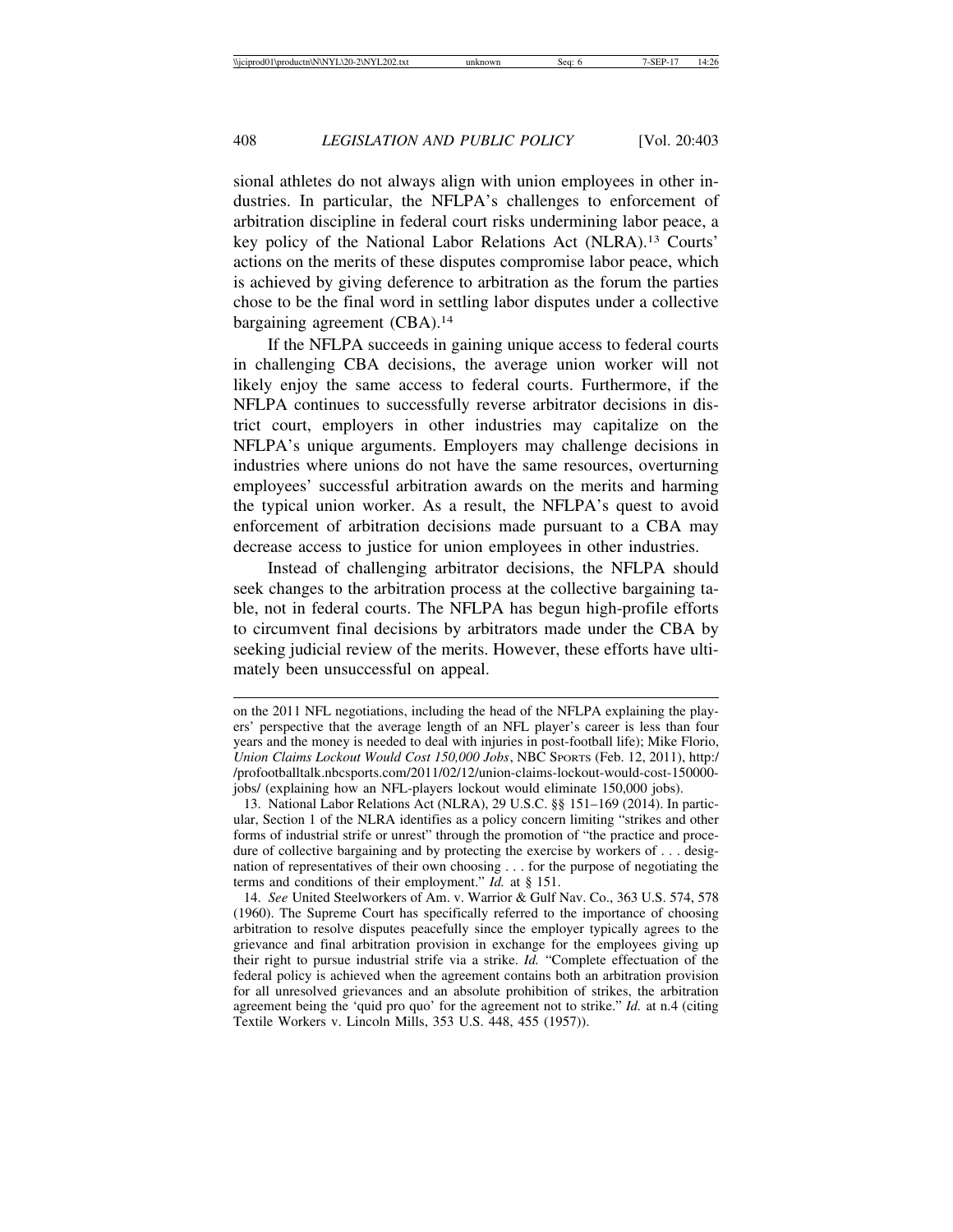As a result, the NFLPA must now do the tough bargaining work of obtaining its desired changes at the negotiating table. Because a significant number of NFL fans seem to have embraced the NFLPA challenges, public sentiment may favor the NFLPA if it chooses to pursue drastic action at the bargaining table.15 If the NFLPA strikes to resolve how final disciplinary decisions can be made in the future, the parties will be using a private bargaining system endorsed by the NLRA.

Part I provides a more detailed discussion of the federal common law that has developed under the NLRA. That law encourages the use of arbitration in resolving labor disputes and discourages judges from considering the merits whenever the matter could arguably be resolved by interpreting the CBA. In essence, the law upholds the parties' desire to leave the job of interpreting the CBA to the labor arbitrator under the terms of their agreement. Part II discusses the high-profile case involving New England Patriots player, Tom Brady, and his challenge to a four-game suspension issued by NFL Commissioner Roger Goodell, in which the district court seemed to embrace the NFLPA's arguments in considering the merits of a labor arbitration decision. Part III addresses the case of Minnesota Vikings player Adrian Peterson and how the NFLPA obtained unique judicial review of the merits of his labor arbitration decision. Part IV argues that the unusual access to the federal court system granted to the NFLPA in the *Brady* and *Peterson* cases has misled the public into believing that union workers can easily challenge labor arbitrator decisions made pursuant to a CBA. This result can lead the typical union worker to believe such challenges only resonate with the federal courts when the financial resources support it, an access to justice concern. The Article concludes that the NFLPA should alleviate this access to justice concern by focusing on achieving its desired changes to labor relations with the NFL through its negotiations over its CBA instead of challenging the merits of labor arbitration decisions in the courts.

<sup>15.</sup> *See* Benjamin Horney, *Deflategate Could Alter NFL's Collective Bargaining*, LAW360 (July 13, 2016), https://www.law360.com/articles/817000/deflategate-couldalter-nfl-s-collective-bargaining (suggesting that the NFLPA's aggressive court challenges and the public interest in NFL cases may lead to changes in the NFL CBA in 2020, aimed at relieving the NFL Commissioner from his powers of disciplining players for conduct detrimental to the league while also being able to sit as the final arbitrator of any challenges to that discipline).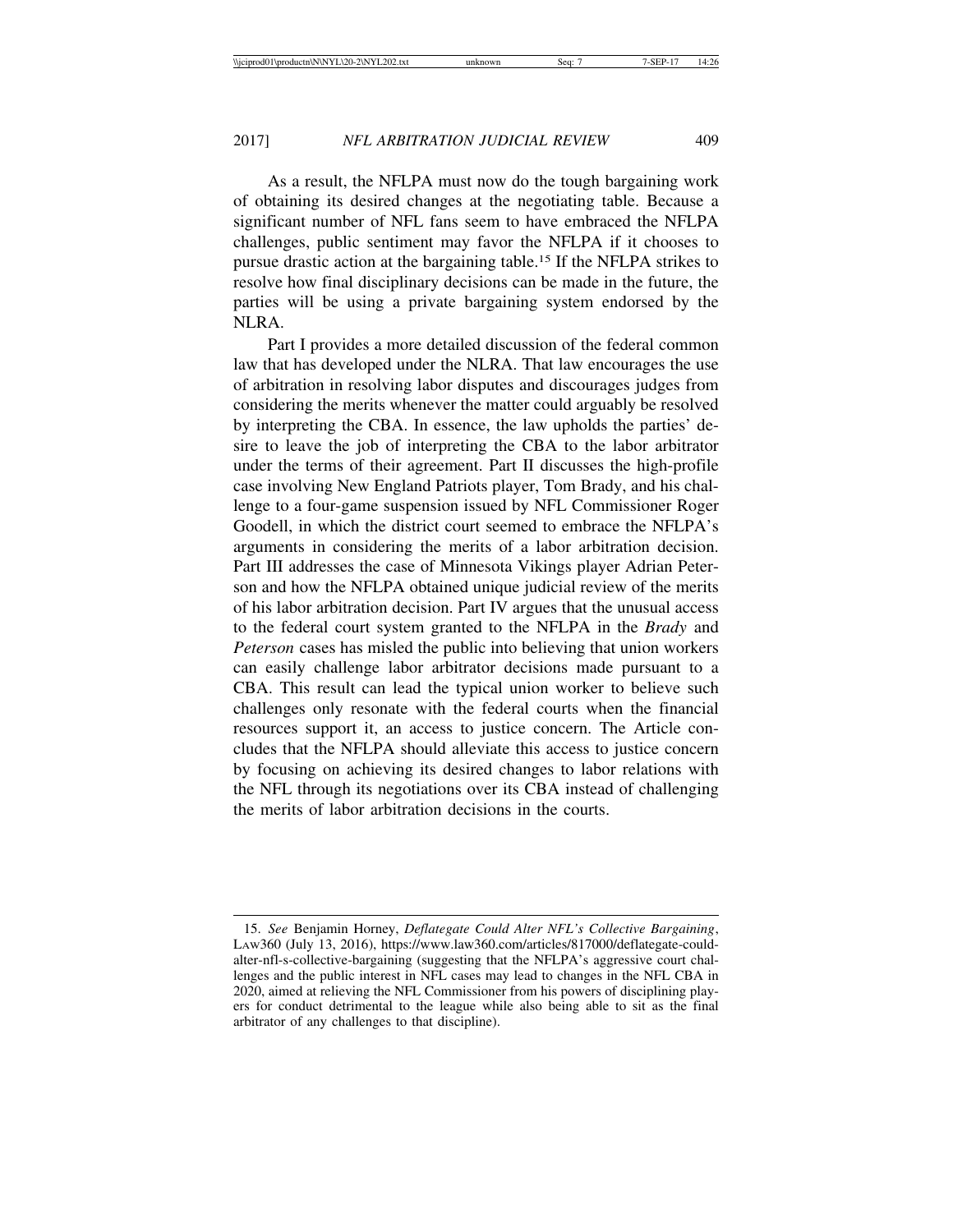I.

#### BACKGROUND: THE LAW OF ENFORCING ARBITRATION DECISIONS AS A STRONG FEDERAL POLICY NECESSARY TO ENCOURAGE PEACEFUL RESOLUTION OF LABOR DISPUTES

Federal law has consistently prevented federal courts from reviewing the merits of an arbitration decision made pursuant to a CBA. Judicial review of the merits may only be appropriate on three narrow grounds:16 (1) the arbitrator failed to construe and follow the terms of the CBA;<sup>17</sup> (2) the arbitrator's award violated public policy;<sup>18</sup> or (3) the arbitrator committed misconduct or other behavior exhibiting evident partiality, bias, or fraud.19 To prove the arbitrator failed to accurately construe and follow the terms of the CBA, the challenger must show that the arbitrator was not even arguably interpreting the CBA and pursued "his own brand of industrial justice."20 To establish that the award violated public policy, the challenger must show that compliance with the terms in the arbitrator's award would contravene some public policy, usually identified by positive law.21 In proving expressed partiality, bias, or fraud, the party challenging arbitration must produce persuasive evidence.22 Very few cases have met the

17. *See, e.g.*, Major League Baseball Players Ass'n v. Garvey, 532 U.S. 504, 510 (2001).

18. *See, e.g.*, United Paperworkers Int'l Union v. Misco, Inc., 484 U.S. 29, 44 (1987).

19. *See* Federal Arbitration Act (FAA), 9 U.S.C. § 10(a)(3) (1925). This form of challenge arises under the terms of the FAA, not the NLRA. The application of the FAA to § 301 of the NLRA, as amended, is discussed *infra* Section I.C.

22. *See* Williams v. Nat'l Football League, 582 F.3d 863, 886 (8th Cir. 2009) (NFLPA has the burden to demonstrate that the arbitrator's actions were based on

<sup>16.</sup> *See* Jaime Dodge Byrnes & Allison Berkowitz Prout, Comment, Major League Baseball Players Association v. Garvey*: Revisiting the Standards for Arbitral Review*, 7 HARV. NEG. L. REV. 389, 393 (2002) (referring to "limited bases for appeal of arbitration decisions," including "public policy grounds when [an award] violates positive law," as well as when an arbitrator ignores the requirements of the CBA in an effort to "dispense his own brand of industrial justice" or has engaged in "fraud or dishonest conduct").

<sup>20.</sup> *Garvey*, 532 U.S. at 509–510 (citing Steelworkers v. Enter. Wheel & Car Corp., 363 U.S. 593, 597 (1960)) ("It is only when the arbitrator strays from interpretation and application of the agreement and effectively 'dispense[s] his own brand of industrial justice' that his decision may be unenforceable.").

<sup>21.</sup> *See* E. Assoc. Coal Corp. v. United Mine Workers of Am., 531 U.S. 57, 60–62 (2000). Such public policy must be "explicit, well-defined, and dominant." W.R. Grace & Co v. Rubber Workers, 461 U.S. 757, 766 (1983); *see also E. Assoc. Coal*, 531 U.S. at 68 (Scalia, J., concurring in judgment) (citation omitted) ("There is not a single decision. . .in which we have refused to enforce on 'public policy' grounds an agreement that did not violate, or provide for the violation of some positive law.").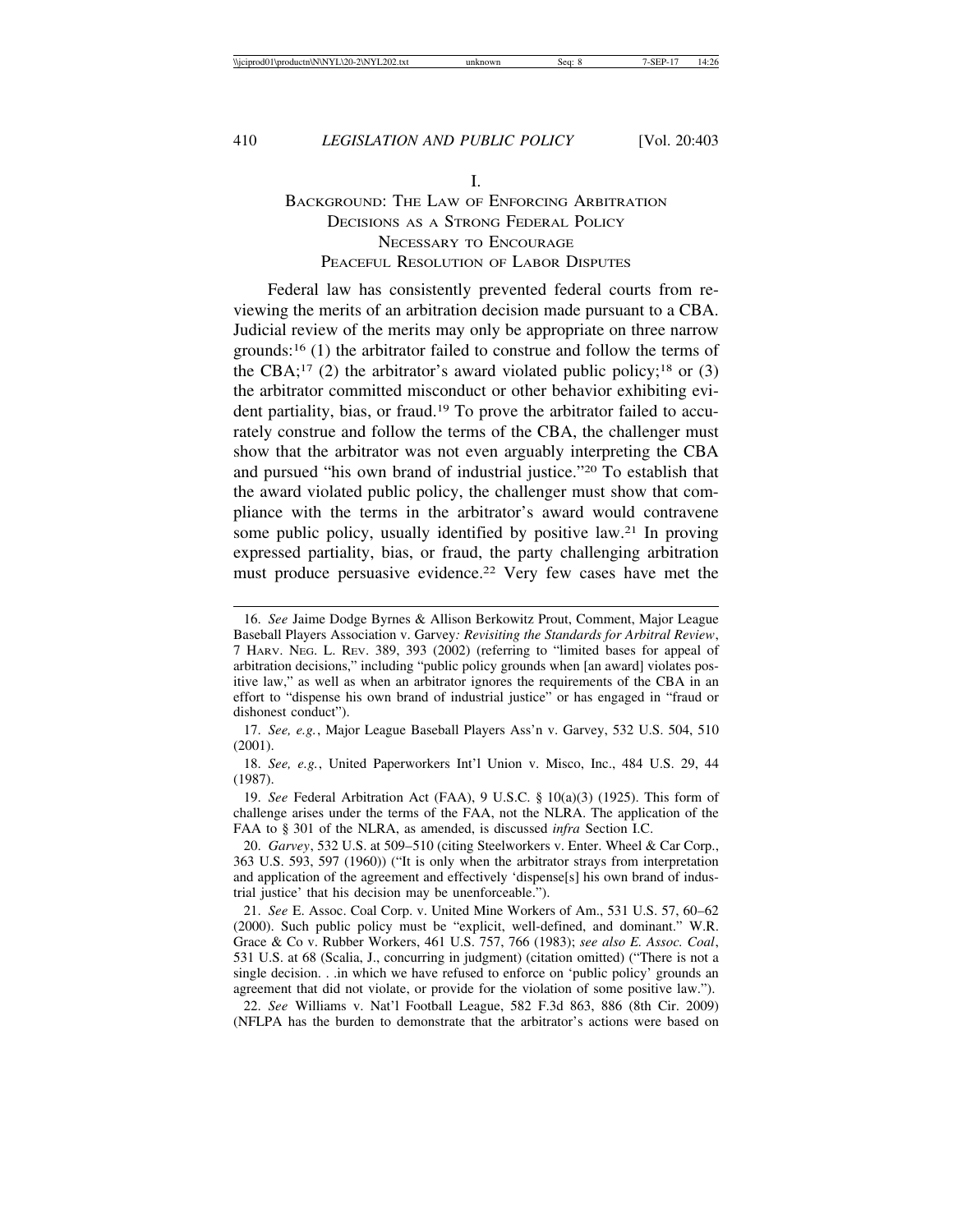standard necessary to establish partiality, bias, or fraud by a labor arbitrator.23

#### *A. The Steelworkers Trilogy*

The *Steelworkers Trilogy*, 24 three cases decided by the Supreme Court on the same day in 1960 involving the Steelworkers Union, addressed the enforcement of arbitration under a CBA pursuant to Section 301 of the 1947 Labor Management Relations Act (LMRA), which amended the NLRA.<sup>25</sup> Section 301 of the LMRA provides:

Suits for violation of contracts between an employer and a labor organization representing employees in an industry affecting commerce as defined in this chapter, or between any such labor organizations, may be brought in any district court of the United States having jurisdiction of the parties, without respect to the amount in controversy or without regard to the citizenship of the parties.<sup>26</sup>

Section 203(d) of the LMRA provides that "[f]inal adjustment by a method agreed upon by the parties is declared to be the desirable method for settlement of grievance disputes arising over the application or interpretation of an existing collective-bargaining agreement."27

The *Steelworkers Trilogy* established key foundational principles regarding the enforcement of labor arbitration pursuant to a CBA in federal courts.28 Courts should not interfere with the bargain the parties made with respect to limiting strikes in exchange for agreeing to arbitration.29 Honoring that balance preserves labor peace through arbitration by granting employees, in exchange for giving up their right

26. 29 U.S.C. § 185(a) (2014).

27. *Id.* § 173(d).

28. Mark E. Zelek, *Labor Grievance Arbitration in the United States*, 21 U. OF MIAMI INTER-AM. L. REV. 197, 200–01 (1989).

29. *Am. Mfg. Co.*, 363 U.S. at 567.

improper motives and it failed to meet its "heavy burden" for "demonstrating . . .evident partiality").

<sup>23.</sup> *See* Perry A. Zirkel & Peter D. Winebrake, *Legal Boundaries for Partiality and Misconduct for Labor Arbitrators*, 1992 DET. C. L. REV. 679, 708 ("[I]nstances of judicial vacatur of labor arbitration awards based on bias are rare; those based on misconduct are even more rare; and those based on fraud are virtually nonexistent.").

<sup>24.</sup> United Steelworkers of Am. v. Enter. Wheel & Car Corp., 363 U.S. 593 (1960); United Steelworkers of Am. v. Am. Mfg. Co., 363 U.S. 564 (1960); United Steelworkers of Am. v. Warrior & Gulf Nav. Co., 363 U.S. 574 (1960).

<sup>25.</sup> In a case decided shortly before the *Steelworkers' Trilogy* cases, the Supreme Court found that § 301 provided not just a jurisdictional requirement for enforcement of CBAs in federal court, but also established a mechanism to fashion federal common law regarding the standards to be applied in those CBA enforcement actions. *See* Textile Workers of Am. v. Lincoln Mills, 353 U.S. 448, 451 (1957).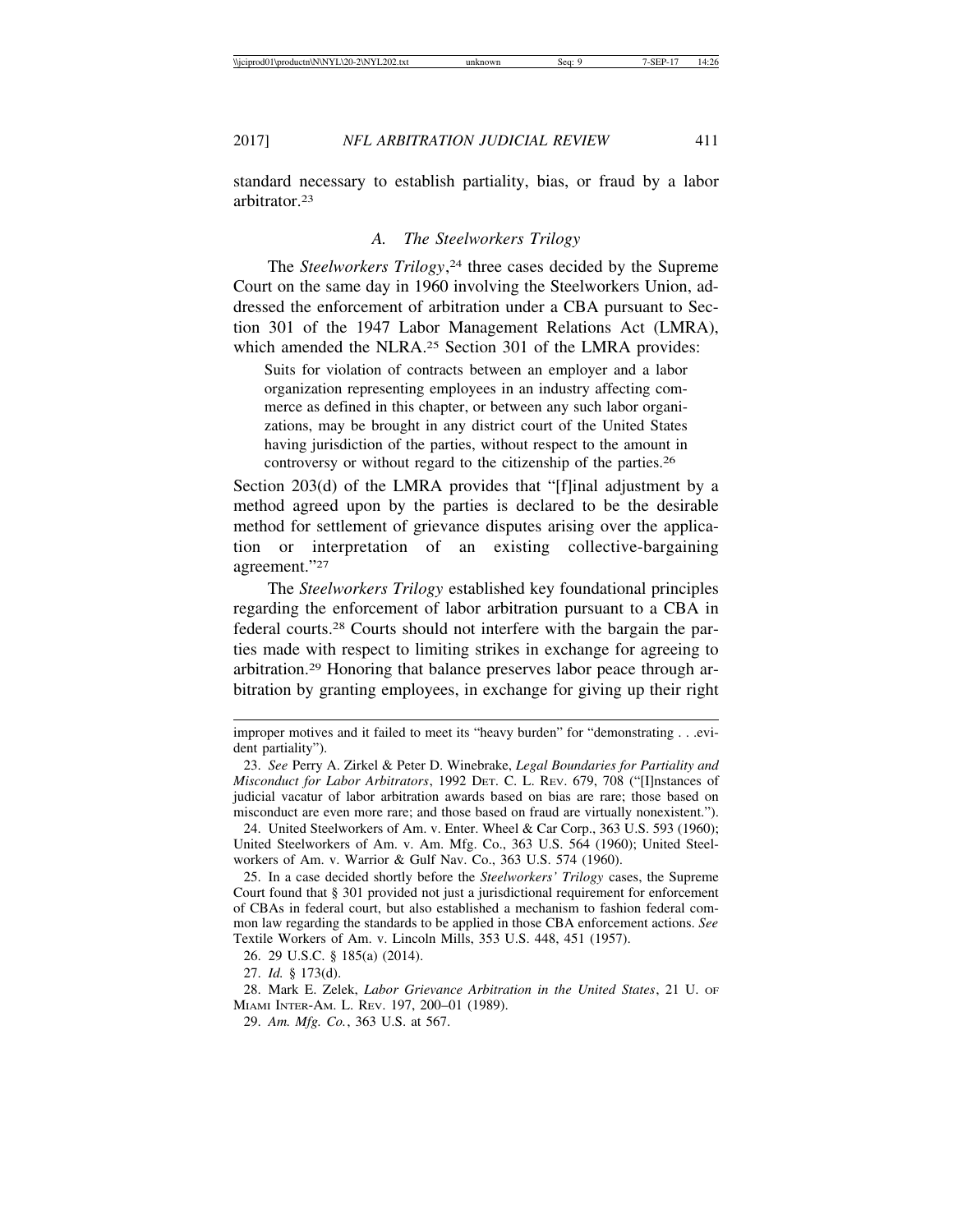to strike, a forum in which they may bring a broader set of claims even frivolous claims.30 Thus, union employees have access to justice in arbitration, and upholding arbitration decisions reinforces these rights.

In *United Steelworkers of America v. American Manufacturing Co.*, the employer refused to arbitrate a claim under the CBA when an injured employee, who was deemed partially disabled due to the injury, received a workers' compensation settlement.<sup>31</sup> The union sued the employer to enforce the arbitration clause under the CBA, but the district court held that the settlement estopped the employee's claims under the CBA.32 The appellate court agreed, but also held that the claim was not subject to arbitration because it was patently frivolous<sup>33</sup>

Reversing the lower courts, the Supreme Court held the parties had to abide by the bargained-for arbitration provision in their CBA, regardless of how a court may view the merits of the claim.34 The statutory policy<sup>35</sup> underlying collective bargaining favors resolving disputes according to the bargained-for method chosen by the parties.36 The judiciary does not create exceptions for no-strike clauses because they are a product of the bargain, and an arbitration provision is a "quid" to the no-strike "quo."37 Therefore, courts should not review the merits of labor arbitration decisions because unions bargain for them in order to adjudicate grievances that courts ordinarily would not entertain.38 The parties bargained for the arbitrator's judgment and a court should not deprive either party of that benefit because the "processing of even frivolous claims may have therapeutic values."<sup>39</sup>

*United Steelworkers of America v. Warrior and Gulf Navigation Co.* held that arbitration of a claim is appropriate as long as "the claim is even arguably covered by the contract."40 In that case, the employer was unable to avoid arbitrating its decision to contract out work when his contract failed to explicitly exclude this situation from the broad

37. *Id.* at 567.

38. *Id.*

39. *Id.* at 568.

40. United Steelworkers of Am. v. Warrior & Gulf Nav. Co., 363 U.S. 574, 583–84 (1960); *see also* Zelek, *supra* note 28, at 201. **R**

<sup>30.</sup> *Id.* at 568.

<sup>31.</sup> *Id.* at 564–65.

<sup>32.</sup> *Id.* at 566.

<sup>33.</sup> *Id.*

<sup>34.</sup> *Id.* at 569.

<sup>35.</sup> National Labor Relations Act (NLRA) § 1, 29 U.S.C. 151 (2014); Labor Management Relations Act (LMRA) § 203(d), 29 U.S.C. § 173(d) (2014).

<sup>36.</sup> United Steelworkers of Am. v. Am. Mfg. Co., 363 U.S. 564, 566 (1960).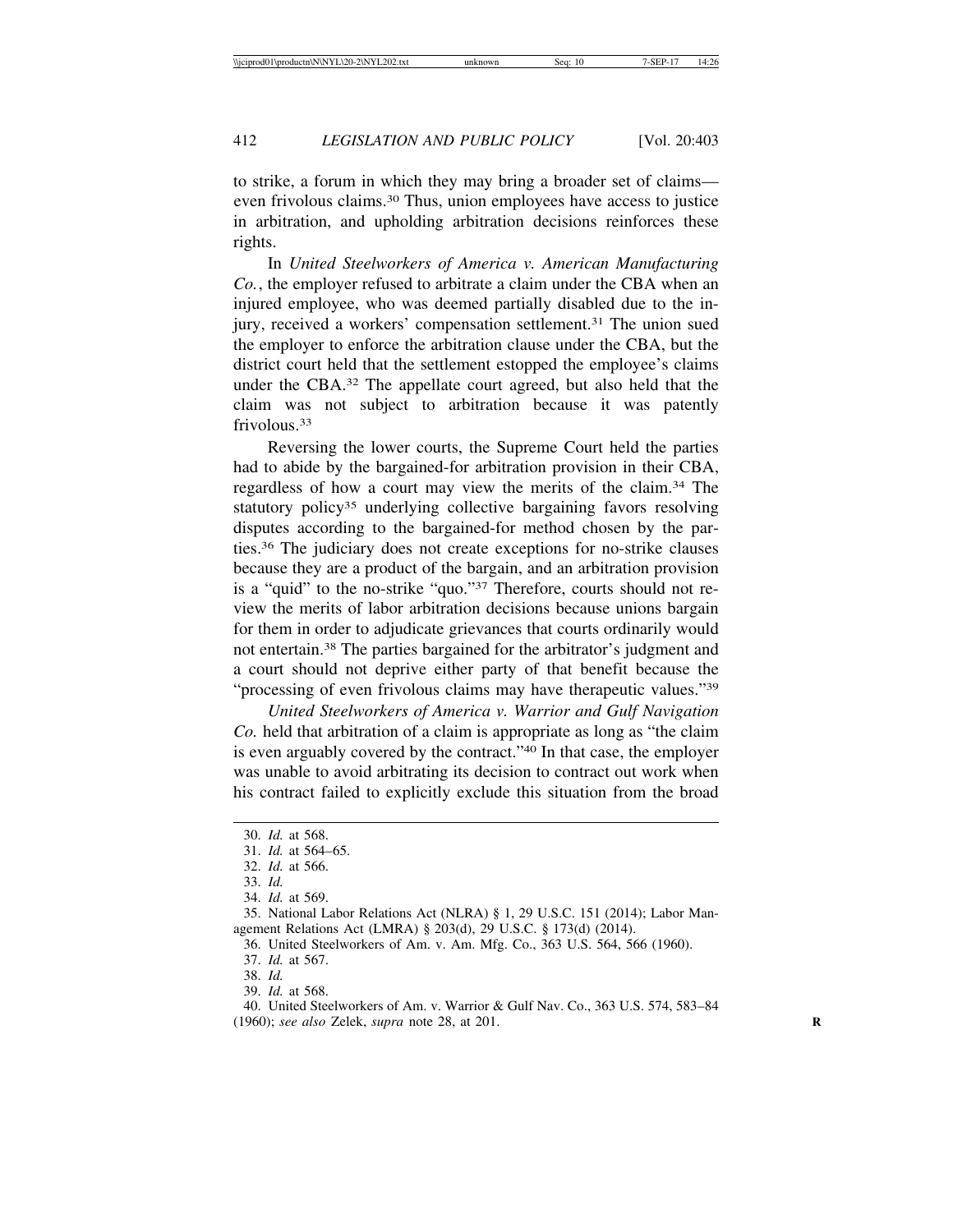arbitration provision to which it had agreed.41 Strong evidence is required to show that the parties did not intend to submit a subject to arbitration.42 Even the arbitrator's decision about whether a claim should be submitted to arbitration receives deference in the courts.

Critically, for understanding challenges to an arbitrator's disciplinary decision under the CBA, the Court in *United Steelworkers of America v. Enterprise Wheel and Car Corp.* explained the deference owed to arbitration—courts must enforce arbitration awards so long as the arbitrator even arguably construes the CBA in reaching a decision.43 In *Enterprise Wheel*, the employer terminated employees for initiating a strike to protest the discharge of another employee. An arbitrator held that the employees should have been suspended for only ten days, which the employer disputed.44 The CBA expired after the discharge and before the arbitrator issued the award.45 As a result, the appellate court held that back pay and reinstatement could not be enforced after the CBA expired.46

According to the Supreme Court, because the appellate court based its decision on the ambiguity of the arbitrator's decision, that decision amounted to a disagreement with the arbitrator on the proper construction of the CBA.47 The Court held that any review of the arbitrator's award should be limited to whether it "draws its essence from the collective bargaining agreement."48 Thus, courts should not overrule an arbitrator based on the merits of a dispute because "[i]t is the arbitrator's construction which was bargained for."49 In *Enterprise Wheel*, because the arbitrator construed the parties' actions within the authority of the CBA, even if ambiguous, the award was enforceable.50

50. *Id.*

<sup>41.</sup> *Warrior & Gulf Nav. Co.*, 363 U.S. at 584–85.

<sup>42.</sup> *Id.*; *see also* Zelek, *supra* note 28, at 201. **R**

<sup>43.</sup> United Steelworkers of Am. v. Enterprise Wheel & Car Corp., 363 U.S. 593, 599 (1960); *see also* Zelek, *supra* note 28, at 201 (citing *Enter. Wheel & Car Corp.*, **R** 363 U.S. at 599) ("As long as the award 'draws its essence' from the collective bargaining agreement, it may not be overturned or modified in any way.")

<sup>44.</sup> *Enterprise Wheel & Car Corp.*, 363 U.S. at 594–95.

<sup>45.</sup> *Id.* at 595.

<sup>46.</sup> *Id.*

<sup>47.</sup> *Id.* at 598.

<sup>48.</sup> *Id.* at 597.

<sup>49.</sup> *Id.* at 599.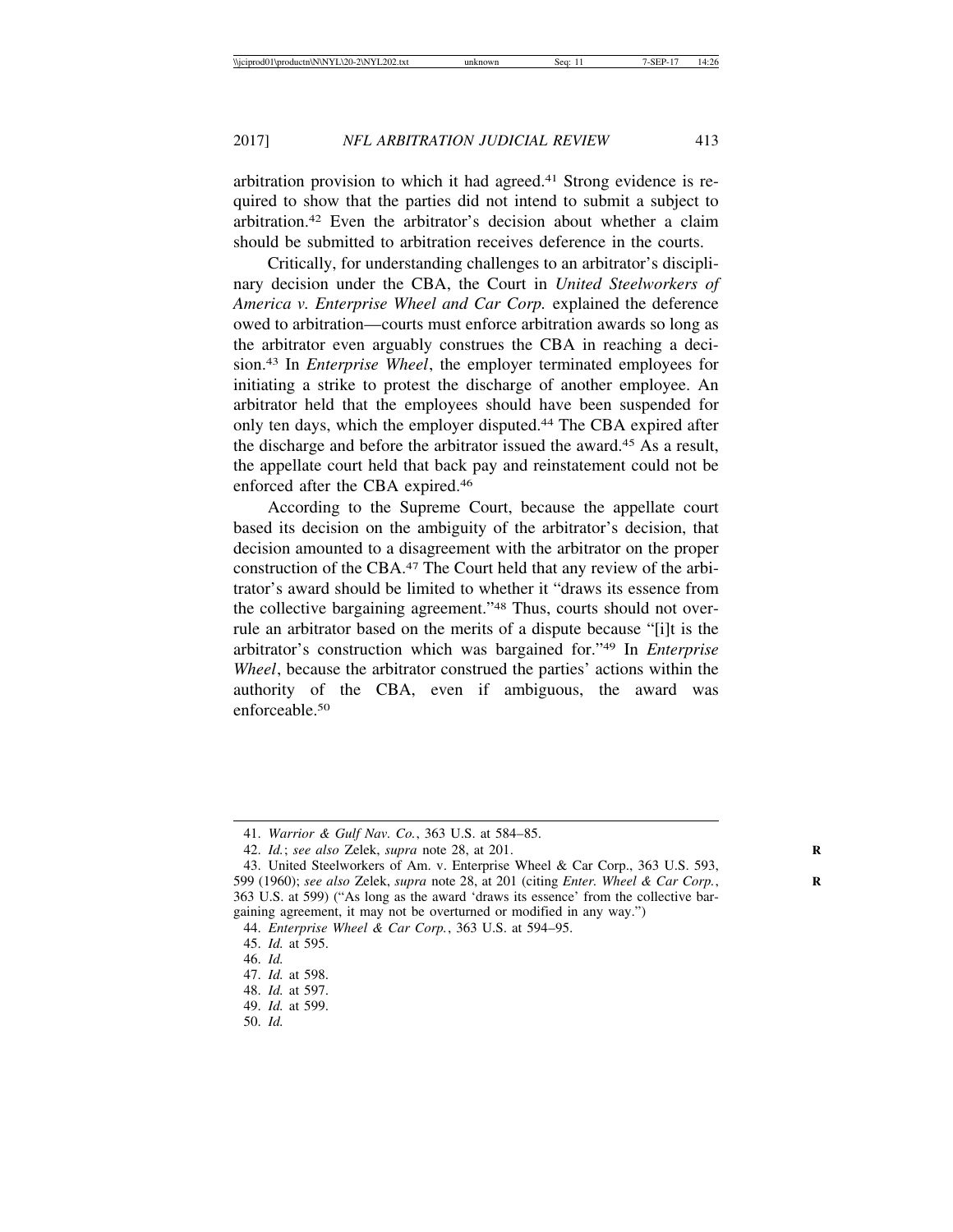#### *B. Arbitrator Failure to Construe the CBA or Exceeding the Authority of the CBA*

Since *Enterprise Wheel*, the Supreme Court has further narrowed the grounds for overturning an arbitrator's decision.51 In 2001, the Court held in *Major League Baseball Players Association v. Garvey* that an arbitrator's decision cannot be overturned even for serious errors in judgment in construing a CBA.52 Additionally, even when the arbitrator goes beyond construing the CBA, the reviewing court's role is limited to remanding the case for arbitration consistent with the CBA.53

The arbitrator's decision in *Garvey* relied on the terms of a settlement agreement between the professional baseball league and the baseball players' union.54 After several arbitrators in the 1980s found that the league had colluded to limit "the market for free-agent services after the 1985, 1986, and 1987 baseball seasons," in violation of the CBA, the league settled the overall claim of ownership collusion by offering a \$280 million fund to the baseball players' union to distribute to injured players.55

The baseball players' union then designed a plan called the "Framework" to evaluate claims by individual players and provide them with their entitled compensation as a result of the owners' collusion.56 In particular, the Framework awarded compensation "only in those cases where evidence exists that a specific offer of an extension was made by a club prior to collusion only to thereafter be withdrawn when the collusion scheme was initiated."<sup>57</sup> Garvey made a claim for \$3 million based upon his assertion that his team, the San Diego Padres, failed to offer him a contract for the 1988 and 1989 seasons as a

57. *Id.* 

<sup>51.</sup> *See* Michael H. LeRoy & Peter Feuille, *The* Steelworkers Trilogy *and Grievance Arbitration Appeals: How the Federal Courts Respond*, 13 BERKELEY J. OF EMP. & LAB. L. 78, 88 (1991) [hereinafter LeRoy & Feuille, *The* Steelworkers Trilogy] (describing the results of a 1991 study showing that "the great majority of post-arbitration appeals have been based upon some variation of an *Enterprise* [*Wheel & Car Corp.*] challenge to an award—namely, that the arbitrator's ruling was not sufficiently based on the language of the contract"); *see also* Michael H. LeRoy & Peter Feuille, *Private Justice in the Shadows of Public Courts: The Autonomy of Workplace Arbitration Systems*, 17 OHIO ST. J. ON DISP. RESOL. 19, 59 (2001) (describing empirical review of decisions challenging arbitration decisions from 1991–2001 and finding general deference to the arbitrators' decisions by federal courts).

<sup>52.</sup> Major League Baseball Players Ass'n v. Garvey, 532 U.S. 504, 510–11 (2001). 53. *Id.*

<sup>54.</sup> *Id.* at 505–06.

<sup>55.</sup> *Id.*

<sup>56.</sup> *Id.* at 506.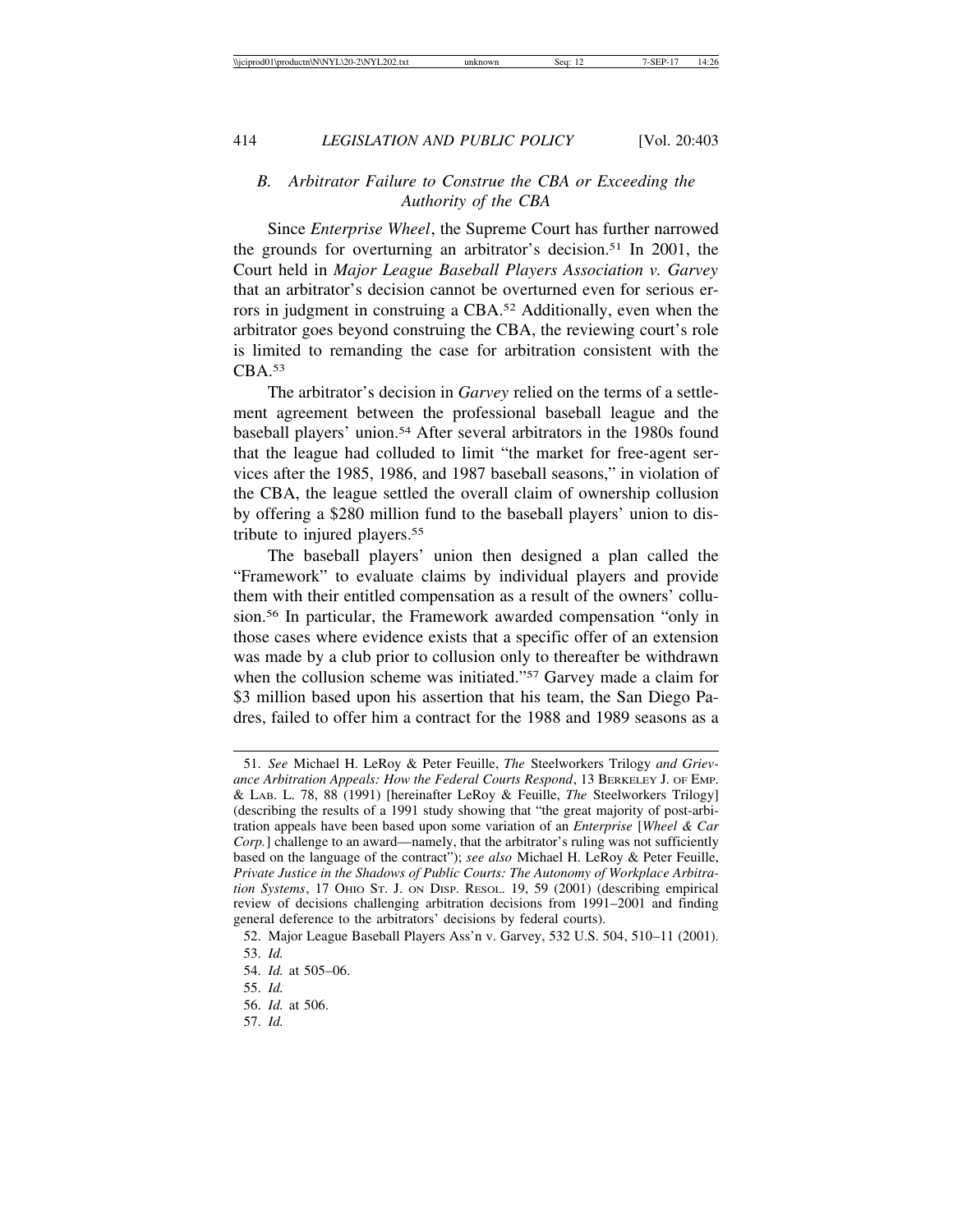result of the owners' collusion. The baseball players' union rejected Garvey's claim and the matter went to arbitration for resolution. As proof at the arbitration, Garvey presented a 1996 letter from the CEO of the Padres admitting that, as CEO, he made an offer to Garvey, but "the Padres refused to negotiate with Garvey thereafter due to collusion."58 However, the arbitrator discredited this letter because it contradicted the CEO's statements in depositions predating the letter.59

The Ninth Circuit Court of Appeals held that the arbitrator's conclusion was irrational—even committing the reversible offense of "'dispens[ing] his own brand of industrial justice'"—because other arbitrators had already found that the CEO's earlier statements were false.60 False statements by the baseball owners denying the existence of collusion, such as the one made by the Padres' CEO in the deposition, had led to the creation of the \$280 million settlement fund.61 The Ninth Circuit acknowledged that, generally, courts should accept even clearly erroneous conclusions of an arbitrator.62 However, the court concluded that it could not accept the arbitrator's irrational conclusion in Garvey's case because the CEO's deposition statements were determined to be false as a condition of the process that resulted in the arbitration proceeding under the Framework.63

The Ninth Circuit remanded the case to the district court to vacate the arbitrator's award.64 However, the district court "remanded the case to the Arbitration Panel for de novo arbitration proceedings," which Garvey again appealed.<sup>65</sup> The Ninth Circuit responded to this second appeal by directing an award for Garvey and clarifying its intent that Garvey should prevail on the merits.<sup>66</sup>

The Supreme Court could have simply reversed on the ground that the Ninth Circuit overstepped its role by directing a specific outcome.<sup>67</sup> Indeed, that appears to be the Court's primary holding.<sup>68</sup> However, the Court went further and found the Ninth Circuit's appli-

68. *See id.*

<sup>58.</sup> *Id.*

<sup>59.</sup> *Id.* at 507.

<sup>60.</sup> *Id.* (quoting Garvey v. Roberts, 203 F.3d 580, 589 (9th Cir. 2000)).

<sup>61.</sup> *Roberts*, 203 F.3d at 590.

<sup>62.</sup> *Id.* (citing Sheet Metal Workers v. Ariz. Mech. & Stainless, Inc., 863 F.2d 647, 653 (9th Cir. 1988)).

<sup>63.</sup> *Id.* at 591–92.

<sup>64.</sup> *Id.* at 592.

<sup>65.</sup> Garvey v. Major League Baseball Players Ass'n, 243 F.3d 547 (9th Cir. 2000) (Table) (unpublished), 2000 WL 1801383 (9th Cir. Dec. 7, 2000), *rev'd*, 532 U.S. 504 (2001).

<sup>66.</sup> *Id.* at \*1.

<sup>67.</sup> *See Garvey*, 532 U.S. at 511.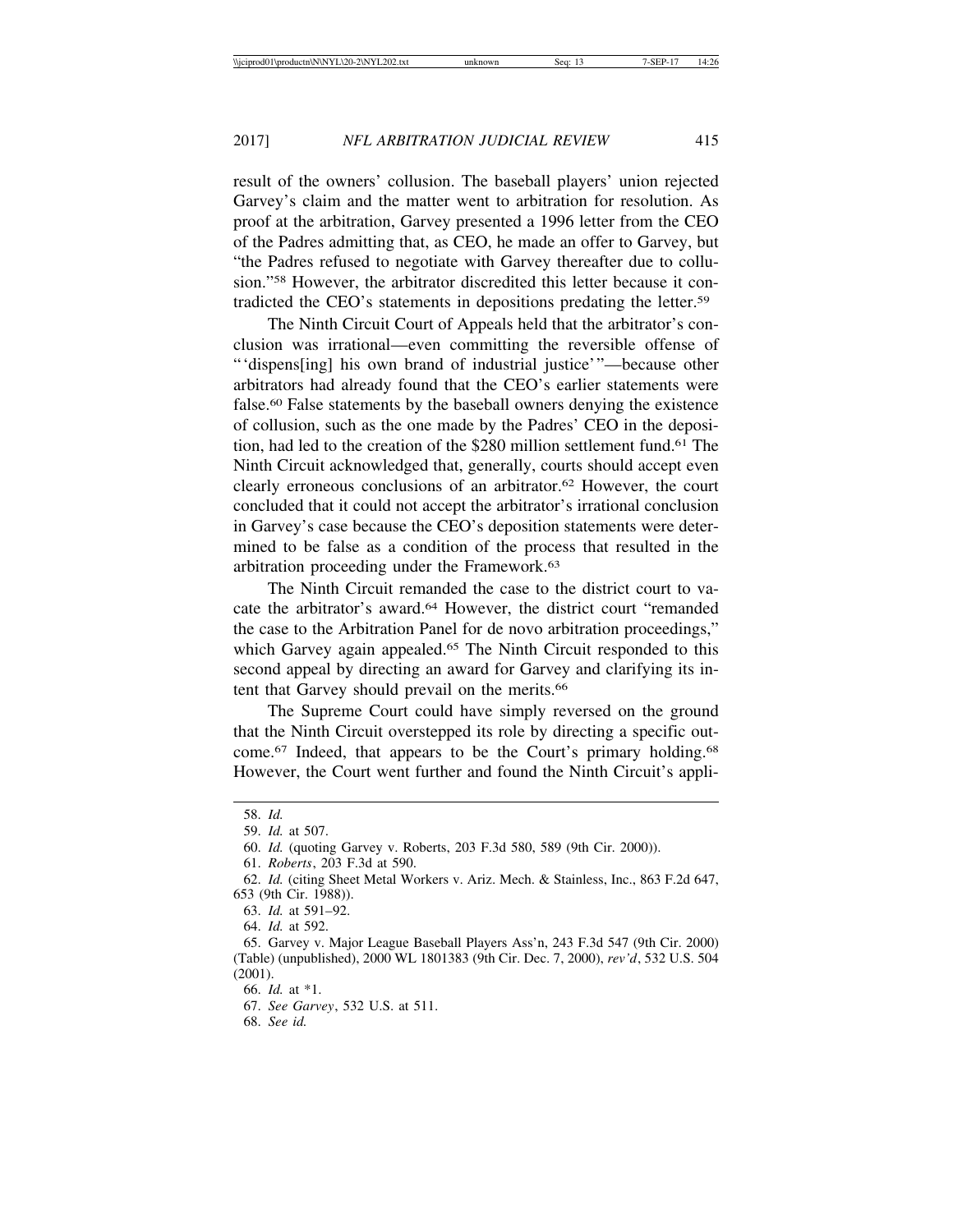cation of the Court's 1987 decision in *United Paperworkers International Union v. Misco, Inc*. 69 to be "nothing short of baffling."70 The Court explained that *Misco* established that "silly[ ] factfinding" or "even 'serious error' on the arbitrator's part does not justify overturning [an arbitrator's] decision" so long as the arbitrator arguably construes the terms of the CBA.71 The Court reasoned that the Ninth Circuit should not have searched the arbitrator's factual finding on credibility to define that distinction.72 As a result, the Supreme Court forbids review of the facts underlying an arbitrator's reasoning, even if a court finds that the arbitrator relied on a false factual premise.73

#### *C. Arbitrator's Award Violates Public Policy*

In *Misco*, the Supreme Court held that a federal court could not overturn on public policy grounds an arbitration decision reinstating an employee.74 The weight of a general public policy against illegal drug use was insufficient for the employer to ignore the arbitration award and terminate the employee for allegedly smoking marijuana on company property.75 The parties had collectively bargained for the arbitrator to resolve their disputes and the court must ensure enforcement of that bargain by not substituting its judgment for that rendered by the chosen arbitrator.76 Therefore, courts may not use a disagreement with the arbitrator's assessment of the facts as a basis for overturning an arbitration decision on public policy grounds.<sup>77</sup>

In *Eastern Associated Coal*, the Court explored whether a court should defer to the arbitrator's finding that illegal drug use did not establish just cause for termination. The employee, a truck driver, had twice tested positive for marijuana use.78 The employer twice failed to get an arbitrator to agree that there was just cause to terminate the employee.79 The employer argued that complying with the arbitrator's

72. *Id.* at 510 (majority opinion).

76. *Id.* at 39.

77. *Id*.

79. *Id.*

<sup>69. 484</sup> U.S. 29 (1987).

<sup>70.</sup> *Garvey*, 532 U.S. at 510. The *Misco* decision is described in more detail in Section I.C.

<sup>71.</sup> *Id.* at 509–10 (quoting *Misco*, 484 U.S. at 38-39). The line between serious error and dispensing one's own brand of justice could arguably benefit from clearer distinction. *See id.* at 512 (Stevens, J., dissenting).

<sup>73.</sup> *Id.*

<sup>74.</sup> *Misco*, 484 U.S. at 45.

<sup>75.</sup> *Id.* (finding that the award of reinstatement did not clearly "pose a serious threat to the asserted public policy").

<sup>78.</sup> E. Assoc. Coal Corp. v. Mine Workers of Am., 531 U.S. 57, 60 (2000).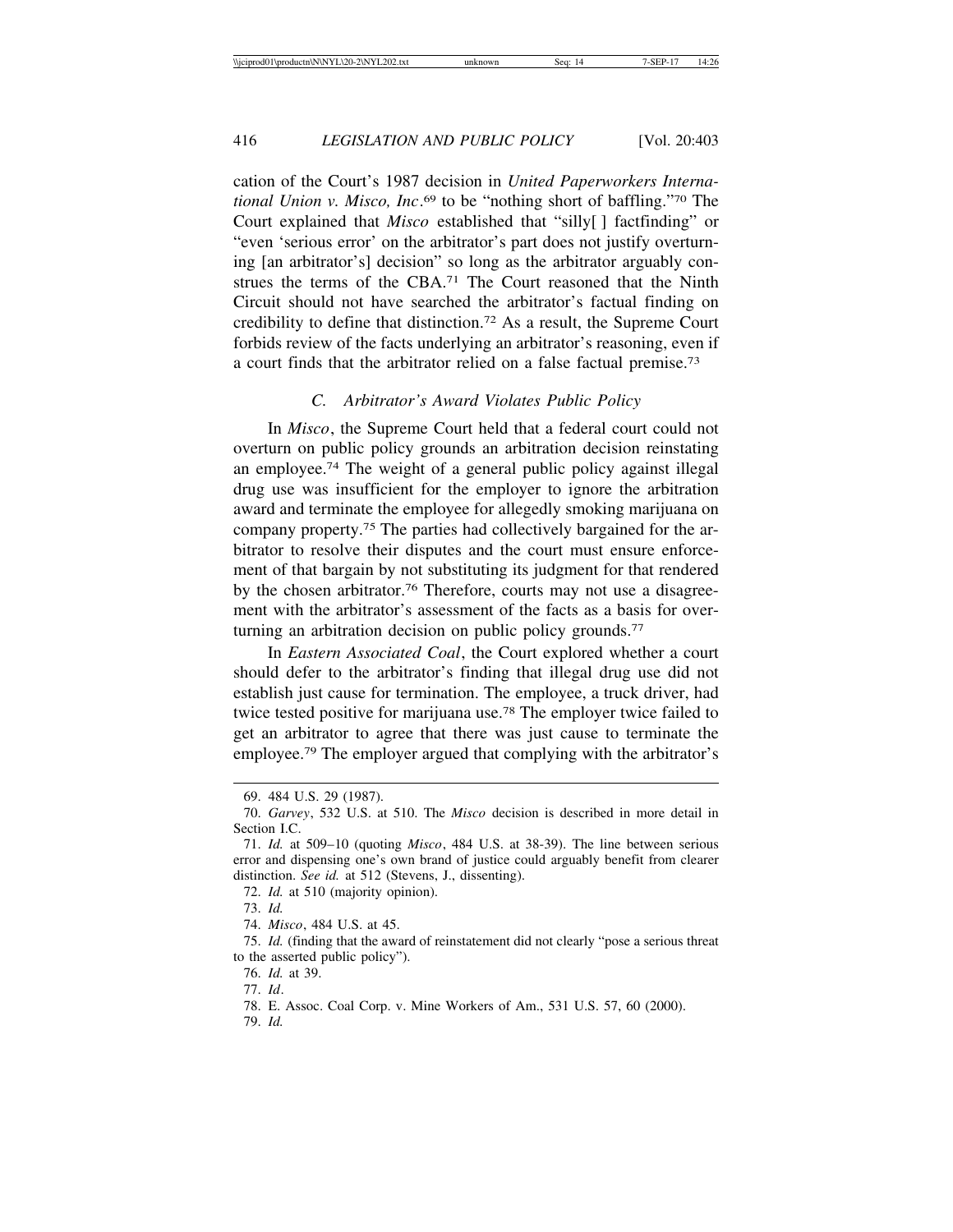award requiring reinstatement of the employee would violate the public policy against operating dangerous machinery under the influence of drugs.80

According to the Court, the proper question in addressing a public policy challenge is not whether the employee's drug use violated public policy but whether the reinstatement pursuant to the arbitrator's award violated public policy.<sup>81</sup> Even though the employee had failed multiple drug tests, the arbitration decision did "not condone [the employee's] conduct or ignore the risk to public safety that drug use by truck drivers may pose."82 Instead, the Court found the award adequately punished the employee for his conduct.83

The Court also found the arbitrator's award consistent with rehabilitative concerns expressed by federal law regulating truck drivers.<sup>84</sup> Despite being a recidivist, the Court noted that there was no law mandating that a worker who has tested positive for drugs twice must be terminated.85 As a result, the Court found that the lower courts had correctly rejected the employer's public policy challenge. Because the "public policy exception is narrow,"<sup>86</sup> an employer seeking to use this method will be limited to only those circumstances where the terms of the award violate a "specific provision of any law or regulation."87

#### *D. The Arbitrator Committed Misconduct Such as Bias or Fraud or Partiality*

Section 10 of the Federal Arbitration Act (FAA) provides specific requirements for vacating an arbitration award for arbitrator misconduct, evident partiality, bias, or fraud.<sup>88</sup> Many scholars and courts mix enforcement of arbitration analysis under the FAA with analysis under Section 301 of the LMRA, without explaining how the FAA

85. *Id.*

<sup>80.</sup> *Id.*

<sup>81.</sup> *Id.* at 62–63.

<sup>82.</sup> *Id.*

<sup>83.</sup> *Id.* at 65–66. Specifically, the Court found the award punished the employee by depriving him of three months pay; by requiring that he pay the arbitration costs for both sides; by subjecting him to further random drug testing; and by mandating that he sign a resignation letter that would result in his termination if he fails another test. *Id.*

<sup>84.</sup> *Id.* at 66.

<sup>86.</sup> *E. Assoc. Coal*, 531 U.S. at 63; *see also* Byrnes & Berkowitz Prout, *supra* note 16, at 393 (referring to "limited bases for appeal of arbitration decisions," including invalidation of "an award . . . on public policy grounds when it violates positive law"). 87. *E. Assoc. Coal*, 531 U.S. at 66.

<sup>88.</sup> *See* FAA, 9 U.S.C. § 10(a)(3) (2012). One narrow basis for challenging an arbitration award under the FAA is when the arbitrator commits misconduct by "refusing to hear evidence pertinent and material to the controversy." *Id.*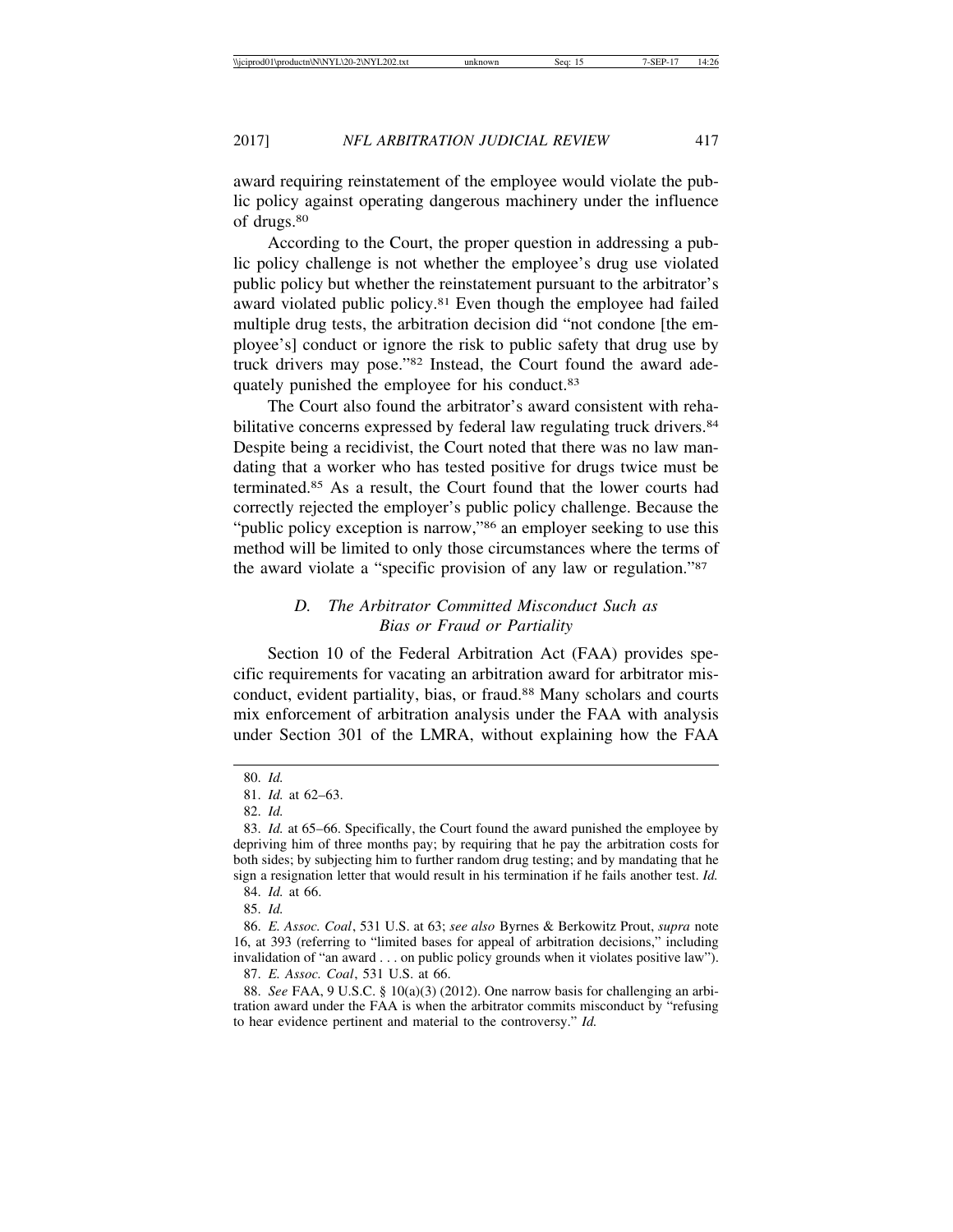governs.89 The analyses under both statutes share common elements.90 The Supreme Court has explained that it may "discuss precedents applying the FAA because they employ the same rules of arbitrability that govern labor cases."91

Provisions of the FAA have not been explicitly incorporated into federal common law under Section 301.92 However, decisions challenging arbitration awards for fraud, bias, or other arbitrator misconduct under Section 10 of the FAA may be considered persuasive authority in a labor arbitration case if consistent with other Section 301 jurisprudence.93 Nevertheless, if a labor arbitrator commits "affirmative misconduct," the court's role is not to consider "the merits":

Even in the very rare instances when an arbitrator's procedural aberrations rise to the level of affirmative misconduct, as a rule the court must not foreclose further proceedings by settling the merits according to its own judgment of the appropriate result, since this step would improperly substitute a judicial determination for the arbitrator's decision that the parties bargained for in the collectivebargaining agreement.<sup>94</sup>

90. *See* Michael Yelnosky, *Fully Federalizing the Federal Arbitration Act*, 90 OR. L. REV. 729, 749–50 & n.101 (2012).

91. Granite Rock Co. v. Int'l Bhd. of Teamsters, 561 U.S. 287, 298 n.6 (2010).

92. *See* United Paperworkers Int'l Union v. Misco, Inc., 484 U.S. 29, 40 n.9 (1987) (questioning whether the FAA applies to labor arbitration but finding "the federal courts have often looked to the [FAA] for guidance in labor arbitration cases"); *see also* Yelnosky, *supra* note 90, at 749–50 & n.101 (asserting that the authorized appli- **R** cation of the FAA to CBAs has never been completely addressed by the courts); Zirkel & Winebrake, *supra* note 23, at 684–708 & n.21 (acknowledging that the FAA may not apply to labor arbitrators but also recognizing that many concerns about arbitrator misconduct under the FAA are also addressed by ethics standards for labor arbitrators and by state laws).

93. *See Granite Rock Co.*, 561 U.S. at 298 n.6 (2010) (describing how "precedents applying the FAA . . . employ the same rules of arbitrability that govern labor cases").

94. *Misco*, 484 U.S. at 40 n.10.

<sup>89.</sup> *See, e.g.*, Jay E. Grenig, *After the Arbitration Award: Not Always Final and Binding*, 25 MARQ. SPORTS L. REV. 65, 81–83 (2014) (focusing on post-award procedures provided under the FAA and applying those FAA provisions to many labor arbitration disputes under a CBA covered by Section 301 of the LMRA); Merrick T. Rossein & Jennifer Hope, *Disclosure and Disqualification Standards for Neutral Arbitrators: How Far to Cast the Net and What is Sufficient to Vacate Award*, 81 ST. JOHNS L. REV. 203, 252 (2007) (discussing proposed disclosure standards so that arbitrators may circumvent partiality and bias challenges under the FAA but also referring to the standards being applied to labor arbitrators). However, there is some debate whether the FAA may apply when a labor arbitration decision is challenged under Section 301 of the NLRA, as amended. *See* Margaret L. Moses, *The Pretext of Textualism: Disregarding Stare Decisis in* 14 Penn Plaza v. Pyett, 14 LEWIS & CLARK L. REV. 825, 851–852 (2010) (discussing the argument that the FAA applies to commercial contract arbitration and does not apply to a CBA arbitration which is covered by Section 301 of the LMRA).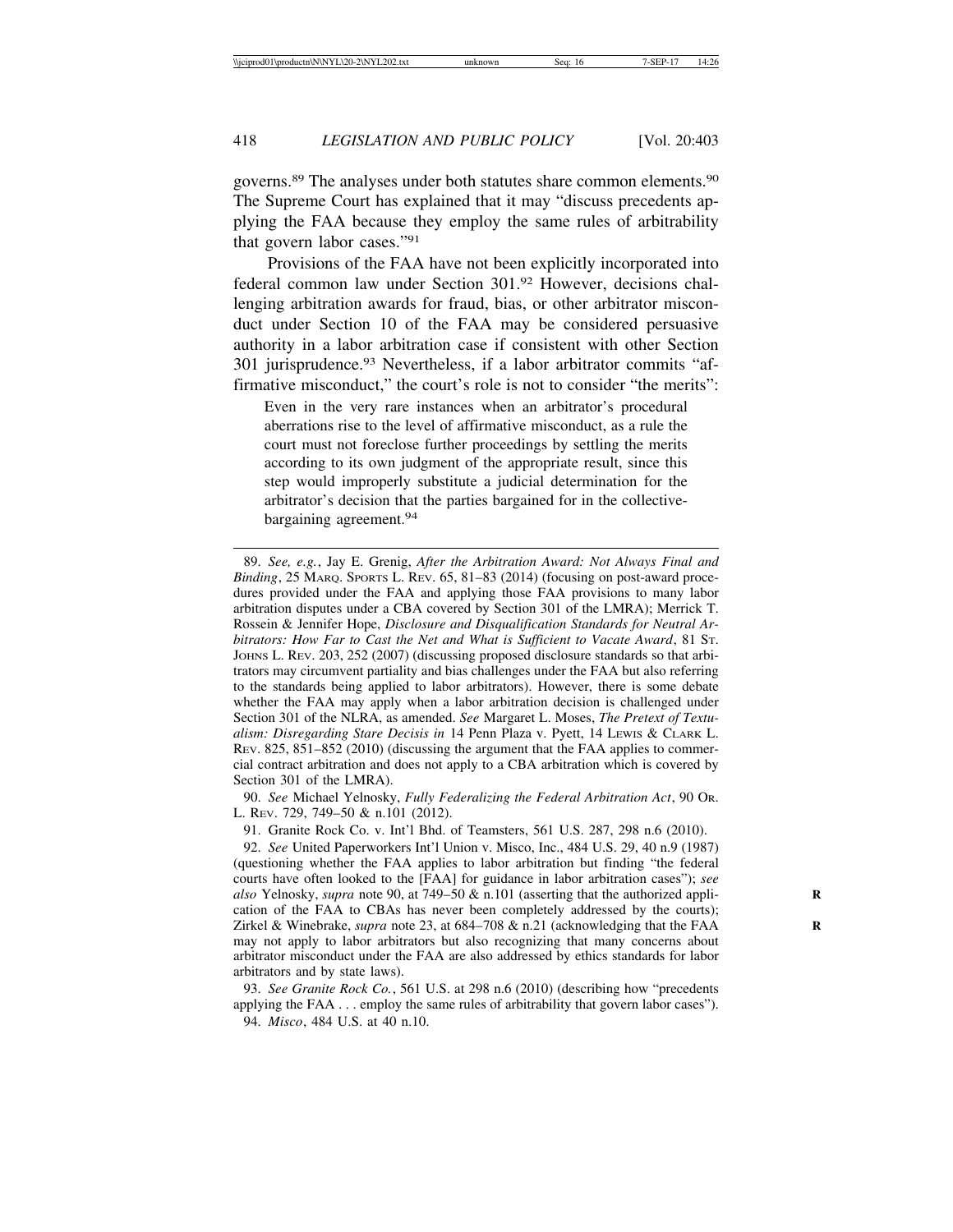Instead, the court should vacate the award and remand for further proceedings.95

A typical labor arbitrator is a neutral outsider who realizes there is no advantage to currying favor with one party because each party operates as a repeat player in the labor arbitrator selection process.96 The need to respond fairly to both parties, who can equally decide whether to use the arbitrator again, checks most concerns of arbitrator bias, misconduct, and overreaching.<sup>97</sup> The NFL CBA contains unique provisions in which the parties have agreed to allow the Commissioner, who represents the interests of the NFL employers, or his designee, to act as final arbitrator in labor disputes.<sup>98</sup> These provisions seemingly raise more questions of bias, evident partiality, fraud, and other forms of arbitrator misconduct for NFLPA arbitrations conducted by the Commissioner.<sup>99</sup>

However, arbitrator misconduct should not be actionable under Section 10 of the FAA merely because the NFL Commissioner acts as a final labor arbitrator. Both the NFLPA and the NFL have sufficient bargaining power such that outsiders should not question who they choose as the final labor arbitrator of their CBA disputes.100 In other industry settings, parties have chosen a partisan labor arbitrator without their choice establishing any question of misconduct.101 Typically, parties handle their concerns about an independent arbitrator's mis-

98. *See infra* Section II.B (describing Goodell's duties in more detail).

<sup>95.</sup> *Id.* (finding "the court should simply vacate the award, thus leaving open the possibility of further proceedings if they are permitted under the terms of the agreement" consistent with its "authority to remand for further proceedings when this step seems appropriate.")

<sup>96.</sup> *See* Martin H. Malin, *Privatizing Justice—But by How Much? Questions* Gilmer *Did Not Answer*, 16 OHIO ST. J. ON DISP. RESOL. 589, 603 (2001).

<sup>97.</sup> *See* Zirkel & Winebrake, *supra* note 23, at 680–81. Ethical provisions and neu- **R** tral service provider rules also limit arbitrator misconduct. *See id.*

<sup>99.</sup> *See* Reece, *supra* note 9, at 360 & n.4 (describing how the NFL CBA does not **R** provide for an independent arbitrator and empowers Commissioner Goodell to be the final person appealed to after Goodell has initially implemented a disciplinary punishment).

<sup>100.</sup> *See* Williams v. Nat'l Football League, 582 F.3d 863, 885–86 (8th Cir. 2009) (finding no legitimate claim of bias when NFLPA agreed in CBA to have Commissioner or his designee serve as the arbitrator; when the NFL General Counsel was assigned as the arbitrator, the NFLPA knew he was partial to the employer due to his position and still agreed to appoint him as the arbitrator).

<sup>101.</sup> *See* JCI Commc'ns v. Int'l Bhd. of Elec. Workers Local 103, 324 F.3d 42, 51 (2d Cir. 2003) ("That the arbitrators came from the same industry does not in itself approach evident partiality."); Delta Mine Holding Co. v. AFC Coal Props., Inc., 280 F.3d 815, 821 (8th Cir. 2001) (partisan arbitrators are generally permissible if that is what the parties' "arbitration clause contemplated").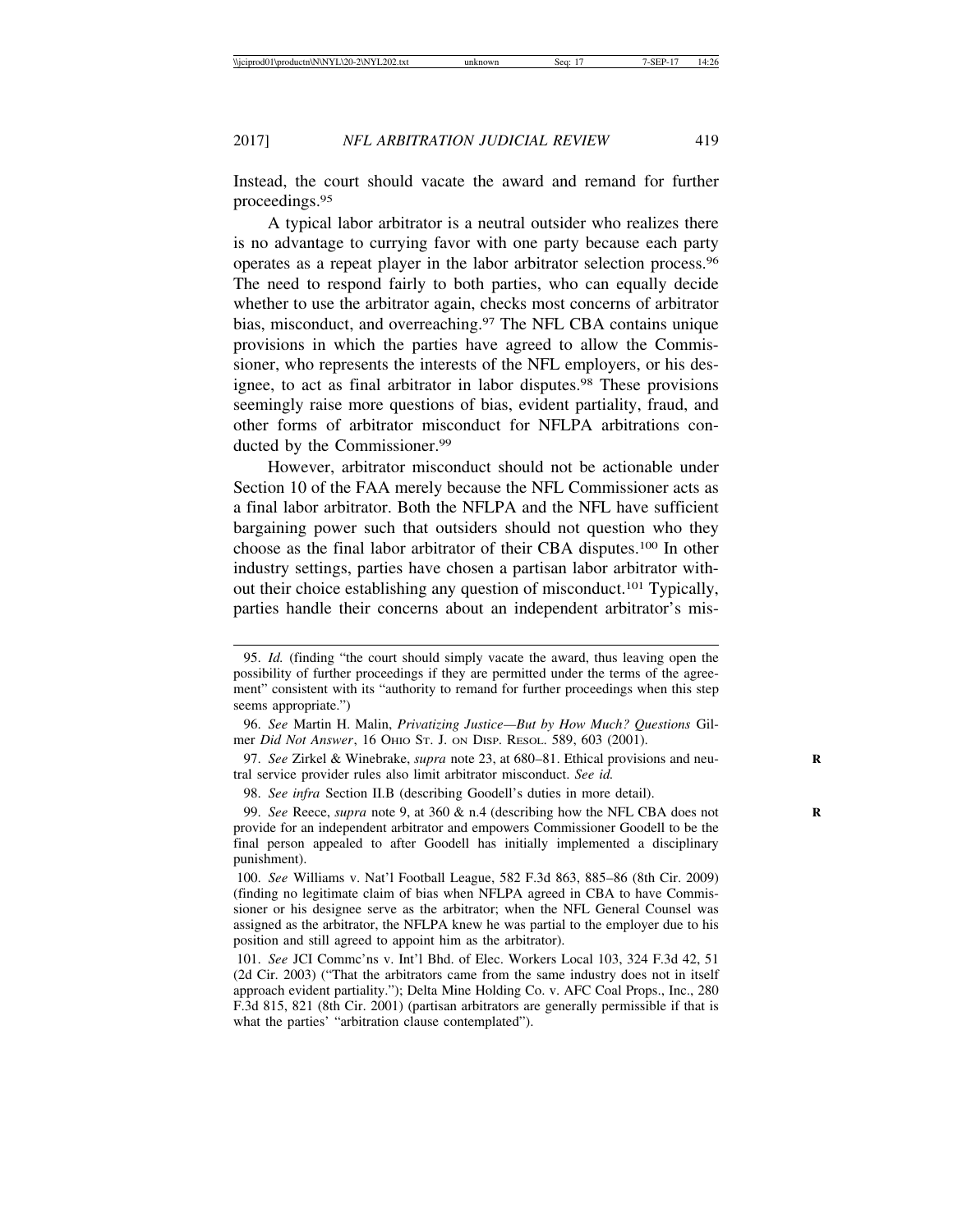conduct through the selection process.102 When the parties feel an independent arbitrator acted unfairly, they will not use that arbitrator again.103

If the NFLPA does not want Commissioner Goodell or his designee to be the final arbitrator, then it should bargain to change the terms of the CBA to use independent arbitrators.104 One might argue that a CEO who "plays the role of both prosecutor and judge" is inherently biased and evidently partial.<sup>105</sup> On the other hand, by agreeing to have the employer's CEO act as the final labor arbitrator for disputes under a CBA, one might rightfully assume that the union obtained many benefits in the CBA in exchange for that provision; alternatively, the union could negotiate to remove this provision if it does not result in any benefits for union members.106 The parties and federal judges should not consider arguments of bias, fraud, or misconduct simply because they do not like the Commissioner's decision or they disagree with the Commissioner's fact-finding. The Supreme Court strictly limits the grounds for overturning arbitration to those situations where the arbitrator clearly fails to apply the CBA, violates public policy, or directly exhibits partiality, fraud, or bias.

103. Getman, *supra* note 102, at 916*.* **R**

<sup>102.</sup> *See* Malin, *supra* note 96, at 603 n.83; *see also* Julius G. Getman, *Labor Arbitration and Dispute Resolution*, 88 YALE L.J. 916, 916 (1979) (discussing how labor arbitrators are regulated by the union and employer as repeat players).

<sup>104.</sup> *E.g.*, Reece, *supra* note 9, at 402 (noting that, unlike the NFL, professional **R** basketball and baseball use independent arbitrators when players face more severe punishments).

<sup>105.</sup> *See id.* at 391 (identifying the NFL Commissioner as final arbitrator, who is aligned with the owners and has broad authority to discipline players under a Personal Conduct Policy, without any independent appeal process, may suggest evident partiality or bias). *But see* Williams v. Nat'l Football League, 582 F.3d 863, 885–86 (8th Cir. 2009) (finding no legitimate claim of bias when the NFLPA agreed in the CBA to have the Commissioner or his designee serve as the arbitrator; when the General Counsel was assigned as the arbitrator, the union knew he was partial to the employer by the requirements of his position and still agreed to appoint him as the arbitrator).

<sup>106.</sup> *But see* Reece, *supra* note 9, at 396–97 (asserting that the implementation of the disciplinary policy that allows NFL Commissioner Goodell to take action against those who harm the best interests of the league and allow him to be the final arbitrator of any challenges to decisions made under that policy was not part of "any bona fide bargaining or quid pro quo for the NFLPA"). However that policy was implemented, it is now incumbent upon the NFLPA to "negotiate an independent arbitration process" that provides NFLPA members with a better opportunity to obtain fair results. *Id.* at 398.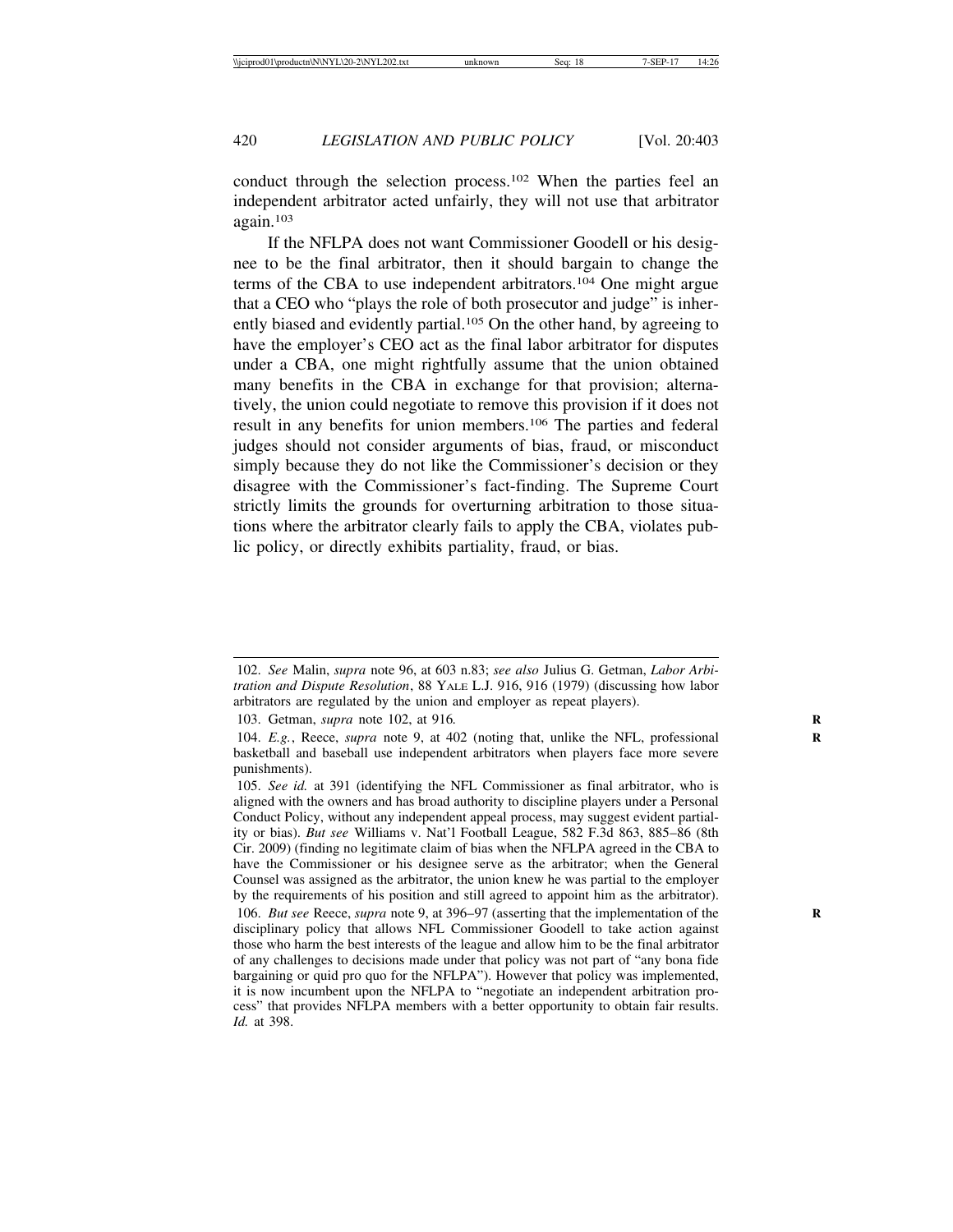II.

#### DEFLATEGATE: TOM BRADY'S CHALLENGE TO THE NFL COMMISSIONER'S ARBITRAL DECISION AND APPLICATION OF DISCRETION REGARDING INTEGRITY OF THE GAME

#### *A. Why the NFL Determined Tom Brady Conspired to Deflate Game Balls Below the League Minimum Pressure*

During the 2015 American Football Conference Championship, the Indianapolis Colts became suspicious when a defensive player intercepted a pass from Tom Brady and felt that the football was a bit deflated. The Colts measured the ball pressure and found it below the 12.5–13.5 pounds per square inch required by the NFL. The investigation and subsequent litigation, sometimes referred to as "DeflateGate," brought national attention to the case.107

The NFL appointed Theodore V. Wells, Jr. to conduct an investigation and prepare a report analyzing the incident.108 The NFL's Executive Vice President and General Counsel, Jeff Pash, assisted Wells.109 The report, known as the "Wells Report," alleged that locker room attendants conspired with Brady to deflate the game balls to his preference.110

The Wells Report included the following findings: One of the attendants took two bags of game balls from the Officials Locker Room without permission.111 A security camera showed the attendant taking the balls into the bathroom for just under two minutes.<sup>112</sup> At

109. *Nat'l Football League Mgmt. Council*, 125 F. Supp. 3d at 458–59.

112. WELLS REPORT, *supra* note 110, at 4. **R**

<sup>107.</sup> *See, e.g*., Staff, *The Case for Tom Brady: An Arbitrator's Take*, WASH. POST (June 10, 2016), https://www.washingtonpost.com/news/early-lead/wp/2016/06/10/ the-case-for-tom-brady-an-arbitrators-take/.

<sup>108.</sup> One of the NFLPA's issues is whether this investigation was truly independent and whether it should have been independent. *Compare* Nat'l Football League Mgmt. Council v. Nat'l Football League Players Ass'n, 820 F.3d 527, 531–32 (2d Cir. 2016) (calling the investigation independent), *with* Nat'l Football League Mgmt. Council v. Nat'l Football League Players Ass'n, 125 F. Supp. 3d 449, 453 (S.D.N.Y. 2015), *rev'd*, 820 F.3d 527 (2d Cir. 2016) (placing "independent" in quotes, indicating the district court's view that the investigation was tainted with partiality). However, as the Second Circuit pointed out, the CBA did not require the NFL to conduct an independent investigation. *Nat'l Football League Mgmt. Council*, 820 F.3d at 546.

<sup>110.</sup> THEODORE V. WELLS, JR. ET AL., PAUL, WEISS, RIFKIND, WHARTON & GARRI-SON LLP, INVESTIGATIVE REPORT CONCERNING FOOTBALLS USED DURING THE AFC CHAMPIONSHIP GAME ON JANUARY 18, 2015 (2015) [hereinafter WELLS REPORT], http://static.nfl.com/static/content/public/photo/2015/05/06/0ap3000000491381.pdf.

<sup>111.</sup> WELLS REPORT, *supra* note 110, at 4; NFL Staff, *Key Takeaways from Ted Wells Report*, NAT'L FOOTBALL LEAGUE (May 6, 2015), http://www.nfl.com/news/ story/0ap3000000491524/article/key-takeaways-from-ted-wells-report.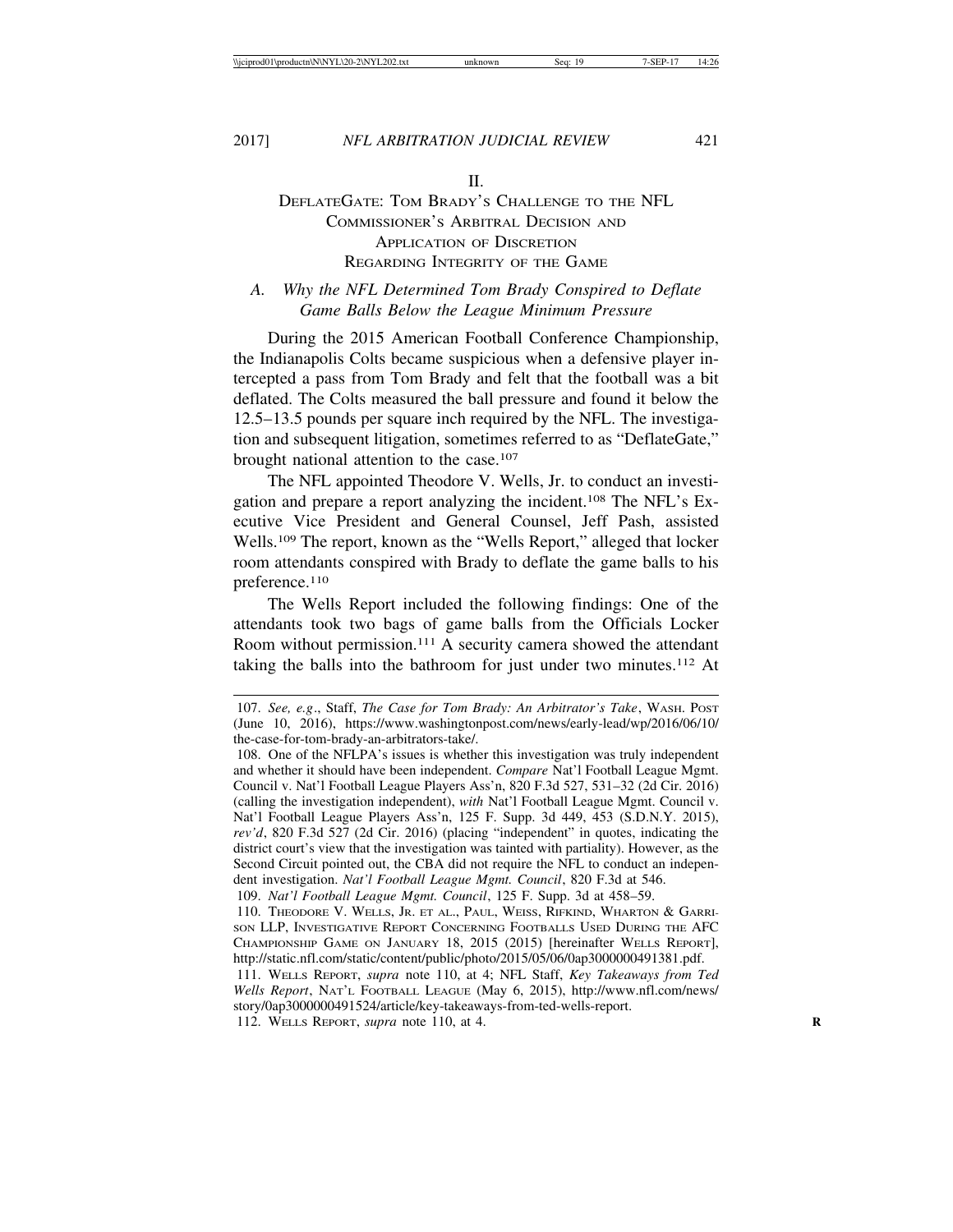half time, all eleven Patriots' game balls measured below the acceptable pressure range, whereas all four of the Colts' game balls measured within the appropriate range.<sup>113</sup> Moreover, in the weeks prior to the game, the attendants discussed Brady's dissatisfaction with the pressure of the game balls and how they would be deflating the balls in exchange for money and new shoes via text message.114 One of the attendants texted the message: "let's make a deal . . . come on help the deflator<sup>"115</sup>

Despite acknowledging that some of the science and facts were uncertain,116 the Wells Report concluded "it is more probable than not that Tom Brady (the quarterback for the Patriots) was at least generally aware of the inappropriate activities of [the attendants] involving the release of air from Patriots game balls."117 After reviewing the Wells Report, NFL Executive Vice President Troy Vincent notified Tom Brady by letter that he would receive a four-game suspension.<sup>118</sup> As grounds for the disciplinary action, Vincent's letter cited the Wells Report "as well as [Brady's] 'failure to cooperate fully and candidly with the investigation, including by refusing to produce any relevant electronic evidence (emails, texts, etc.) despite being offered extraordinary safeguards by the investigators to protect unrelated personal information.'"<sup>119</sup>

#### *B. The Unique Structure of Commissioner Goodell's Authority as Arbitrator Under the NFL-NFLPA CBA*

Before further discussing DeflateGate, a more-detailed explanation of the arbitration process under the 2011 NFL-NFLPA CBA may be helpful.120 The CBA has a two-step disciplinary process for conduct considered detrimental to the integrity of the game under article 46 of the CBA. First, article 46, section 1(a) of the CBA, provides that the Commissioner will issue discipline and a written notice to the affected player.121 Then, the player has three days to appeal the rul-

<sup>113.</sup> *Id.* at 7.

<sup>114.</sup> *Id.* at 5–7.

<sup>115.</sup> *Id.* at 6.

<sup>116.</sup> *See* Nat'l Football League Mgmt. Council v. Nat'l Football League Players Ass'n, 125 F. Supp. 3d 449, 454 (S.D.N.Y. 2015).

<sup>117.</sup> WELLS REPORT, *supra* note 110, at 2. **R**

<sup>118.</sup> Nat'l Football League Mgmt. Council v. Nat'l Football League Players Ass'n, 820 F.3d 527, 531–32 (2d Cir. 2016).

<sup>119.</sup> *Id.* at 534.

<sup>120.</sup> Some of Goodell's unique duties were described earlier. *See supra* notes 98–99 and accompanying text.

<sup>121.</sup> *Collective Bargaining Agreement*, NAT'L FOOTBALL LEAGUE PLAYERS ASS'N, at 208 (2011) [hereinafter *NFLPA CBA*], https://nflpaweb.blob.core.windows.net/me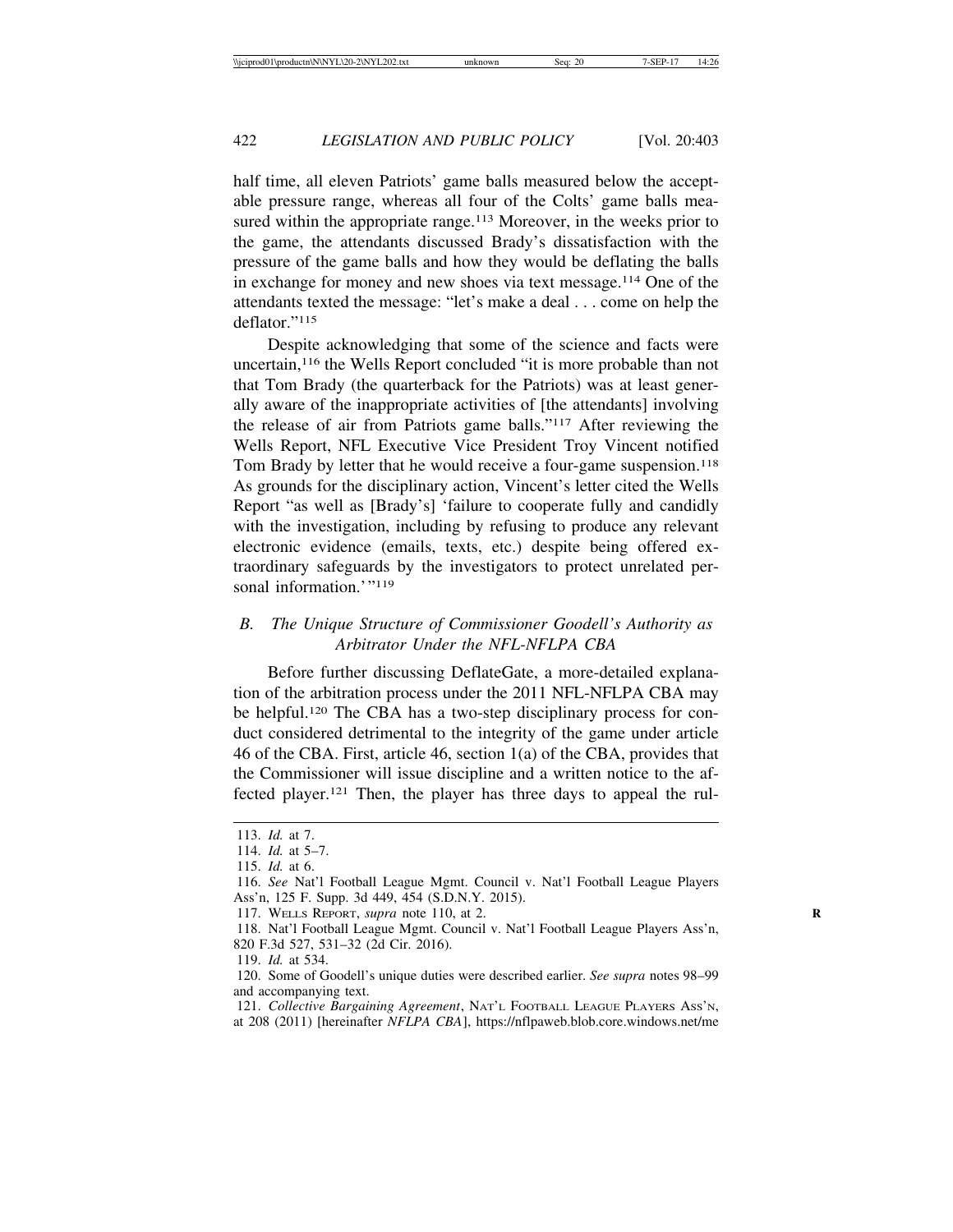ing.122 The letter Brady received from Vincent constituted the initial discipline from the Commissioner in Brady's case.<sup>123</sup>

Second, article 46, section 2(a), provides for an arbitral appellate hearing.<sup>124</sup> Commissioner Goodell has the discretion to "appoint one" or more designees to serve as hearing officers" or to appoint himself to "serve as hearing officer in any appeal under Section  $1(a)$ ."<sup>125</sup> Brady used article 46 to appeal the initial Vincent letter to arbitration.126 Goodell then exercised his discretion under the 2011 NFL-NFLPA CBA to allow him to be the one to hear the appeal.<sup>127</sup>

Notably, the CBA articulates selection criteria, delineates scope of authority, and includes discovery rules in articles 15 and 16 for system arbitrators.<sup>128</sup> However, the requirement to use system arbitrators and related procedural requirements expressly does not apply to disciplinary proceedings under article 46.129 Disciplinary hearings under article 46, section 1(a), concerning "conduct detrimental to the integrity of, or public confidence in, the game of professional football," have separate requirements.<sup>130</sup>

The CBA does not limit the arbitrator's authority to decide procedural issues, such as the scope of discovery, or substantive issues, such as what constitutes conduct detrimental to the integrity of the

122. *Id.*

123. The NFLPA claimed, that by delegating this power to Vincent, Goodell exceeded his authority under section 1(a), because only section 1(b) expressly provides for such delegation. Nat'l Football League Mgmt. Council v. Nat'l Football League Players Ass'n, 820 F.3d 449, 534 (S.D.N.Y. 2015). However, as discussed below, the arbitrator's construction is permissible as long as it does not contradict his authority under the CBA, and the NFLPA's CBA does not expressly limit the Commissioner's power in such a manner. *See* discussion *infra* Section II.B (discussing arbitrator's authority).

124. *NFLPA CBA*, *supra* note 121, at 208–09.

125. *Id.*

126. *Id.*

127. *Id.* Article 46, section 2(a), of the CBA reserves to the Commissioner the right to serve as the arbitrator for any disciplinary appeal. *Id.*

128. *Id.* at 116–121.

129. *Id.* at 116 ("The parties agree that the System Arbitrator shall have exclusive jurisdiction to enforce the terms of Articles 1, 4, 6–19, 26–28, 31, or 68–70 of this Agreement (emphasis added) (except as provided in those Articles with respect to disputes determined by the Impartial Arbitrator, the Accountants, *or another arbitrator*).").

130. *Id.* at 208. For example, there are specific scheduling requirements for providing notice of appeal and the decision; all parties may have counsel present; such hearings are always transcribed; the parties must produce exhibits that they intend to rely upon three days before the hearing; and the parties have the right to produce relevant evidence. *Id.* at 208–209.

dia/Default/PDFs/2011%20CBA%20Updated%20with%20Side%20Letters%20thru% 201-5-15.pdf.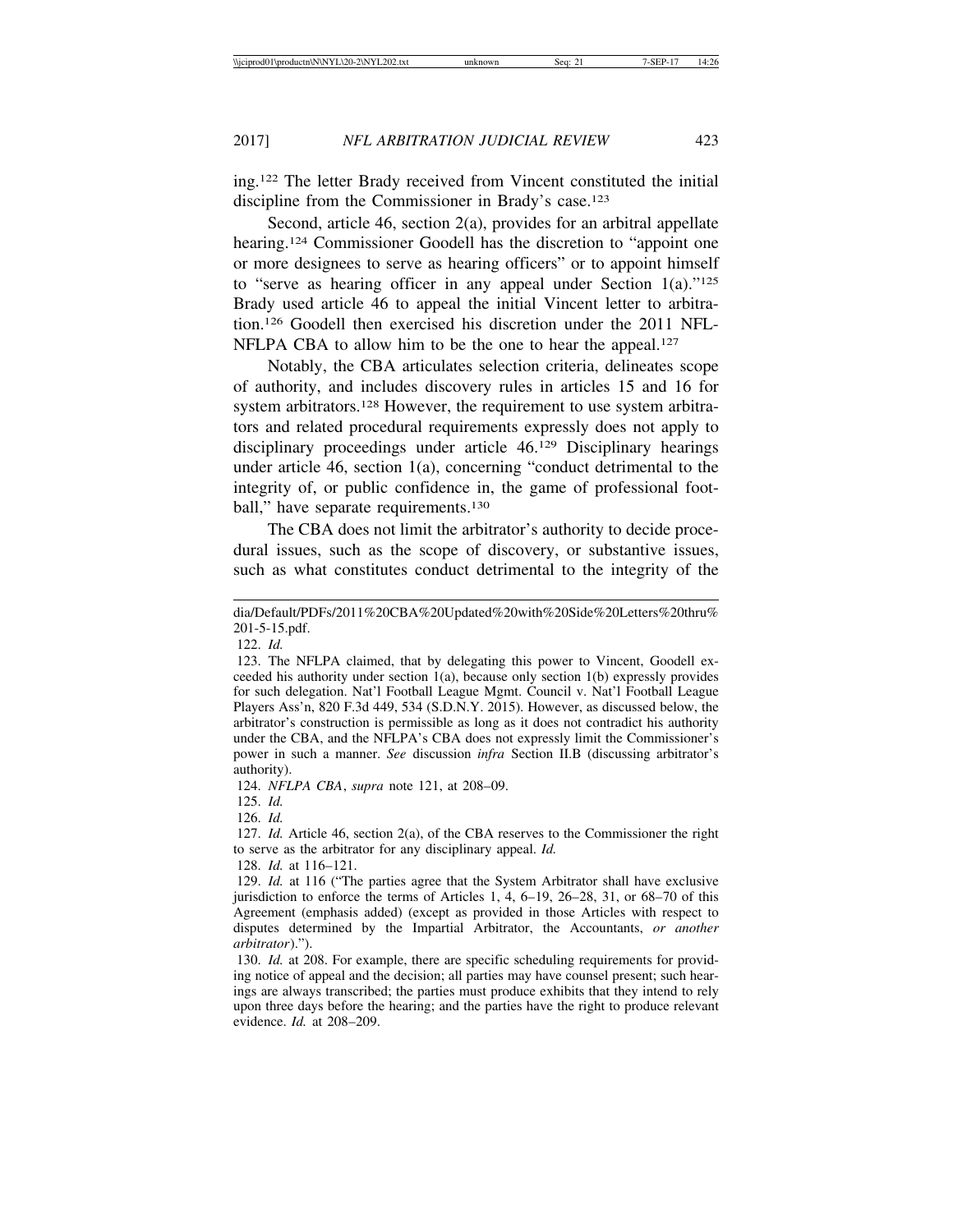game.131 Likewise, the CBA does not limit the length of a suspension or amount of a fine that the Commissioner may impose.132 As a result, Goodell had broad authority under the CBA to act as the arbitrator and to determine procedural as well as substantive issues.133

#### *C. The Arbitration Appeal: Goodell Denied Brady's Discovery Motions and Upheld the Four-Game Suspension Based on the Wells Report Findings that Brady Likely Cheated and Based on Brady's Refusal to Cooperate with the Investigators*

Before the appeal hearing, Brady challenged Goodell and filed a motion seeking Goodell's recusal, arguing that Goodell could not serve as an arbitrator where his own conduct was challenged and he served as a central witness.<sup>134</sup> Goodell denied the motion, exercising his discretion to hear and arbitrate the appeal.<sup>135</sup>

At Brady's arbitration hearing, Goodell heard testimony from Brady, Vincent, and several experts.136 Lorin L. Reisner, a partner at Paul, Weiss, Rifkind, Wharton & Garrison LLP and a co-author of the Wells Report, represented the NFL at the Brady hearing.137 As a result, the same firm acted as both an investigator and attorney for the NFL.138

Jeffrey Kessler, from Winston Strawn, acted as counsel for the NFLPA and Brady.139 Kessler argued that Brady had no notice of the

134. *Nat'l Football League Mgmt. Council*, 125 F. Supp. 3d at 458.

<sup>131.</sup> *Id.* at 208–09.

<sup>132.</sup> *Id.* at 208.

<sup>133.</sup> *See* Nat'l Football League Mgmt. Council v. Nat'l Football League Players Ass'n, 820 F.3d at 534, 540–42, 545, 548; *see also* Major League Baseball Players Ass'n v. Garvey, 532 U.S. 504 (2001) (holding that courts could not overturn arbitrators for seemingly illogical inferences from underlying facts, so long as the arbitrator arguably construed the CBA); E. Assoc. Coal Corp. v. United Mine Workers of Am., 531 U.S. 57, 67 (2000) (holding that courts should enforce arbitration decisions as long as the arbitrator arguably construes the CBA, except in the narrowest circumstances on public policy grounds); Cole Renicker, *As the NFL Season Ends, Tom Brady and the NFL Resume 'Deflategate' Saga*, FORDHAM SPORTS L.F. (Apr. 4, 2016), http://fordhamsportslawforum.com/lawsuit/as-the-nfl-season-ends-tom-bradyand-the-nfl-resume-deflategate-saga/.

<sup>135.</sup> *Id.*

<sup>136.</sup> *Id.* at 460.

<sup>137.</sup> *Id.*

<sup>138.</sup> *Id.*

<sup>139.</sup> *Id.* Kessler is a veteran antitrust lawyer who has litigated several high-profile sports lawsuits. *See* Joseph Ax, *From NFL to Women's Soccer, Lawyer Is Thorn in Side of Sports Leagues*, REUTERS (Mar. 31, 2016), http://www.reuters.com/article/ususa-soccer-women-attorney-idUSKCN0WX2RU (citing examples of Kessler's highprofile cases against all four major U.S. professional sports leagues, the National Col-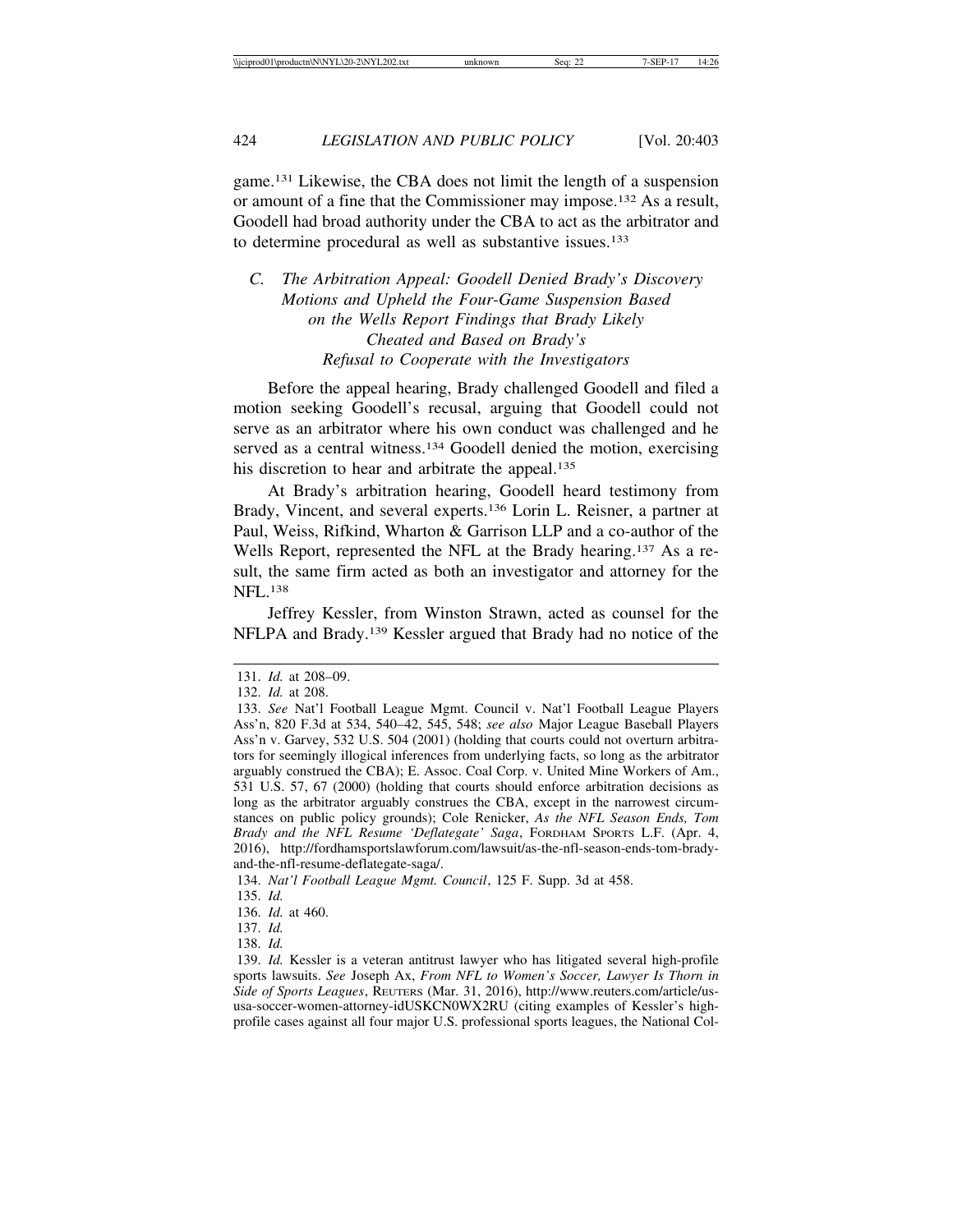possibility of suspension for tampering with equipment, because he did not receive the Competitive Integrity Policy that was distributed to team managers and coaches. Brady only received "the 2014 NFL League Policies for Players," which threatened a fine of \$5512 for first-offenders of equipment violations. Thus, as Kessler argued, Brady had no notice that suspension was a possible consequence for such conduct.<sup>140</sup>

Goodell upheld the four-game suspension.<sup>141</sup> Goodell determined from the investigation that Brady likely knew about the locker room attendants deflating the game balls.142 Goodell likened the equipment violation to steroid use, which is punishable under the same section of the CBA.143 Additionally, Goodell found that Brady thwarted the NFL's discovery requests by destroying his cell phone, knowing it contained relevant information.<sup>144</sup> Thus, in addition to the underlying charge of cheating, Goodell decided against Brady for conduct similar to spoliation in a court of law.145

140. Nat'l Football League Mgmt. Council v. Nat'l Football League Players Ass'n,125 F. Supp.3d 449, 460 (S.D.N.Y. 2015).

141. *Id.*

142. *Id.* at 461.

legiate Athletic Association, and the Olympic Games in "over three decades of litigation"). Legal News outlets deemed Kessler a "Sports MVP" in 2015 primarily because of his work in leading successful player challenges to NFL discipline. Zachary Zagger, *Sports MVP: Winston & Strawn's Jeffrey Kessler*, LAW360 (Nov. 30, 2015), http://www.law360.com/articles/732250/sports-mvp-winston-strawn-s-jeffrey-kessler. Although Kessler is a partner with what would ordinarily be considered a management-side firm, Kessler represents the NFLPA in sports cases. *Id.* Commenting on his work, Kessler stated, "I have consistently been involved in representing athletes in their struggle against owners that don't recognize their rights and economic worth." *Id.*; *see also Winston & Strawn LLP Rankings*, *Best Law Firms*, U.S. NEWS & WORLD REPORT, http://bestlawfirms.usnews.com/profile/winston-strawn-llp/rankings/3938 (last visited Nov 21, 2016) (ranking Winston & Strawn as a tier-one management-side national employment law firm).

<sup>143.</sup> *Id.*

<sup>144.</sup> *Id.*

<sup>145.</sup> *Id.* at 461–62; *see also* NFL Mgmt. Council v. Nat'l Football League Players Ass'n, 820 F.3d 527, 544 (2d Cir. 2016) ("It is well established that the law permits a trier of fact to infer that a party who deliberately destroys relevant evidence the party had an obligation to produce did so in order to conceal damaging information from the adjudicator. . . . These principles are sufficiently settled that there is no need for any specific mention of them in a collective agreement, and we are confident that their application came as no surprise to Brady or the Association."); J. Noah Hagey et al., *NFL Learned From Its District Court Fumbles In Deflategate*, LAW360 (Mar. 3, 2016), http://www.law360.com/articles/766772/nfl-learned-from-its-district-courtfumbles-in-deflategate ("Nor, surprisingly, is the argument that Brady's evidence spoliation is independently sanctionable in litigation. Ample case law in the Second Circuit supports the imposition of harsh sanctions for spoliation, including adverse inferences, attorneys' fees, and even default judgment.").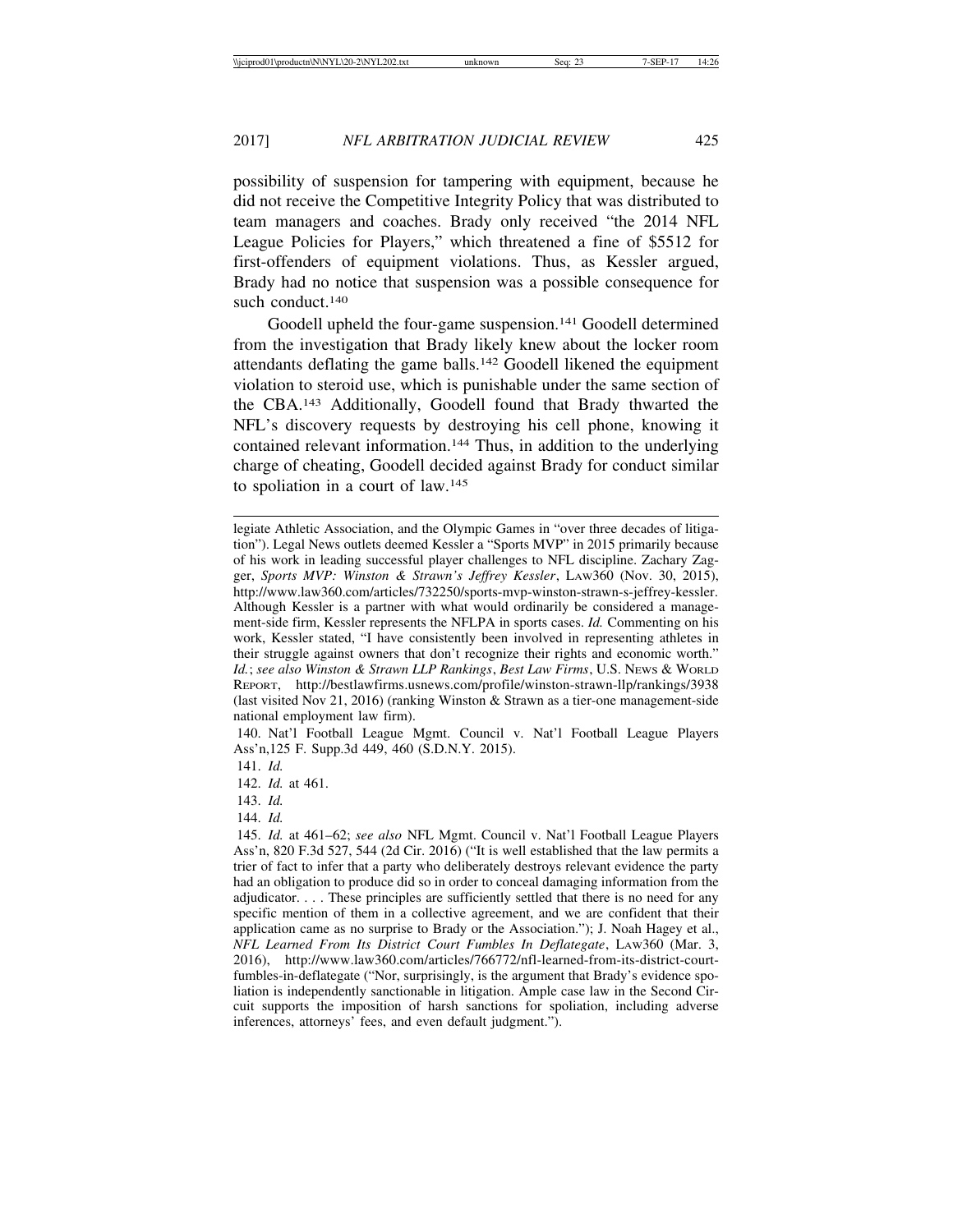#### *D. The District Court—Out of Step with Most Federal Courts— Refused to Enforce Arbitration*

The district court vacated the arbitration decision, finding Goodell's conclusions deficient.146 The court held that the notice to Brady was inadequate, and Goodell's refusal to allow Brady the opportunity to examine key witnesses and evidence was improper.147 The court considered these errors to be violations of fundamental fairness under the requirements of the FAA.148

In reviewing the notice provided to Brady, the district court focused on the letters Vincent had sent to the Patriots' management and Brady informing them of the discipline.<sup>149</sup> In the letter, Vincent referred to the Patriots' violation of the NFL's "Competitive Integrity Policy," which is distributed to team management, not to players.<sup>150</sup> Vincent's letter to Brady stated in strong terms that the Wells Report demonstrated that Brady likely knew about the cheating, which "clearly constitute[d] conduct detrimental to the integrity of and public confidence in the game of professional football."151 The NFL suspended Brady for four weeks without pay under paragraph 15 of the standard NFL Player Contract. That provision gives the Commissioner the ability to suspend players for engaging in gambling, taking performance-enhancing drugs, or, if the Commissioner determines, "any other form of conduct reasonably judged by the League Commissioner to be detrimental to the League or professional football."152 The letter informed Brady that he was also being punished because he failed to cooperate with the investigators.153

The district court reasoned from the opinions of past arbitrators that the NFL was required to provide Brady with specific notice of the grounds for discipline.154 The court quoted another arbitration decision, referred to as the "Bounty Gate" case, in which former NFL Commissioner Paul Tagliabue, acting as the final arbitrator, overturned Goodell's discipline based on lack of "evidence of a record of past suspensions based purely on obstructing a League investigation."155 Because past arbitrators overturned discipline when there was

146. *Nat'l Football League Mgmt. Council*, 125 F. Supp. 3d at 463. 147. *Id.* 148. *Id.* at 462; *see also* 9 U.S.C. § 10(a)(3) (2014). 149. 125 F. Supp. 3d at 463. 150. *Id.* at 460. 151. *Id.* at 457. 152. *Id.* at n.8. 153. *Id.* at 457. 154. *Id.* at 465–66. 155. *Id.*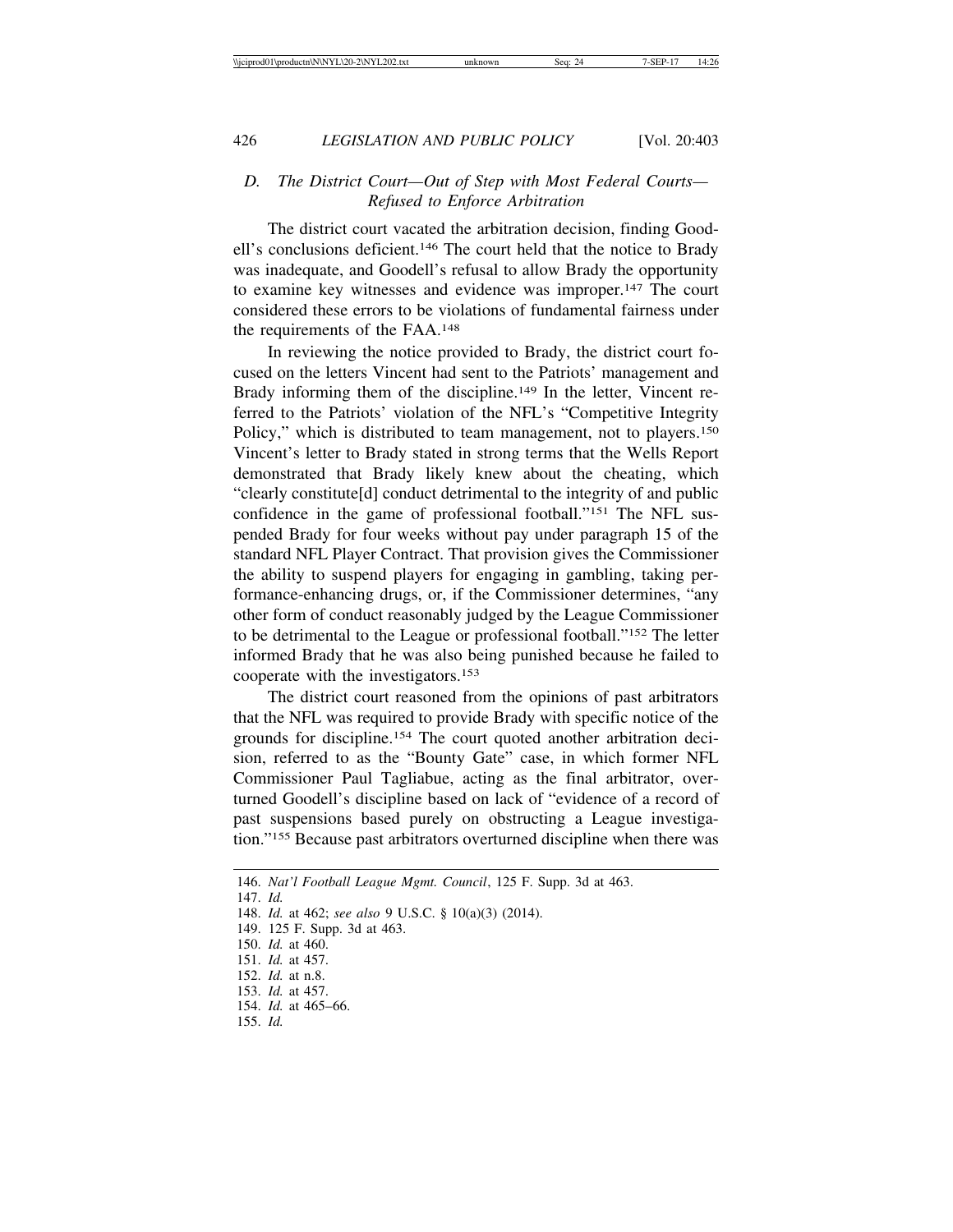no record of other players being disciplined on the same grounds, the court determined it was obligated to refuse to enforce Goodell's decision in the Brady arbitration.156 Thus, the district court held that the arbitration was fundamentally unfair, because Brady had no notice that he could be punished for not cooperating with NFL investigators.157 In effect, the court found that Goodell "dispensed his own brand of industrial justice."158

From the district court's perspective, Goodell's comparison of deflating game balls to anabolic steroid use stretched the relationship between Brady's notice and the four-game suspension.<sup>159</sup> Where Goodell reasoned that players in both cases sought to gain a competitive edge, the district court reasoned that the lack of precedent regarding other NFL discipline suggested that Goodell drew upon something outside of the requirements of the CBA.160

The district court also determined that Brady had no notice that he could be punished for the locker room attendants' activities.161 With respect to the application of a suspension, the court likened Brady's four-game suspension to that of Adrian Peterson's, which a district court had overturned because the discipline applied a conduct policy retroactively.162 In Peterson's case, the District Court of Minnesota relied upon other NFL arbitration decisions to require advance notice of grounds for discipline. The court found Brady's case analogous, because Brady did not receive the Competitive Integrity Policy prior to being disciplined.163 The court reasoned that Brady only had notice that he could be fined for equipment violations, not suspended.164

The district court disputed Goodell's discovery rulings denying Brady's motion to compel testimony from the NFL General Counsel Jeff Pash about the Wells Report.165 The district court reasoned that "in Article 46 arbitration appeals, players must be afforded the oppor-

165. *Id.* at 471.

<sup>156.</sup> *Id.*

<sup>157.</sup> *Id.* at 466 (internal quotations and alterations omitted).

<sup>158.</sup> *Id.*

<sup>159.</sup> *Id.* at 464–65.

<sup>160.</sup> *Id.* at 465 (relying upon Tagliabue's opinion in Bounty Gate to imply that a "sharp change in sanctions or discipline"—in this case Goodell applying a four-game suspension without a prior similar case—could prove Goodell based the discipline on something outside the CBA).

<sup>161.</sup> *Id.* at 467.

<sup>162.</sup> *Id.* at 469.

<sup>163.</sup> *Id.*

<sup>164.</sup> *Id.* at 468–69.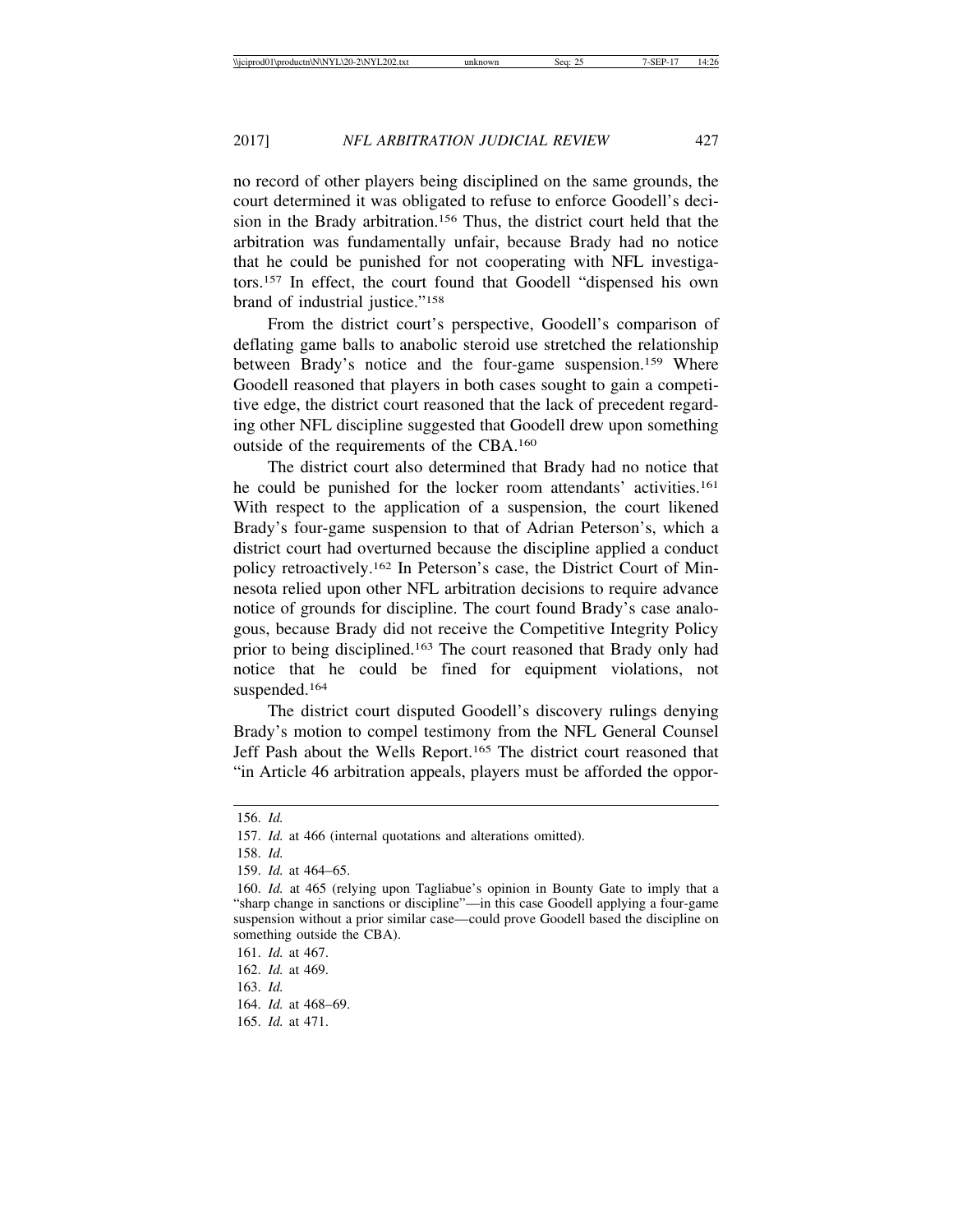tunity to confront their investigators."166 Because the arbitrator in an NFLPA case involving another player, Ray Rice, compelled Goodell to testify to provide a complete picture of the relevant evidence, the district court reasoned that Goodell was required to grant Brady's motion to compel Pash to testify.167

Additionally, the court held that the arbitration was fundamentally unfair because Goodell denied Brady's motion to compel discovery of the NFL's investigation notes and the unedited version of the Wells Report, denying Brady the opportunity to present relevant evidence.168 Goodell denied the motion because the discipline was based on the Wells Report alone, not the underlying notes.169 The district court, however, was troubled by NFL General Counsel Pash's connection to the investigation including his access to the unedited version of the Wells Report.170 Because Brady did not have the same access to the NFL's investigation as Pash, the court held that Brady was unable to effectively challenge the Wells Report.171 In support, the court cited to cases dealing with arbitration outside the collective bargaining context and to Tagliabue's arbitration decision in Bounty Gate to provide broader discovery access.172

The district court found that the Brady arbitration decision violated fundamental fairness on three grounds: the notice of punishment; the denial of testimony; and the denial of access to investigator notes. The district court reasoned that the arbitration failed to satisfy standards set forth in past NFL arbitrations or the arbitration violated fundamental fairness because of a denial of access to potentially relevant evidence.173

Framing these issues under procedural fundamental fairness allowed the district court to review the factual record Goodell relied on,

171. *Id.*

<sup>166.</sup> *Id.*

<sup>167.</sup> *Id.*

<sup>168.</sup> *Id.* at 472.

<sup>169.</sup> *Id.*

<sup>170.</sup> *Id*. The district court repeatedly indicated its disagreement with the characterization of the investigation as "independent." *Id.*

<sup>172.</sup> *Id.* at 472–73 (noting the fact that "Arbitrator Tagliabue ordered the production of NFL investigative reports and redacted witness memoranda"); *see also* Home Indem. Co. v. Affiliated Food Distribs., No. 96 Civ. 9707(RO), 1997 WL 773712 (S.D.N.Y. Dec. 10, 1997); *Paul Tagliabue's Full Decision on Saints Bounty Gate Appeal*, NAT'L FOOTBALL LEAGUE (Dec. 11, 2012), http://www.nfl.com/news/story/ 0ap1000000109668/article/paultagliabuesfulldecisiononsaintsbountyappeal ("I convened several pre-hearing conferences with the parties' counsel; . . . ordered, received and reviewed certain investigative memoranda to be produced to players' counsel . . . .").

<sup>173.</sup> *Nat'l Football League Mgmt. Council*, 125 F. Supp. 3d at 466, 471, 473.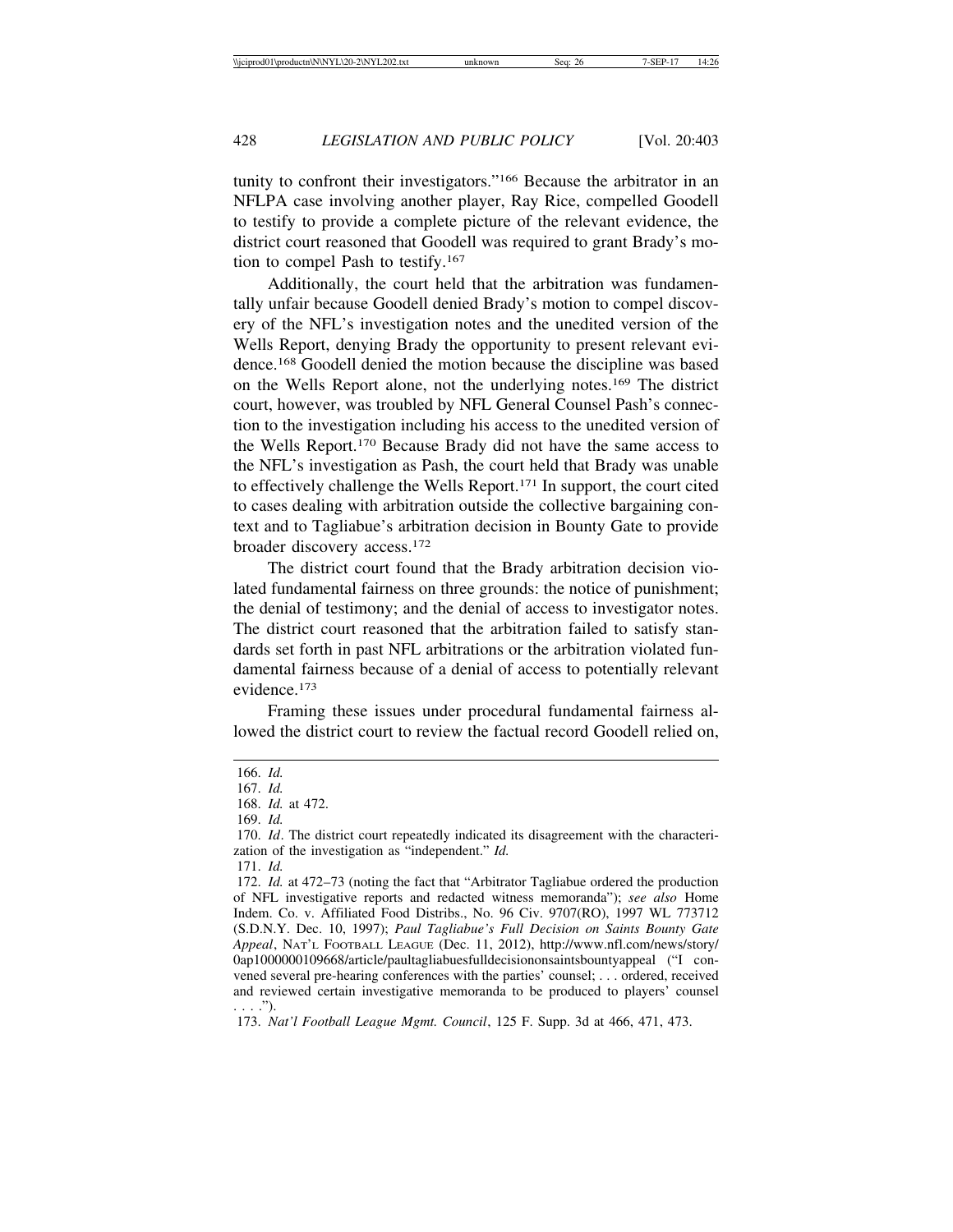including the investigation report, letters recommending discipline, as well as the hearing and arbitration decision.<sup>174</sup> Ordinarily, reviewing the arbitrator's factual inferences would be outside a federal court's scope of review.175 However, fundamental fairness became a gloss under which the court analyzed the issues under the NFL's arbitral precedents.176 Arbitral precedents, however, do not constitute mandatory authority for an arbitrator, much less a district court.177 The parties bargained for the arbitration process to decide their disputes, not for the district court to substitute its reasoning and procedural standards for those of the selected arbitrator.<sup>178</sup> The district court undermined the collective bargaining process by requiring specific notice of the ground for Brady's discipline, and by determining that Goodell's denial of Brady's discovery motions was fundamentally unfair.179 The district court's rulings created standards for the arbitration process that neither party had bargained for, downplaying the central tenets and thrust of the NLRA in encouraging the enforcement of arbitration decisions. The U.S. Court of Appeals for the Second Circuit responded to these mistakes by reversing the district court on each ground.180

176. *See* Malin & Ladenson, *supra* note 175, at 1196–97 (explaining that **R** "[a]rbitrators are not even legally bound to follow prior [arbitration] decisions interpreting the same contract language between the same parties").

<sup>174.</sup> *Id.* at 452–55.

<sup>175.</sup> *See, e.g.*, Major League Baseball Players Ass'n v. Garvey, 532 U.S. 504, 510 (2001) ("[E]ven 'serious error' on the arbitrator's part does not justify overturning his decision."); Martin H. Malin & Robert F. Ladenson, *Privatizing Justice: A Jurisprudential Perspective on Labor and Employment Arbitration from the* Steelworkers Trilogy *to* Gilmer, 44 HASTINGS L.J. 1187, 1195 (1993) (quoting United Paperworkers Int'l Union v. Misco, Inc., 484 U.S. 29, 39 (1987) ("Arbitral fact-finding is completely off limits to a reviewing court. '[I]mprovident, even silly, factfinding . . . is hardly a sufficient basis for disregarding what the agent appointed by the parties determined to be the historical facts.'"); *see also* LeRoy & Feuille, *The* Steelworkers Trilogy, *supra* note 51, at 112–20 (explaining that, even while arguing that tension **R** exists in a federal court's role in reviewing arbitration decisions, courts generally do not review factual findings of arbitrators in post-*Misco* cases where employers argue on public policy grounds to expand federal court review). The district court might have been able to conduct such a review if those facts indicated that Goodell exceeded his authority under the CBA, committed fraud, or expressed bias. *See* Grenig, *supra* note 89, at 81–83. **R**

<sup>177.</sup> *Id.*; *see also* Major League Baseball Players Ass'n v. Garvey, 532 U.S. at 510–11.

<sup>178.</sup> *NFLPA CBA*, *supra* note 121, at 208.

<sup>179.</sup> *Nat'l Football League Mgmt. Council*, 125 F. Supp. 3d at 466, 471.

<sup>180.</sup> Nat'l Football League Mgmt. Council v. Nat'l Football League Players Ass'n, 820 F.3d 527, 537-38 (2d Cir. 2016).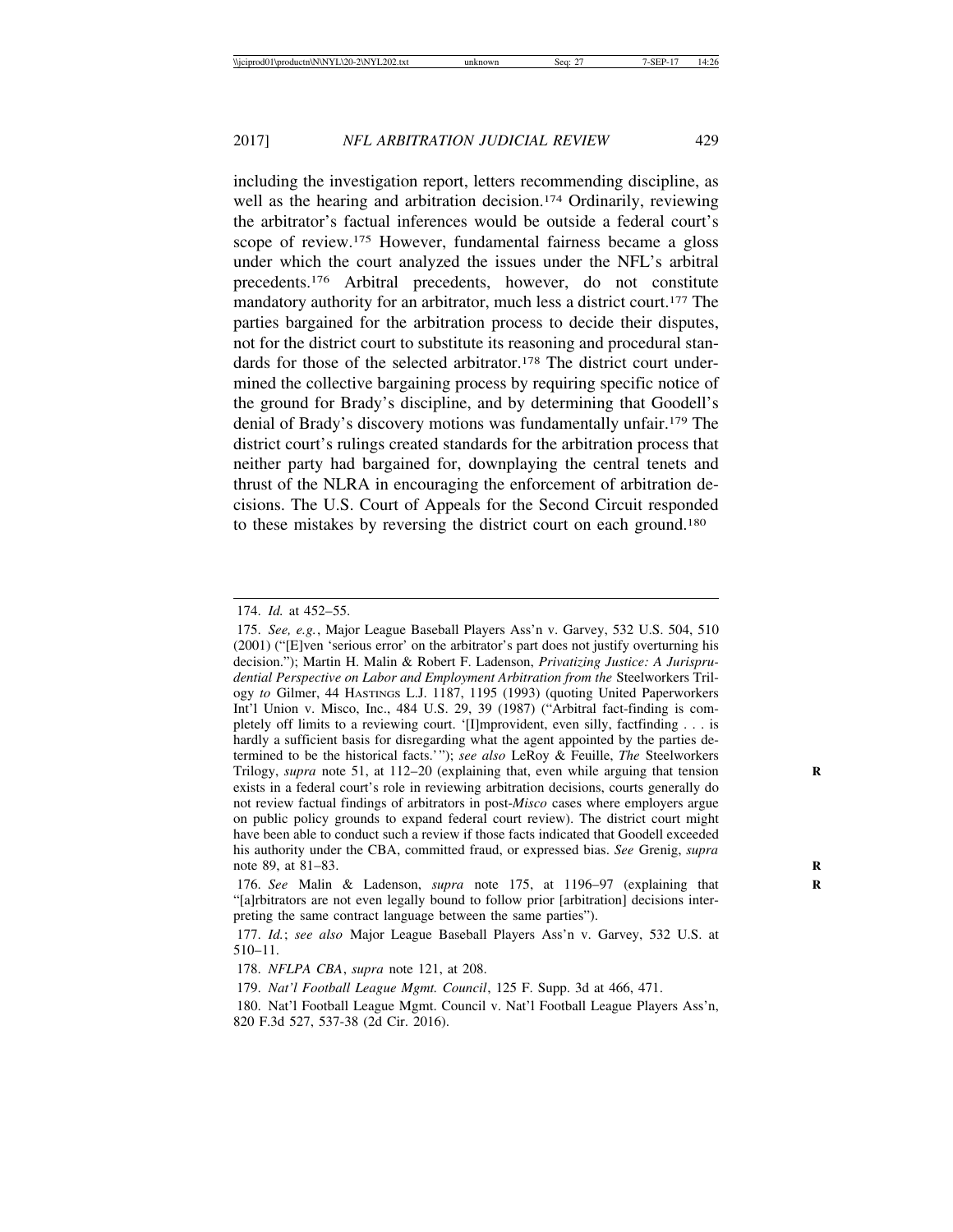#### *E. The Second Circuit Reverses, Reaffirming Broad Arbitrator Deference in Review*

In the past, the Second Circuit had taken a less deferential posture toward arbitration than prevailing Supreme Court jurisprudence.181 However, recently, the Second Circuit has fallen in line.182 In Brady's appeal, the Second Circuit held that there was "simply no fundamental unfairness in affording the parties precisely what they agreed on."183 The rationale underlying collective bargaining is to promote labor peace by encouraging private resolution of disputes by the bargained-for means.184

The appellate court found that Goodell gave sufficient notice under his broad authority under the CBA.185 The NFLPA argued that other specific policies concerning equipment violations indicated lower suspensions or fines. However, the court responded that those policies did not set maximum penalties nor did they foreclose the Commissioner's broad authority under article 46 to determine conduct detrimental to the game and assign discipline.186 Goodell plausibly determined that article 46 warranted the punishment, "which is all the law requires."<sup>187</sup>

Moreover, where the district court and dissenting appellate judge disagreed with Goodell's analogy of equipment tampering to steroid use, the majority pointed out that such reasoning does not comport with the substantial deference owed to arbitrators.188 Unless the reasoning comes from outside of the CBA, the scope of a federal court's

<sup>181.</sup> *See, e.g.*, Hagey et al., *supra* note 145 (describing how "the Second Circuit historically deviated to some extent from the nationwide norm of deference to arbitration awards" but "reversed course over the past decade").

<sup>182.</sup> *Id*.; *see also* Michael H. LeRoy, *Brady Ruling is Sports Fan's Opinion, Not Legal Reasoning*, LAW360 (Sept. 4, 2015), https://www.law360.com/articles/699012/ brady-ruling-is-sports-fan-s-opinion-not-legal-reasoning (describing an empirical article showing that from 1991–2001, the Second Circuit confirmed a labor arbitration decision in all eight appeals it heard).

<sup>183.</sup> *Nat'l Football League Mgmt. Council*, 820 F.3d at 547.

<sup>184.</sup> United Steelworkers of Am. v. Warrior & Gulf Nav. Co., 363 U.S. 574, 577–78 (1960); LeRoy & Feuille, *The* Steelworkers Trilogy, *supra* note 51, at 112-20; Malin **R** & Ladenson, *supra* note 175, at 1192. **R**

<sup>185.</sup> *Nat'l Football League Mgmt. Council*, 820 F.3d at 539.

<sup>186.</sup> *Id.* at 538–39.

<sup>187.</sup> *Id.* at 539.

<sup>188.</sup> *Id.* at 540. Further, the court also noted that "determining the severity of a penalty is an archetypal example of a judgment committed to an arbitrator's discretion" and "[t]he severity of a penalty will depend on any number of considerations" with "[w]eighing . . . left not to the courts, but to the sound discretion of the arbitrator." *Id.* at 545 n.12.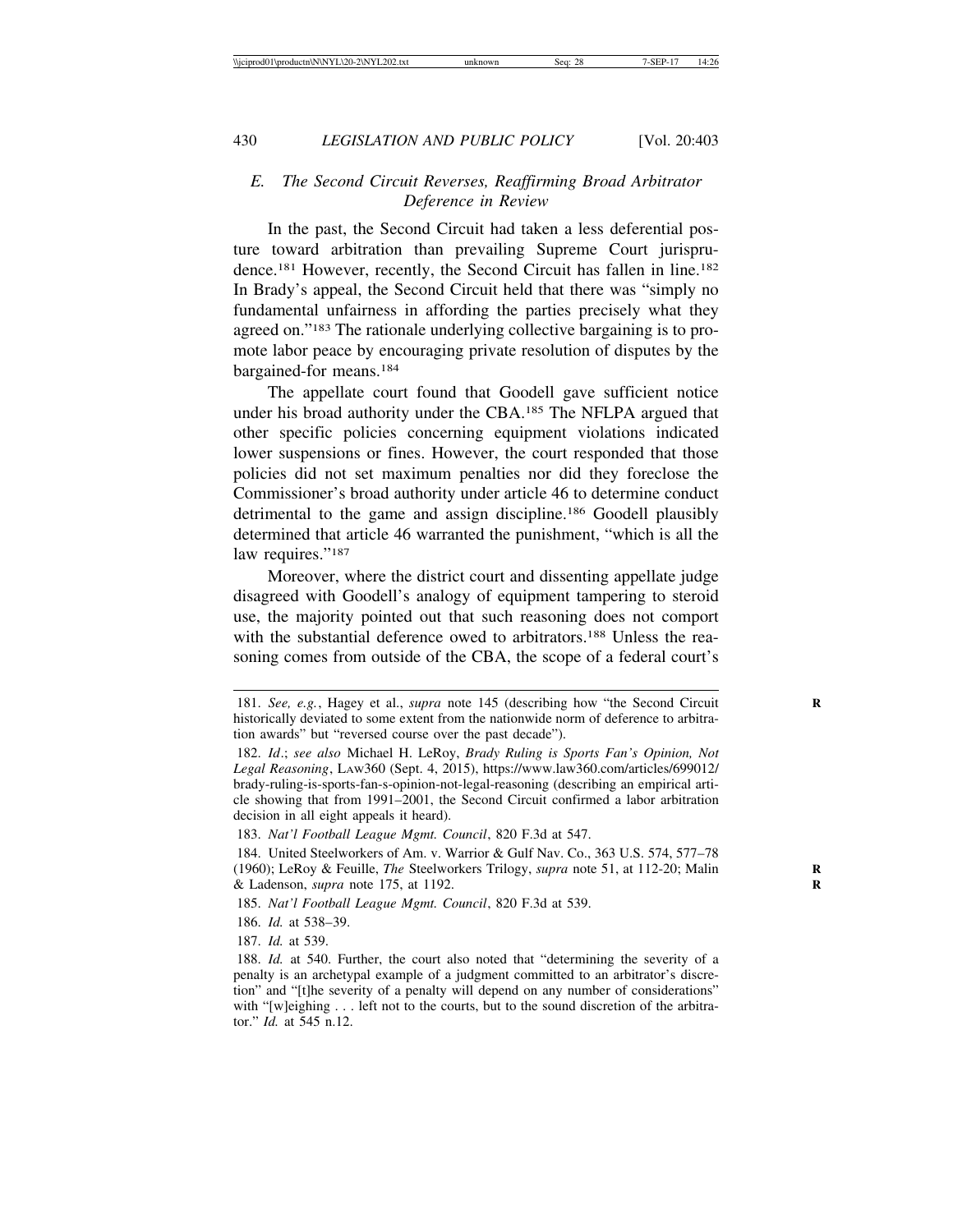review does not include the arbitrator's reasoning.189 "If deference means anything, it means that the arbitrator is entitled to generous latitude in phrasing his conclusions."190 There is no place in a federal court's review of arbitration to dispute the arbitrator's use of analogies.191 However, even if permissible, it is hard to conclude that Goodell's comparison of the two types of cheating was patently unreasonable.

On the question of Brady's lack of notice of the Competitive Integrity Policy, the NFLPA did not bother to "defend the district court's analysis on appeal."192 The district court's reasoning concerning what policies Vincent did or did not include in the letter he sent to Brady was inapposite where article 46 of the CBA placed Brady on notice that "that any action deemed by the Commissioner to be 'conduct detrimental' could lead to his suspension."193

The Second Circuit held that the denial of Pash's testimony did not violate fundamental fairness because Goodell had broad discretion on procedural matters under the CBA.194 Although the district court emphasized its concern with the independence of the investigation, the CBA did not require an independent investigation.195 The NFLPA and the NFL "bargained for and agreed in the CBA on a structure that lodged responsibility for both investigation and adjudication with the League and the Commissioner."196 Thus, the NFLPA could not bargain for those procedures and then question their fairness.197

Regarding Goodell's denial of the motion to compel the investigation notes for the Wells Report, the court focused on overturning arbitration under the fundamental fairness section of the FAA, which "provides that an award may be vacated where 'the arbitrators were guilty of misconduct . . . in refusing to hear evidence pertinent and material to the controversy.'"198 However, the Second Circuit noted

<sup>189.</sup> *Id.* at 540; Major League Baseball Players Ass'n v. Garvey, 532 U.S. 504, 510–11 (2001); Grenig, *supra* note 89, at 98–99. **R**

<sup>190.</sup> *Nat'l Football League Mgmt. Council*, 820 F.3d at 540.

<sup>191.</sup> *Id.*; *see also* United Paperworkers Int'l Union v. Misco, Inc., 484 U.S. 29, 39 (1987); Malin & Ladenson, *supra* note 175, at 1195. **R**

<sup>192.</sup> *Nat'l Football League Mgmt. Council*, 820 F.3d at 544.

<sup>193.</sup> *Id.* at 544–45.

<sup>194.</sup> *Id.* at 545–46.

<sup>195.</sup> *Id.* at 546.

<sup>196.</sup> *Id.*

<sup>197.</sup> *See id.*

<sup>198.</sup> *See id.* at 545 (alteration in original) (quoting 9 U.S.C. §10(a)(3) (2014)). Importantly, the court also noted that the issue of fundamental fairness under the FAA has not clearly been applied to decisions involving Section 301 of the LMRA. *Id.* at 545 n.13 ("The FAA does not apply to arbitrations, like this one, conducted pursuant to the LMRA . . . . [W]e have never held the requirement of 'fundamental fairness'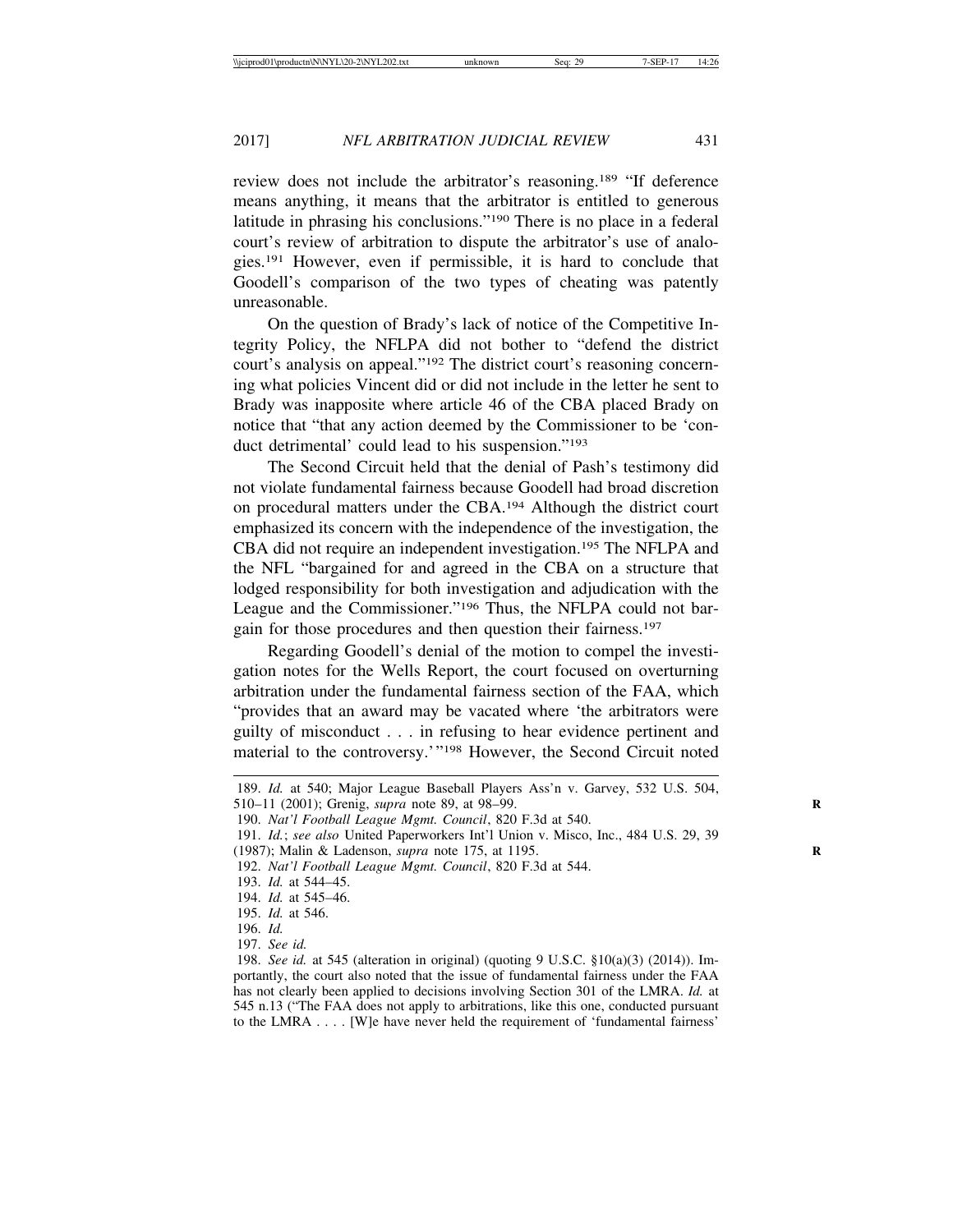Goodell's discretion concerning discovery was not limited by the CBA.199 Goodell arguably was reasonable in construing article 46 of the CBA to grant broad discretion in discovery motions.200 Article 46 contained no limitations or mandatory language concerning discovery, while other CBA provisions covering arbitration in different contexts did provide express language.201 The parties bargained for discovery rules in other provisions and could have incorporated those rules, or different rules, into article 46. According to the court, Goodell's decisions regarding discovery were reasonable and exercised within his authority under the CBA.202

A federal court's job in reviewing arbitration decisions under a CBA is to give the parties what they bargained for.203 This limited review supports the NRLA's underlying rationale of promoting labor peace through encouraging parties to resolve their differences voluntarily.204 By substituting its judgment for that of the arbitrator, the district court took away the arbitration process the parties had bargained for. Even when reviewing procedural issues that might appeal to the court's sympathies, a court should focus on whether the arbitrator acted within the scope of the CBA.205 Although the district court entertained the NFLPA's fundamental fairness arguments concerning the arbitration procedure, the Second Circuit rejected those arguments and even questioned the consideration of fundamental fairness under the FAA as a viable challenge to a labor arbitration decision.<sup>206</sup> The court also noted that the NFLPA's claims rested on factual arguments that belong in arbitration rather than in federal court.<sup>207</sup>

applies to arbitration awards under the LMRA . . . and we note that the circuits are divided on this question . . . ."). Because the NFL did not challenge the application of the "'free-floating procedural fairness standard of the FAA" and the court's "result is the same" whether the court rejected that standard or applied it, there was no need to decide whether this FAA standard should be applied in LMRA case analysis. *Id.* 199. *Nat'l Football League Mgmt. Council*, 820 F.3d at 547.

<sup>200.</sup> *Id.* at 546.

<sup>201.</sup> *Id.*

<sup>202.</sup> *Id.* at 546 (noting that, other than the final Wells Report, Goodell did not review any internal interview notes or other documents generated by the firm creating the Wells Report, there was no "material dispute" justifying the need for internal interview and investigation notes, and Goodell "reasonably concluded that he would not require the production of attorney work product he had not relied on or ever seen").

<sup>203.</sup> LeRoy & Feuille, *The* Steelworkers Trilogy, *supra* note 51, at 81–83. **R**

<sup>204.</sup> *Id.*

<sup>205.</sup> *Id.*

<sup>206.</sup> *Nat'l Football League Mgmt. Council*, 820 F.3d at 545, 546–47, 548 & n.13. 207. *Id.* at 545, 546–47, 548.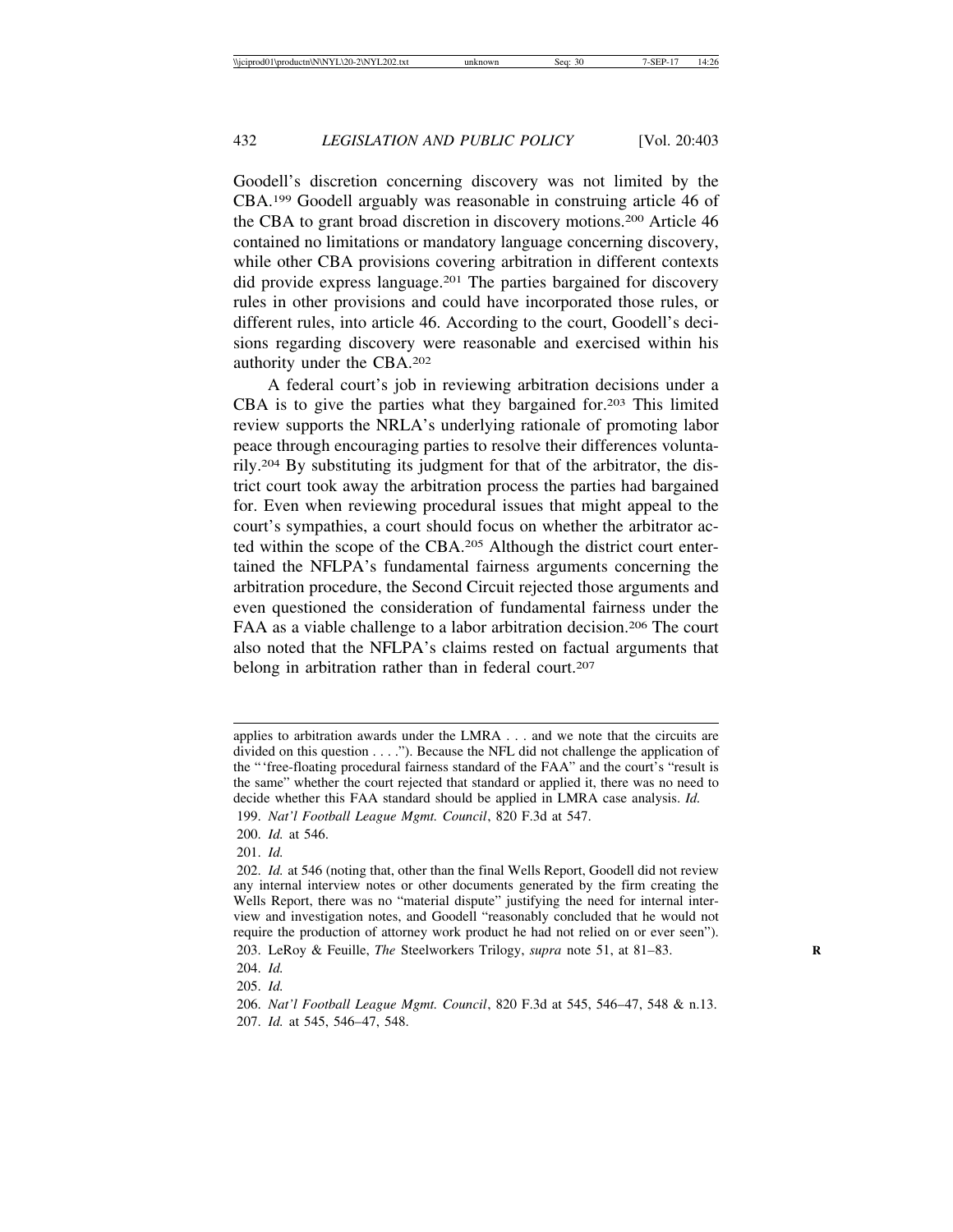#### III.

### NFLPA CHALLENGES COMMISSIONER GOODELL'S DISCIPLINE OF ADRIAN PETERSON: DEFERENCE TO ARBITRATION DOES NOT

## INCLUDE REVIEWING ARBITRAL PRECEDENT BETWEEN THE PARTIES

#### *A. The NFLPA Challenges Goodell's Discipline in Federal Court in the Adrian Peterson Case*

After Adrian Peterson pled "no contest" to criminal assault charges related to physical violence he inflicted upon his son, Goodell suspended Peterson for the remainder of the season and ordered Peterson to see a particular therapist without giving him the opportunity to respond.208 As in Brady's case, Goodell suspended Peterson under article 46 of the CBA.209 The NFLPA appealed the discipline through arbitration and argued, among other things, that Goodell exceeded his authority under the CBA by retroactively applying a new discipline policy when Peterson's conduct occurred under an older policy.<sup>210</sup> The assigned arbitrator affirmed the discipline.211 Although Goodell applied a new discipline policy retroactively in the initial discipline, the arbitrator considered whether the discipline would have been justified under the old discipline policy.212

The district court held that Goodell exceeded the terms of the CBA by retroactively applying a policy to discipline Peterson, when the Commissioner himself previously recognized in another arbitration case that new policies could not be applied retroactively.213 Further, the court held that the arbitrator exceeded his authority under the CBA because the arbitrator had considered hypothetically whether the old policy might have justified the discipline even though that issue was not before the arbitrator.214 Rather than address the case under the gloss of procedural fairness, similar to the district court in Brady's case, the district court in Peterson's case squarely questioned the scope of the arbitrator's authority under the CBA.<sup>215</sup>

The Eighth Circuit reversed because the arbitrator had arguably construed the CBA by applying retroactive discipline.216 Addressing

209. *Id.* at 1088.

210. Nat'l Football League Players Ass'n *ex rel.* Peterson v. Nat'l Football League, 831 F.3d 985, 991 (8th Cir. 2016).

<sup>208.</sup> Nat'l Football League Players Ass'n v. Nat'l Football League, 88 F. Supp. 3d 1084, 1086–88 (D. Minn. 2015).

<sup>211.</sup> *Id.*

<sup>212.</sup> *Id.*

<sup>213.</sup> *Id.* at 992.

<sup>214.</sup> *Id.* at 992–93.

<sup>215.</sup> *See id.*

<sup>216.</sup> *Id.* at 997.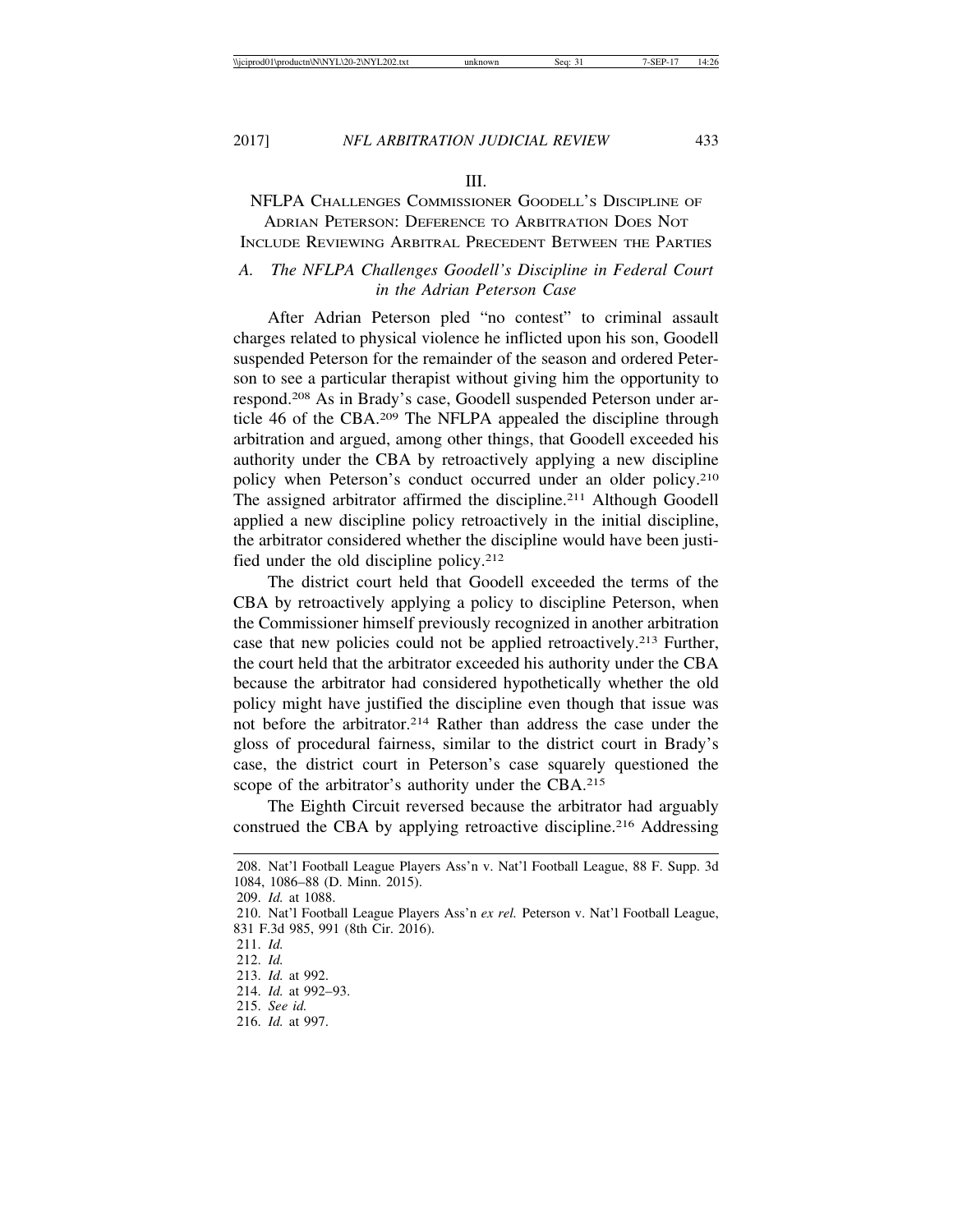the NFLPA's argument that the Commissioner ignored arbitration precedents, the appellate court pointed out that the arbitrator relied on a precedent involving adjustment of discipline for the Miami Dolphins.217 However, even if Goodell had not relied on precedent, the district court went beyond its scope of review because Goodell had broad discretion under the CBA to issue discipline without precedent.218

The Eight Circuit also held that the arbitrator had the authority to determine whether Peterson could have hypothetically been punished under the old discipline policy.<sup>219</sup> The arbitrator had "at least arguably acted within the scope of the issues submitted to him."220 The arbitrator considered it unnecessary to determine which discipline policy applied because the NFL did not substantively alter the old policies.<sup>221</sup> Goodell therefore reasonably interpreted the issue under the applicable CBA and the arbitrator's decision to consider the old policy deserved deference<sup>222</sup>

Additionally, the district court owed the arbitrator deference in interpreting the issues.223 The NFLPA presented the issue of whether "it is fair and consistent for the League to retroactively apply the new policy" and argued the arbitrator went outside of his authority in considering issues not formally presented on appeal.<sup>224</sup> The NFL framed the issue differently: "Is the discipline appropriate?"225 Arguably, the arbitrator considered the scope of issues presented on appeal.226 The Eighth Circuit reviewed whether the arbitrator even arguably construed the CBA, the appropriate standard, not whether the arbitrator applied the arbitral precedent correctly.227 Thus, the Eighth Circuit reversed the district court and reinstated the arbitrator's decision.228

|                         |  | 217. <i>Id.</i> at 991–92. |
|-------------------------|--|----------------------------|
| 218. <i>Id.</i> at 997. |  |                            |
| 219. Id.                |  |                            |
| $220.$ <i>Id.</i>       |  |                            |
|                         |  | 221. <i>Id.</i> at 991–92. |
| $222.$ <i>Id.</i>       |  |                            |
| $223.$ <i>Id.</i>       |  |                            |
| $224.$ <i>Id.</i>       |  |                            |
| $225.$ <i>Id.</i>       |  |                            |
| $226.$ <i>Id.</i>       |  |                            |
|                         |  | 227. Id. at 998, 999.      |
| $228.$ <i>Id.</i>       |  |                            |
|                         |  |                            |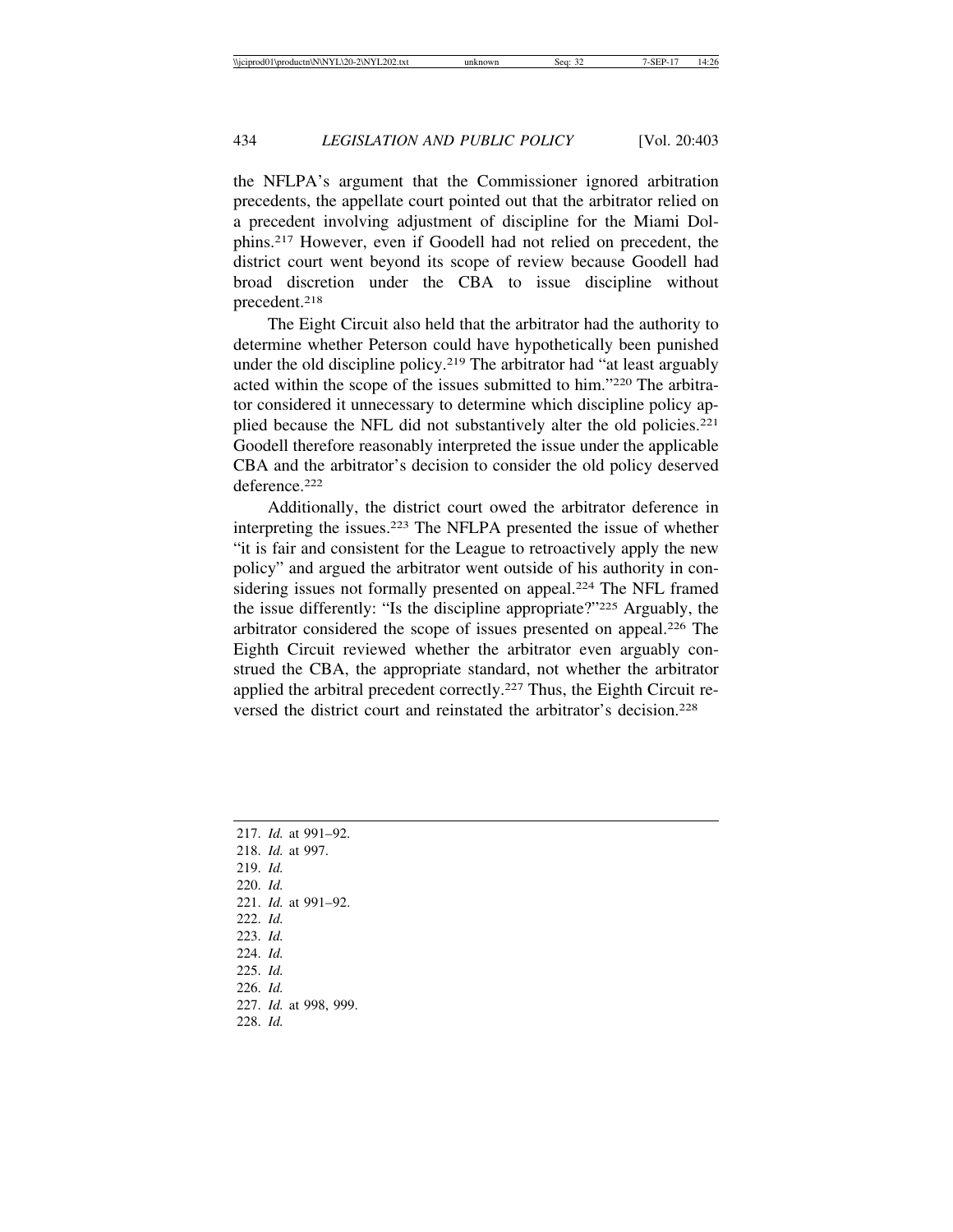#### *B. Peterson and Brady Compared: The District Courts in Both Cases Erroneously Wandered into the Arbitrator's Realm of Responsibility by Assessing Prior Arbitral Precedents*

The district court in Brady's case seemed to initially analyze the case under a procedural framework dealing with the arbitration's fundamental fairness.229 However, the district court in Peterson's case directly tackled whether the arbitrator had exceeded his authority in construing the CBA.230 Either of those analyses may have been appropriate. However, the focus in each shifted to analyzing what past arbitrators had done in similar cases.231

The district courts in Brady's and Peterson's cases seemed to accept the NFLPA's argument that a court may review the arbitral precedents.232 Judge Berman in the Brady case repeatedly referred to prior arbitral decisions as the law of the shop. However, he provided no clear case law to support second-guessing the arbitrator's assessment of prior arbitral decisions.

Somewhat ironically, the district courts' assessments of prior arbitral precedents indicate that the courts went outside the appropriate scope of review. The district courts should have focused on the application of deference. Instead, the focus on past arbitrator decisions provided an opportunity for the district courts to articulate disagreement with Goodell's judgment.

The appellate courts in the *Brady* and *Peterson* cases corrected the missteps made by the district courts by applying deference to an

231. *Nat'l Football League Mgmt. Council*, 125 F. Supp. 3d at 467 (using the concept of the "law of the shop" to reason that Goodell was bound to apply prior arbitral precedents), *rev'd*, 820 F.3d 527 (2d Cir. 2016); *Nat'l Football League Players Ass'n*, 88 F. Supp. 3d at 1090–91 (referring to the law of the shop as prior arbitration awards and questioning the arbitrator's failure to consider a prior arbitration decision involving another player, Ray Rice, in the Adrian Peterson case).

232. *See Nat'l Football League Mgmt. Council*, 125 F. Supp. 3d at 466 (using the concept of the law of the shop to reason that Goodell was bound to apply similar discipline from another NFLPA arbitration case); *Nat'l Football League Players Ass'n*, 88 F. Supp. 3d at 1090–91 (reasoning that the arbitrator failed to adhere to the law of the shop because he did not satisfactorily distinguish the facts of Peterson's case from another NFLPA arbitration case involving Ray Rice).

<sup>229.</sup> Nat'l Football League Mgmt. Council v. Nat'l Football League Players Ass'n, 125 F. Supp. 3d 449, 470 (S.D.N.Y. 2015), *rev'd*, 820 F.3d 527 (2d Cir. 2016) (finding that the arbitration failed to satisfy fundamental fairness).

<sup>230.</sup> Nat'l Football League Players Ass'n v. Nat'l Football League, 88 F. Supp. 3d 1084, 1092 (D. Minn. 2015), *rev'd and remanded sub nom.* Nat'l Football League Players Ass'n *ex rel.* Peterson v. Nat'l Football League, 831 F.3d 985, 997 (8th Cir. 2016) (noting that the district court "conclud[ed] that the arbitrator 'strayed beyond the issues submitted by the NFLPA and in doing so exceeded his authority.'")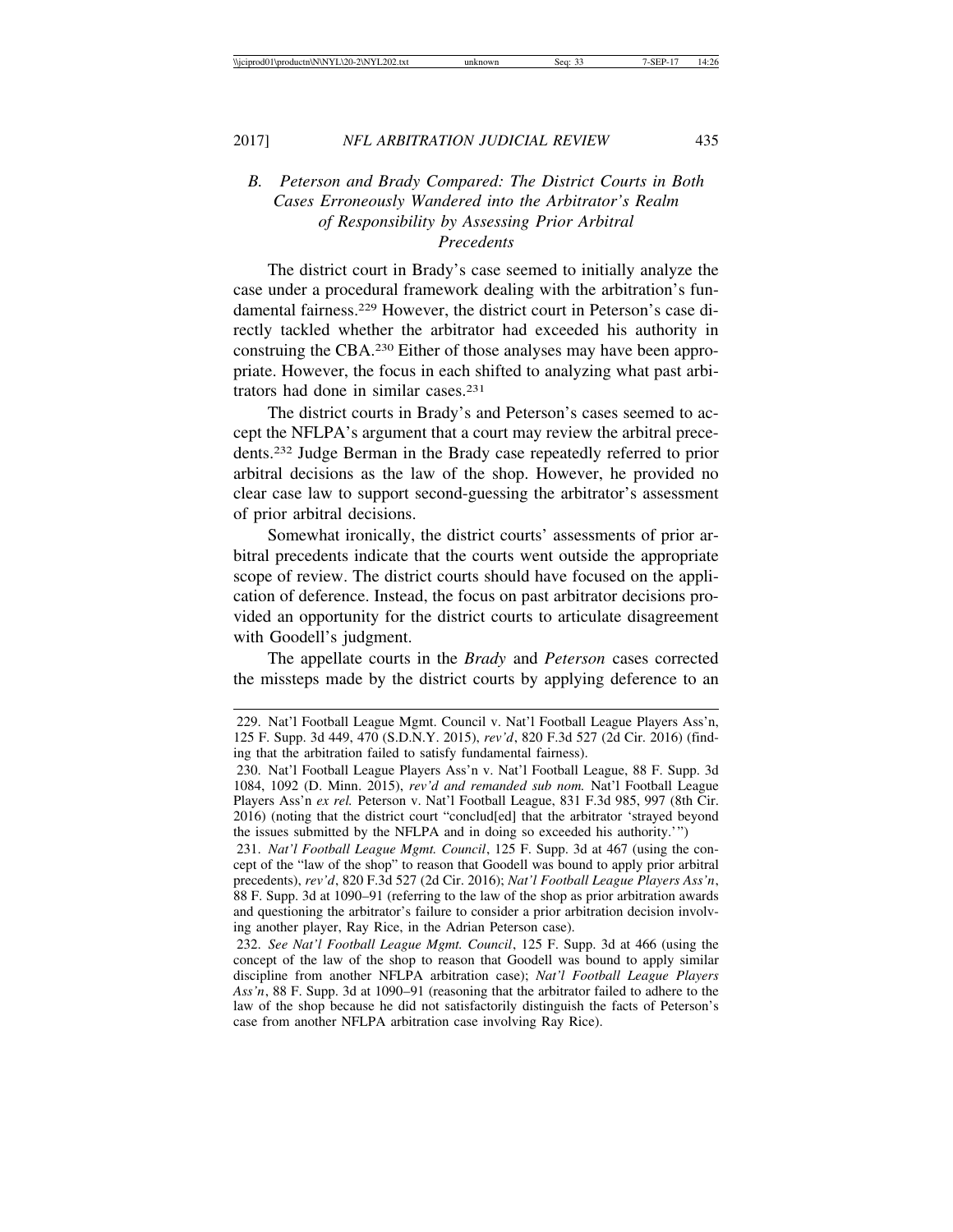arbitrator's award and staying out of the merits of the arbitrator's decision.233 However, the NFLPA seems determined to create new standards for reviewing arbitration decisions under due process and fundamental fairness arguments from the FAA that courts have not clearly found applicable in analyzing labor arbitration decisions.234 The NFLPA appeared to be preparing for an appeal to the Supreme Court, as evidenced by its decision to hire former Solicitor General, Ted Olson<sup>235</sup>

The willingness of district courts to entertain these arguments for professional football athletes does not necessarily translate into increased access to justice for the average employee. As a result, the appellate court in Brady's case took the step of clarifying that there was nothing different about the professional sports industry to suggest any unique analysis in giving a deferential court review of an arbitrator decision.236

An important question remains: Why did the district court grant Brady access to the federal court system when most federal courts would have dismissed such challenges in a typical labor arbitration dispute? In Brady's case, the NFLPA did not persuade a novice judge unfamiliar with the deference to arbitrators' decisions that federal law

234. *See Nat'l Football League Mgmt. Council*, 820 F.3d at 545–47, 545–46 n.13 (arguing that Goodell's arbitration under article 46 of the NFLPA CBA violated fundamental fairness under the FAA while acknowledging that the fundamental fairness challenge under the FAA is not clearly applicable in a labor arbitration case and circuit courts are divided on the question).

235. Olson served "as the Solicitor General of the United States from 2001–2004 . . . [and has] briefed and argued 62 cases before the Supreme Court and has prevailed in over 75% of those cases." Michael McCann, *Olson Addition to Brady's Team Means Deflategate Ruling Far from Over*, SPORTS ILLUSTRATED (Apr. 29, 2016), http://www.si.com/nfl/2016/04/29/deflategate-tom-brady-ted-olson-hire. Olson may be best known for successfully arguing before the Supreme Court on behalf of Texas governor George W. Bush in *George W. Bush v. Albert Gore*. *Id.* Olson works for a major law firm, Gibson Dunn, which typically represents employers and markets its "unsurpassed ability to help the world's most preeminent companies tackle their most challenging labor and employment problems." *See Labor and Employment*, GIBSON DUNN & CRUTCHER, http://www.gibsondunn.com/practices/pages/LAE.aspx (last visited Nov. 26, 2016).

236. 820 F.3d at 537 n.5 (citations omitted) ("This deferential standard is no less applicable where the industry is a sports association. We do not sit as referees of football any more than we sit as the 'umpires' of baseball or the 'super-scorer' for stock car racing. Otherwise, we would become mired down in the areas of a group's activity concerning which only the group can speak competently.").

<sup>233.</sup> Nat'l Football League Players Ass'n *ex rel.* Peterson v. Nat'l Football League, 831 F.3d 985, 994 (8th Cir. 2016) ("The dispositive question is whether the arbitrator was at least arguably construing or applying the contract, including the law of the shop."); Nat'l Football League Mgmt. Council v. Nat'l Football League Players Ass'n, 820 F.3d 527, 547 (2d Cir. 2016).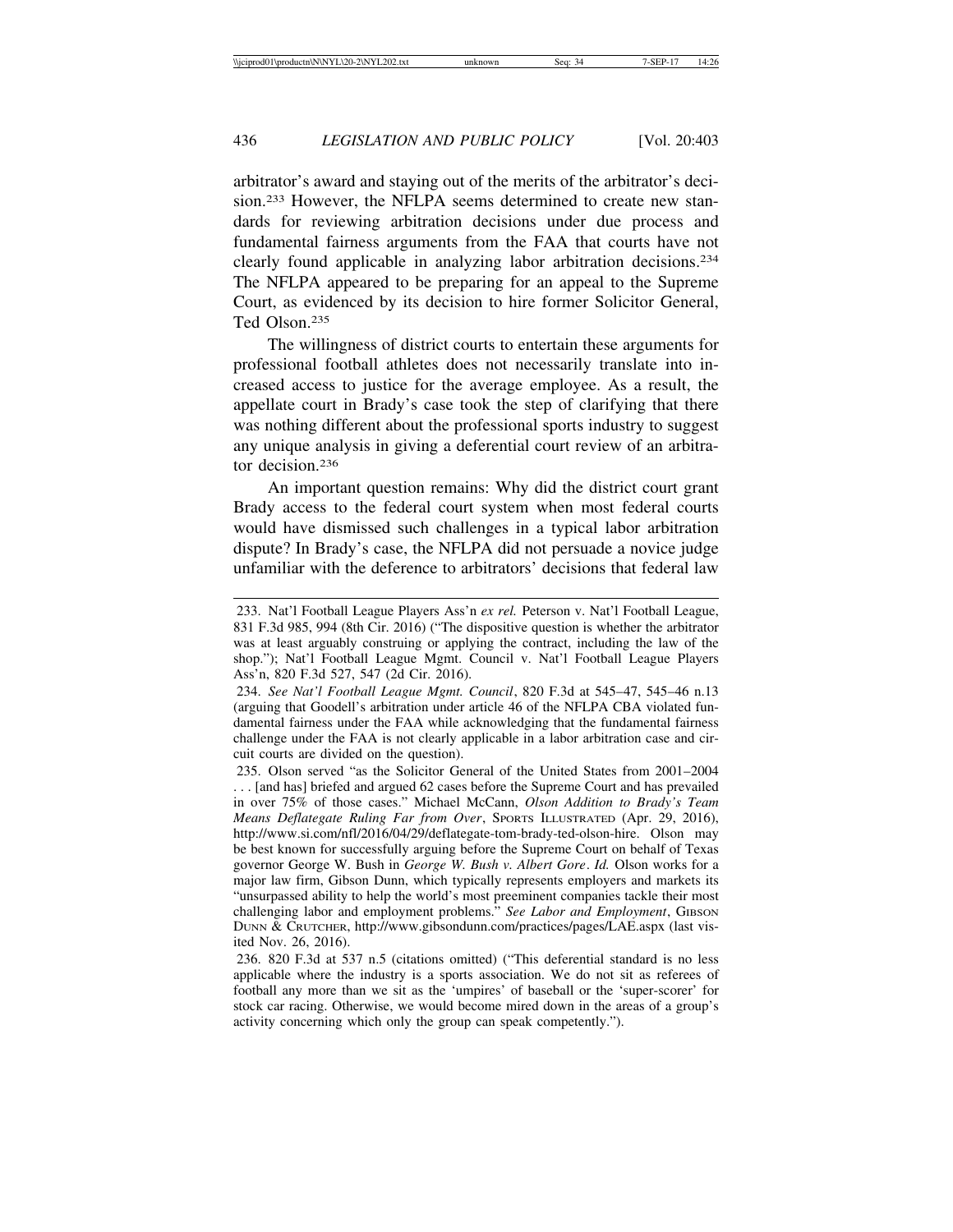requires.237 To the contrary, "Judge Berman is only reversed about 8% of the time."238 Professor Michael H. LeRoy, a labor law professor at the University of Illinois College of Law, has argued that the high public profile of the case coupled with the fact that Judge Berman became personally involved in mediating it unsuccessfully first suggested that he acted more like a fan.239 Judge Berman also received several pieces of fan mail about the case during his court proceedings, including letters originating from New England states which supported lifting Brady's suspension.240 Judge Berman did not refer to any of the fan mail as the source for his decision and there is no reason to believe it played any role. But at a minimum, it signaled how much the public cared about the result of that case.

The cases and commentaries reveal another important legal mistake—blending challenges in arbitration with challenges in federal court.241 Labor arbitration does not replace litigation; rather, it replaces a strike.242 When courts and commentators assessed the

238. Michael McCann, *Deflategate, One Year Later: The Anatomy of a Failed Controversy*, SPORTS ILLUSTRATED (Jan. 17, 2016), http://www.si.com/nfl/2016/01/18/deflategate-one-year-later-tom-brady-bill-belichick.

239. *See* LeRoy, *supra* note 1812. **R**

240. Nick Klopsis, *Judge Richard Berman Releases Letters He Received During Tom Brady 'DeflateGate' Hearing*, NEWSDAY (Sep. 9, 2015), http://www.newsday. com/sports/football/judge-richard-berman-releases-letters-he-received-during-tombrady-deflategate-hearing-1.10825345.

241. *See* Nat'l Football League Mgmt. Council v. Nat'l Football League Players Ass'n, 125 F. Supp. 3d 449, 465-66 (S.D.N.Y. 2015), *rev'd*, 820 F.3d 527 (2d Cir. 2016) (relying on prior arbitral decisions composed of past statements made by former NFL commissioner Tagliabue as the arbitrator in the Bountygate matter); Nat'l Football League Players Ass'n v. Nat'l Football League, 88 F. Supp. 3d 1084, 1090 (D. Minn. 2015), *rev'd and remanded sub nom.* Nat'l Football League Players Ass'n *ex rel.* Peterson v. Nat'l Football League, 831 F.3d 985 (8th Cir. 2016) (relying on rules announced in prior arbitration involving Ray Rice); Zachary Paiva, *Why the NFL Should Re-Consider Goodell's Role as Judge, Jury, and Executioner*, FORDHAM SPORTS L.F. BLOG (Apr. 17, 2016), http://fordhamsportslawforum.com/nfl/why-thenfl-should-re-consider-goodells-role-as-judge-jury-and-executioner/#\_edn31 (conflating reversal of initial discipline decision in arbitration, as in the Rice and Bountygate cases, with reversal in federal court review, as in Peterson's case).

242. Malin & Ladenson, *supra* note 175, at 1192. **R**

<sup>237.</sup> *See LeRoy, supra note 1812 (describing how Judge Berman handled a "garden*variety labor arbitration case, District Council 1707 v. Hope Day Nursery Inc., 2006 WL 17791 (S.D.N.Y. 2006)." According to LeRoy, Judge Berman previously "did exactly what the [*Trilogy*] commanded: He confirmed a challenged arbitration award." *Id.* LeRoy also described how Judge Berman "reasoned: 'Because the parties have contracted to have disputes settled by an arbitrator chosen by them rather than by a judge, it is the arbitrator's view of the facts and of the meaning of the contract that they have agreed to accept.'" *Id.* After "[c]iting several precedents," Judge Berman "also said [in that prior case], 'The arbitrator's factual findings and contractual interpretation are not subject to judicial challenge.'" *Id*.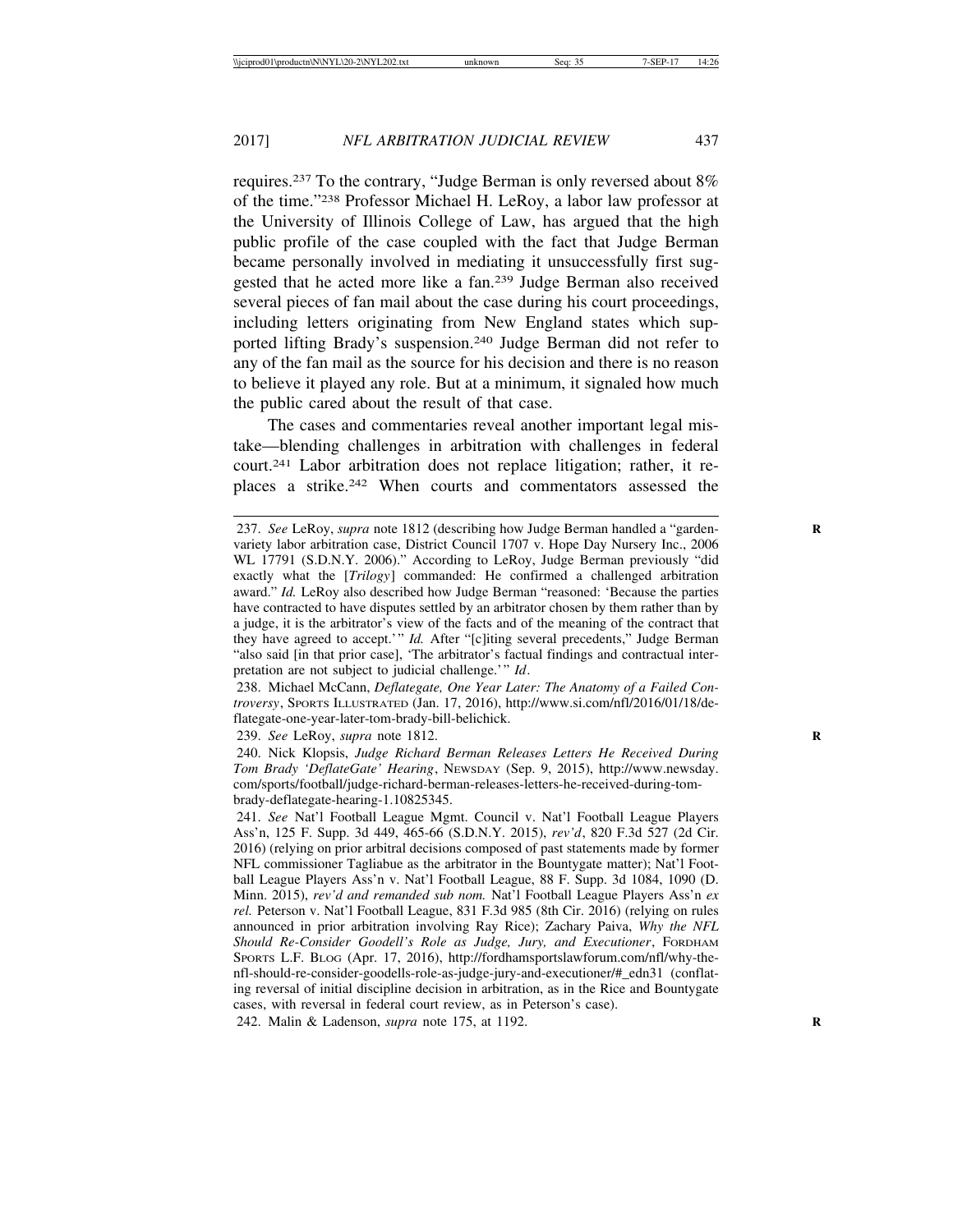NFLPA arguments, they relied on arbitration precedents based on past NFL discipline, seemingly blending arbitration and federal court standards of review.243 This conflation seems to be part of the reason why the district courts in the *Brady* and *Peterson* cases discussed prior arbitral precedents, contrary to Supreme Court precedent governing arbitration under the NLRA.244 Although the district courts in these cases relied on reasoning from prior NFL arbitration decisions, the scope of review should have focused narrowly on whether the arbitrators' actions were limited by the CBA. Similarly, Adrian Peterson's initially successful court challenge sheds light on why the NFLPA also gained unusual access to the district court in Brady's case.

#### IV.

#### MATCHING PUBLIC VIEWS ON MILLIONAIRE CHALLENGES TO NFL LABOR ARBITRATION WITH LIMITED COURT REVIEW TO ACHIEVE EQUAL ACCESS TO JUSTICE

Most Americans surveyed about the Brady case tended to believe that the New England Patriots committed some form of misconduct.245 Likewise, Patriots fans are more likely to have considered the Commissioner the enemy, abusing his power in an unfair manner against Brady.246

<sup>243.</sup> *See Nat'l Football League Mgmt. Council*, 125 F. Supp. at 465–66 (relying on prior arbitral decisions based on past statements made by former NFL Commissioner Tagliabue as the arbitrator in the Bountygate matter); *Nat'l Football League Players Ass'n*, 88 F. Supp. 3d at 1090–91 (relying on rules announced in prior arbitration involving Ray Rice).

<sup>244.</sup> *See* Major League Baseball Players Ass'n v. Garvey, 532 U.S. 504, 507 (2001) (lower court's finding that arbitrator's refusal to find that baseball owner had lied when another panel of arbitrators had already ruled that he had lied was not sufficient basis to overturn the arbitrator's award and the Court found it "baffling" that the lower court failed to apply Supreme Court precedent stating that even serious error does not justify overturning an arbitration award).

<sup>245.</sup> *See Deflate-Gate: More Americans Think Patriots Cheated, Poll Finds*, NBC NEWS (Jan. 29, 2015), http://www.nbcnews.com/storyline/super-bowl-xlix/deflategate-more-americans-think-patriots-cheated-poll-finds-n295236. However, some of those fans may just have a genuine dislike of the Patriots. *Id.* (finding that only the Dallas Cowboys were more hated than the Patriots among all NFL teams).

<sup>246.</sup> *See* John Berman, *John Berman: I'm a Patriots Fan* — *Shame on Me*, CNN.COM (Jan. 31, 2015), http://www.cnn.com/2015/01/21/opinion/berman-patriotsdeflate-gate (CNN anchor acknowledging that he should consider not wearing Brady's jersey if Brady cheated, but also accepting that as a life-long Patriots fan, he cannot stop cheering for the Patriots or Brady because "[b]eing a sports fan is an irrational thing"); *see also* Dan Wetzel, *The Arrogance of Roger Goodell*, YAHOO! SPORTS (Sep. 3, 2015), http://sports.yahoo.com/news/the-arrogance-of-roger-goodell-215731603.html.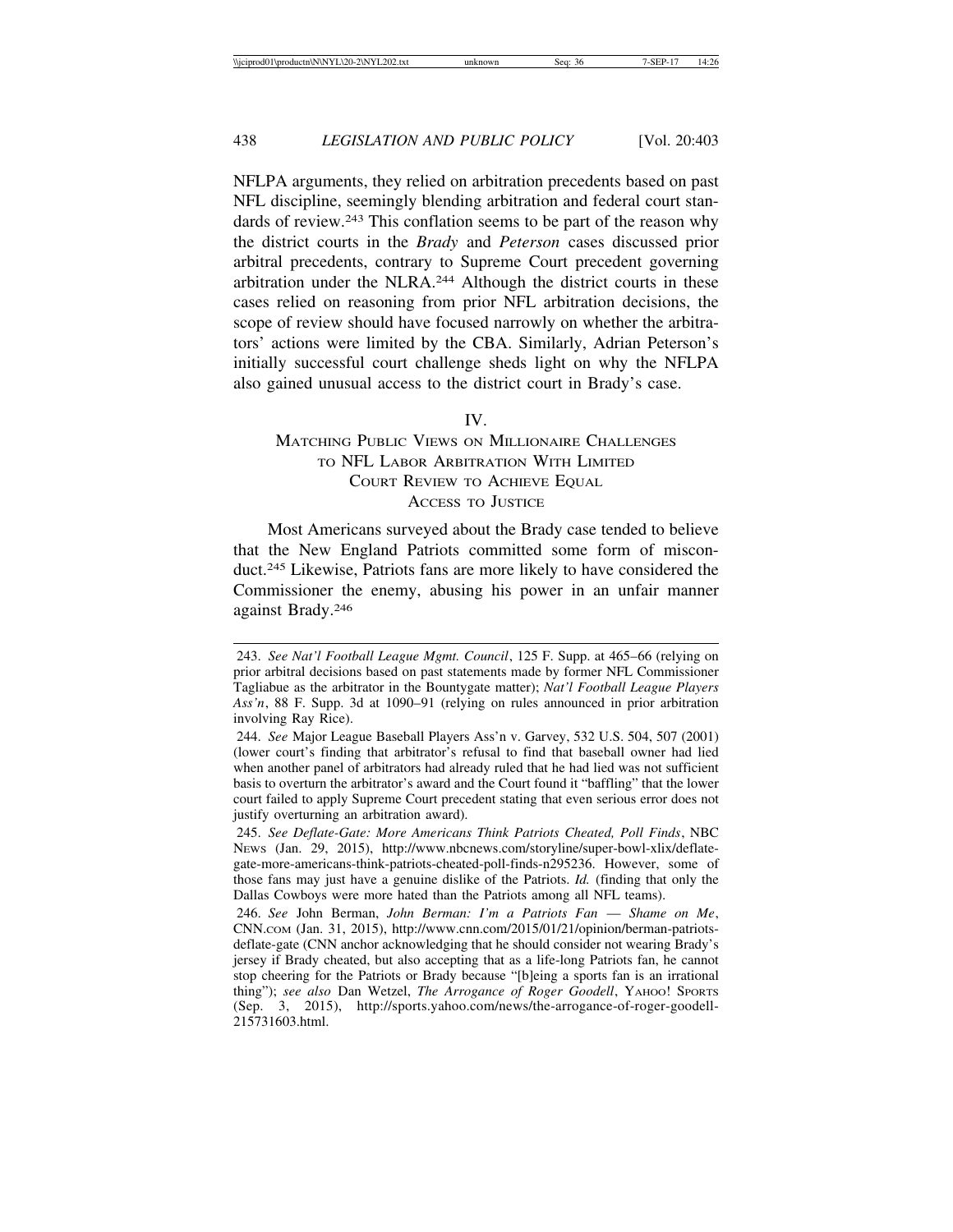The Second Circuit in Brady's appeal and the Eight Circuit in Peterson's appeal each reversed the district courts based on traditional labor law principles—specifically, that federal courts owe labor arbitrators deference.247 After all, most district courts, following the paradigm set forth in the *Steelworkers Trilogy* cases,<sup>248</sup> enforce arbitration so long as the arbitrator even arguably construed the underlying CBA.249 Although some pundits may argue for a less deferential review of due process in arbitration,250 most labor lawyers predicted the federal courts would respond with the rationale and outcome reached by the Second Circuit in Brady.

Before and after the district court's decision, labor lawyers pointed out that the NFLPA's argument would likely fail, or at least be very weak, under traditional labor law standards.251 Before Brady ap-

250. James M. Lynch, *Brady Federal Deflategate Appeal: A Lawyer's View*, LYNCH OWENS (Aug. 13, 2015), https://lynchowens.com/brady-federal-deflategate-appeal-alawyers-view/ (rejecting arguments that a court should not overturn Goodell's decision against Brady based upon recent reading of labor law as being too deferential to an arbitration decision).

251. *See, e.g.*, Erin Fowler & Mike Warner, *Deflategate for Labor Lawyers*, FRANCZEK RADELET P.C. (Sept. 11, 2015), http://www.franczek.com/frontcenter-Deflategate\_for\_Labor\_Lawyers.html ("If this case involved a typical employee seeking to overturn an arbitration award, most labor lawyers would have said the odds of Brady winning the lawsuit were worse than the current Vegas odds of the Chicago Bears winning the Super Bowl this season (100 to 1 according to Vegasinsider.com)."); Erin Fowler & Mike Warner, *Deflategate for Labor Lawyers Revisited: 2nd Circuit Reinstates Brady Suspension and Reaffirms Judicial Deference to Arbitration*, FRANCZEK RADELET P.C. (Apr. 26, 2016), http://www.franczek.com/frontcenter-Deflategate\_2.html ("As we previously commented, the district court's original ruling overturning the suspension was quite unusual, given the high degree of deference that courts typically give to labor arbitration awards. The Second Circuit obviously agreed, stressing that a 'federal court's review of labor arbitration awards is narrowly circumscribed and highly deferential—indeed, the most deferential in the law.'"); *see also* Tom Eron, *Monday Morning Quarterback: What Labor Practitioners Can Learn From "Deflategate"*, BOND SCHOENECK & KING, PLLC (Sept. 15, 2015), http:// www.nylaborandemploymentlawreport.com/2015/09/articles/arbitration/mondaymorning-quarterback-what-labor-practitioners-can-learn-from-deflategate/ ("Employ-

<sup>247.</sup> Nat'l Football League Players Ass'n *ex rel.* Peterson v. Nat'l Football League 831 F.3d 985, 996 (8th Cir. 2016) ("In any event, the question for a reviewing court is not whether the arbitrator's distinctions were correct, but whether the arbitrator was applying the contract . . . ."); Nat'l Football League Mgmt. Council v. Nat'l Football League Players Ass'n, 820 F.3d 527, 537 (2d Cir. 2016) ("In short, it is not our task to decide how we would have conducted the arbitration proceedings, or how we would have resolved the dispute.").

<sup>248.</sup> *See generally* United Steelworkers of Am. v. Enter. Wheel & Car Corp., 363 U.S. 593 (1960); United Steelworkers of Am. v. Am. Mfg. Co., 363 U.S. 564 (1960); United Steelworkers of Am. v. Warrior & Gulf Nav. Co., 363 U.S. 574 (1960).

<sup>249.</sup> *See* E. Assoc. Coal Corp. v. United Mine Workers of Am., 531 U.S. 57, 67 (2000) (holding that courts should enforce arbitration decisions as long as the arbitrator arguably construes the CBA); *see also* Major League Baseball Players Ass'n v. Garvey, 532 U.S. 504, 510 (2001); *Enter. Wheel & Car Corp.*, 363 U.S. at 599.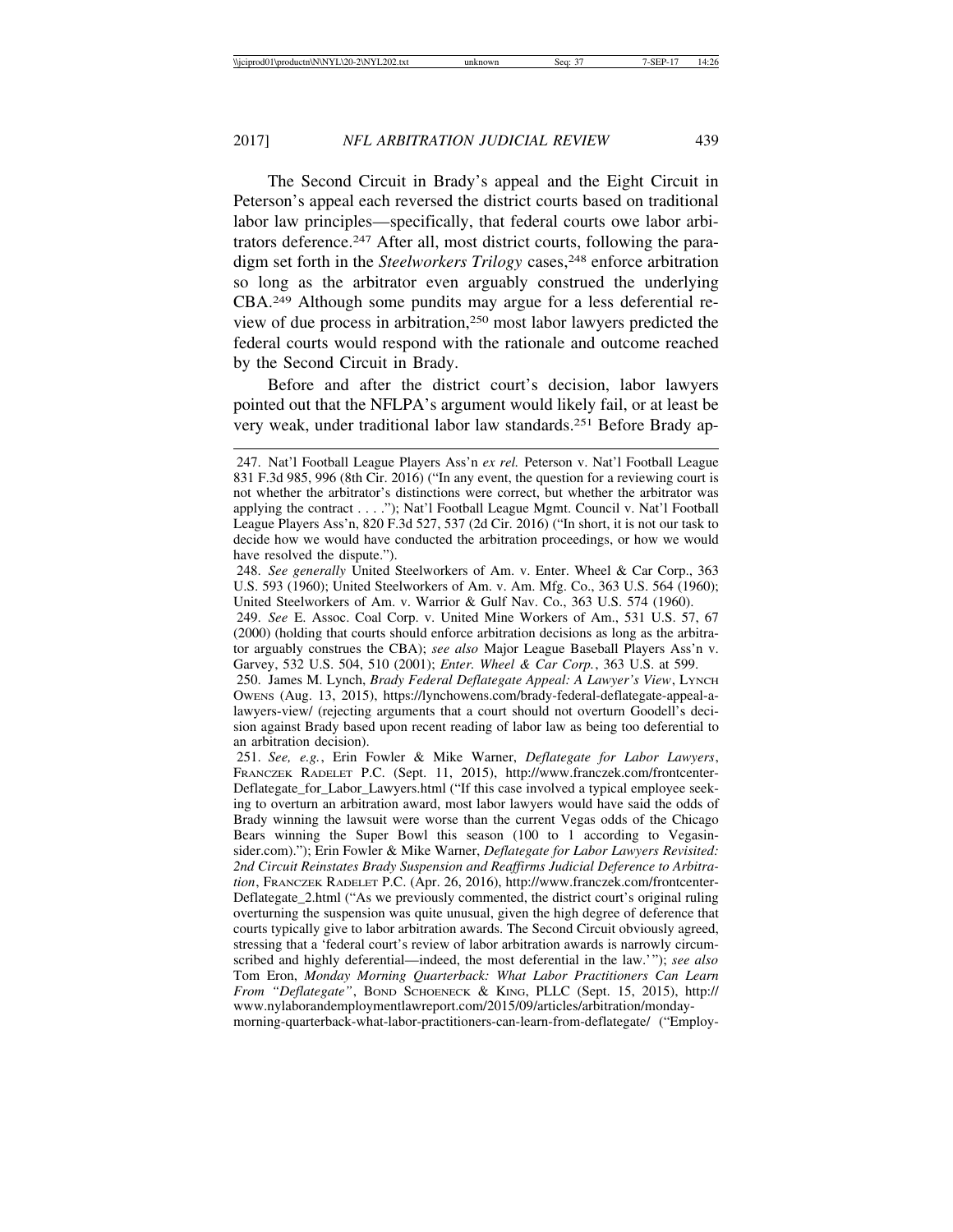pealed to the district court, Michael McCann, a sports law professor at the University of New Hampshire School of Law, outlined the potential claims and defenses.252 Compared to the theories advanced by Adrian Peterson and Ray Rice, McCann characterized Brady's potential claims as structurally weaker and more amorphous.253

After the district court heard the case, Professor Michael H. Le-Roy commented on the unusual nature of the NFLPA's arguments in labor law:

It really is exceptional how the federal courts have taken on the role of super-arbitrator of the N.F.L.'s disciplinary standards . . . . Commissioners have traditionally been godlike authorities dating back to Judge Kenesaw Mountain Landis. The fact that you can go to court and get a judge to tell the commissioner what he can and can't do is extraordinary. It feels there are three parties at the bargaining table: the N.F.L., the union and the courts.<sup>254</sup>

Even lawyers and academics who gave credence to the NFLPA's unique due process argument admitted that federal courts would not be easily persuaded. In a 2015 article released prior to the district court's decision, Professor Marc Greenbaum stated:

Typically, the kinds of arguments that the union advanced in the pleading would not be considered by a federal district court judge. . . . But this is not a traditional labor arbitration. I know that they agreed that Goodell could hear the case, but that doesn't mean they waived any rights to some kind of fair and regular proceeding. . . . If the court accepts that argument, they might look at some of the other arguments with a little more scrutiny than they otherwise would.<sup>255</sup>

ers must also recognize that even the best game plans cannot always anticipate the reaction of arbitrators, judges and juries – the ball can take an unexpected bounce."); Michael Petitti, "Deflategate": Brady, the NFL, and a Primer in Labor Law, AIKEN SCHENK (Aug. 2015), http://www.ashrlaw.com/dox/petitti/deflategate.htm ("Brady's subsequent legal actions are limited, because the appeal was conducted pursuant to the CBA. His primary remedy is to convince a federal court to vacate his suspension on the grounds that the hearing process was improper.").

<sup>252.</sup> Michael McCann, *What Will Happen if Brady, NFLPA Take Deflategate Suspensions to Court?*, SPORTS ILLUSTRATED (July 27, 2015), http://www.si.com/nfl/ 2015/07/27/tom-brady-nflpa-deflategate-suspension-federal-court.

<sup>253.</sup> *Id.*

<sup>254.</sup> Ken Belson, *Judge Erases Tom Brady's Suspension; N.F.L. Says It Will Appeal*, N.Y. TIMES, Sept. 4, 2015, at A1 (quoting Professor LeRoy); *see also* LeRoy, *supra* note 1812 (criticizing Judge Berman's decision in the Brady case as based on being a **R** football fan, as Judge Berman ignored the *Trilogy* cases and *Garvey* while noting that Judge Berman had followed those cases in a previous and similar lawsuit not involving professional football players).

<sup>255.</sup> Ben Volin, *Legal Specialists Unwilling to Pick Winner in Brady Suit*, Bos. GLOBE (Aug. 1, 2015), https://www.bostonglobe.com/sports/2015/08/01/tom-brady-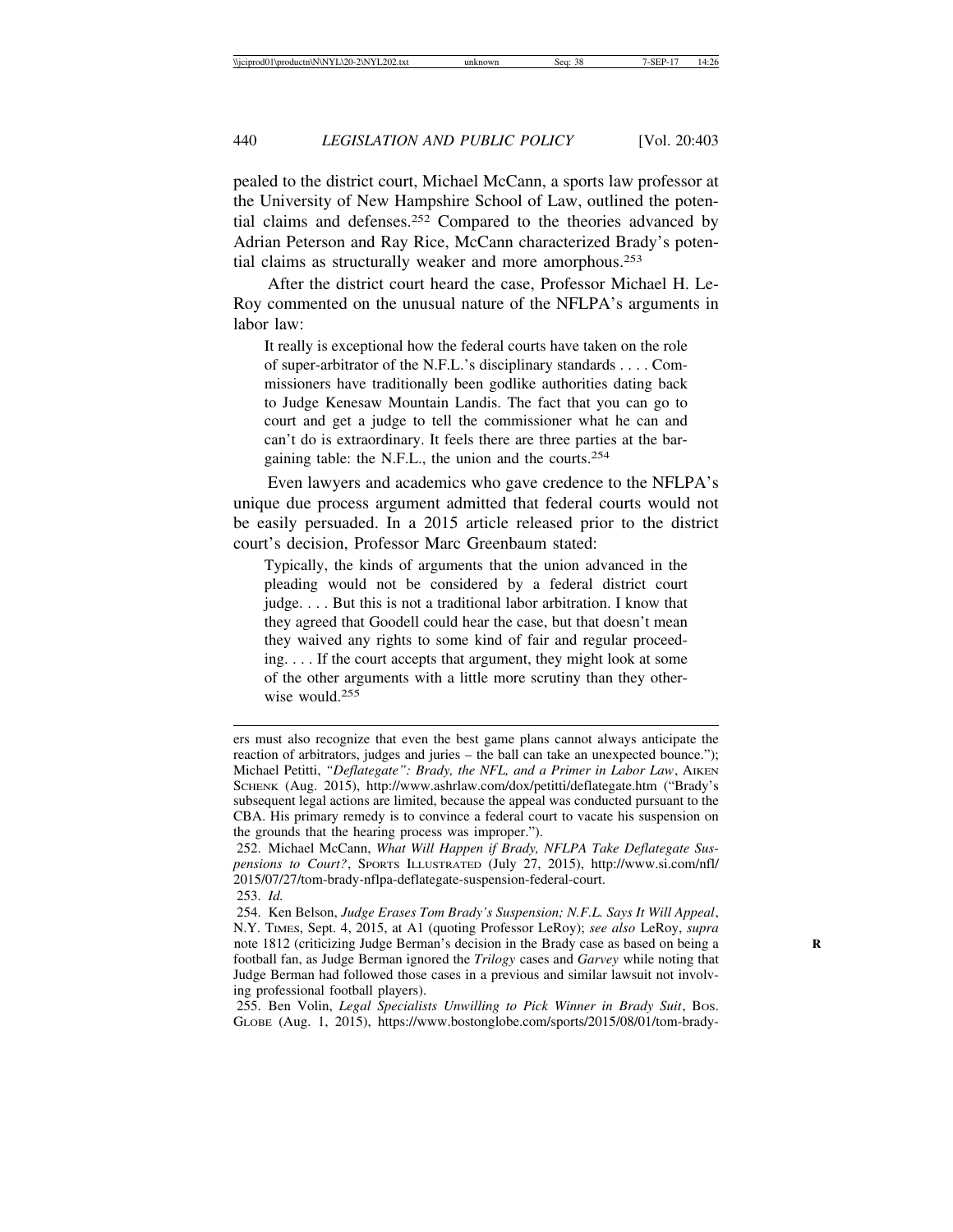Greenbaum's statement acknowledged that, normally, federal courts reject outright the arguments made by the NFLPA.256 However, he then predicted that the district court might engage with those arguments if it accepted the assertions about the arbitration's fundamental fairness.257 This is precisely what happened—the district court concluded that portions of the arbitration were fundamentally unfair.258 In reaching that conclusion, the court relied upon an impermissible analysis of precedent from past NFL arbitrations.259

Despite the wealth of opinions from experienced labor law attorneys and professors suggesting that Brady would lose on appeal, the New York Times reported that lawyers were split on what might happen.260 However, the forcefulness of the opinions varied considerably. For example, Mark Conrad, sports law professor at Fordham University, argued that the appellate court might find a way to agree with the district court through the many procedural issues raised.<sup>261</sup> Tom Gies, a management-side labor lawyer, characterized the law as roughly supporting both sides.<sup>262</sup> However, he also stated that courts would likely reject arguments focused on the factual fairness of Brady's punishment, "even if the union's recitation adds additional color to its basic fairness argument."263 Although newspapers were able to find lawyers to comment on arguments for both sides, the emphasis on the exceptional nature of the district court's decision resonated throughout many of the comments.

After the oral arguments, legal commentators continued to acknowledge that the rejection of the NFLPA's claims at the district court would have been the outcome most consistent with labor law.264 The Second Circuit's decision treated the NFLPA's arguments more consistently with the expectations of labor lawyers based on precedent

259. *Nat'l Football League Mgmt. Council*, 820 F.3d at 547.

260. Belson, *supra* note 254.

261. *Id.*

263. *Id.*

deflategate-challenge-won-easy-win-legal-specialists-say/FWP7jcjRFYqphTTky2o TKN/story.html.

<sup>256.</sup> *See id.*

<sup>257.</sup> *See id.*

<sup>258.</sup> Nat'l Football League Mgmt. Council v. Nat'l Football League Players Ass'n, 125 F. Supp. 3d 449, 470 (S.D.N.Y. 2015) (finding that the arbitration failed to satisfy fundamental fairness), *rev'd*, 820 F.3d 527 (2d Cir. 2016).

<sup>262.</sup> Will Brinson, *Will Brady Win in Court? Labor Lawyer Outlines Each Side's Best Argument*, CBS SPORTS (Sept. 2, 2015), http://www.cbssports.com/nfl/news/willbrady-win-in-court-labor-lawyer-outlines-each-sides-best-argument.

<sup>264.</sup> *See, e.g.*, Hagey et al., *supra* note 145. **R**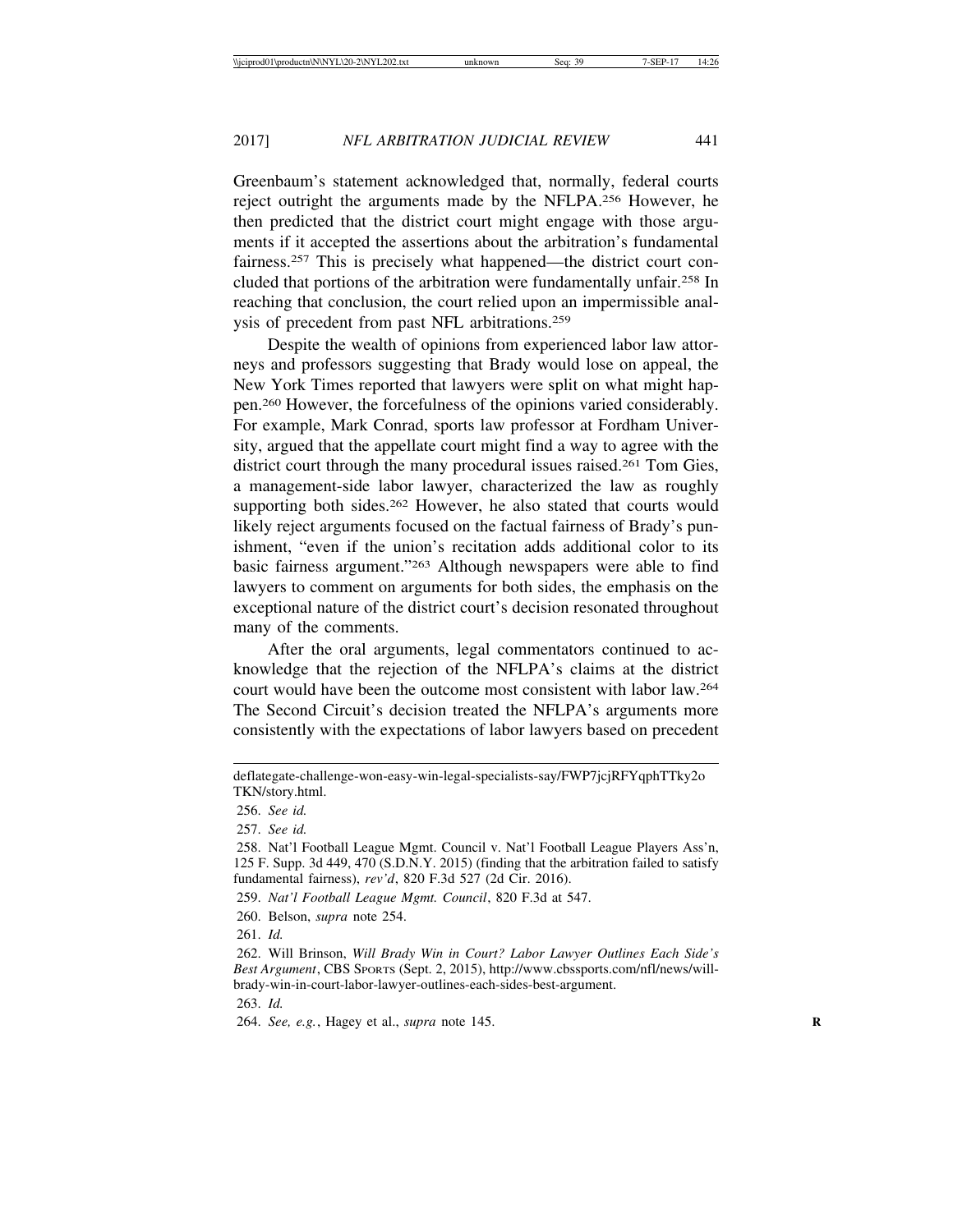in *Steelworkers* and *Misco*. 265 One article cleverly noted that "[c]onfirmation of an arbitration award is like a conventional extra point after a touchdown—rarely missed."266

#### *A. Collective Bargaining Supports the Rule of Law and Itself Provides Access to Justice*

The NFLPA has been somewhat successful in its approach to overcoming the characterization of merely being millionaires versus billionaires in its collective bargaining. Through its affiliation with the AFL-CIO, the NFLPA has tried to reframe its image as one of a powerful union that advances the goals of the average employee. However, the interests of the NFLPA and other unions do not always intersect; and the disciplinary challenges in the *Brady* and *Peterson* cases represent two such instances. By advocating for greater review of arbitration by federal courts, the NFLPA undermines arbitration as the preferred remedy under the NLRA.

Instead of fighting the results of the arbitration decision issued pursuant to the CBA, the NFLPA should seek to limit Goodell's power through negotiating changes to its CBA.267 Using arbitration as the final decision-making process pursuant to the CBA supports the rationale underlying the NLRA policy of promoting labor peace through voluntary resolution of labor disputes. Taking steps to support this NLRA rationale provides all employees equal access to justice in the workplace.

In a broad sense, "access to justice" refers to the concept that equal access to legal remedies for all people promotes peace through participation and confidence in the rule of law.268 In other words, people will resolve conflicts through legal channels instead of through violence if they have confidence in those channels because access is

<sup>265.</sup> Nat'l Football League Mgmt. Council v. Nat'l Football League Players Ass'n, 820 F.3d 527, 546 (2d Cir. 2016).

<sup>266.</sup> Hagey et al., *supra* note 145 (using the subheading "The Law in This Context **R** Heavily Favors NFL Management")*.*

<sup>267.</sup> See Reece, *supra* note 9, at 408-12 (arguing that the NFLPA should have sought to change the Commissioner's role in labor disputes when the CBA was subject to negotiations in 2010).

<sup>268.</sup> *See, e.g.*, Rhode, *supra* note 1, at 1785–1815 (discussing questions raised by **R** the American ideal of having equal justice under law); *see also Necessary Condition: Access to Justice*, U.S. INST. OF PEACE, https://www.usip.org/guiding-principles-stabi lization-and-reconstruction-the-web-version/rule-law/access-justice (last visited Nov. 3, 2016) ("Access to justice is defined as the ability of people to seek and obtain a remedy through formal or informal institutions of justice for grievances in compliance with human rights standards.").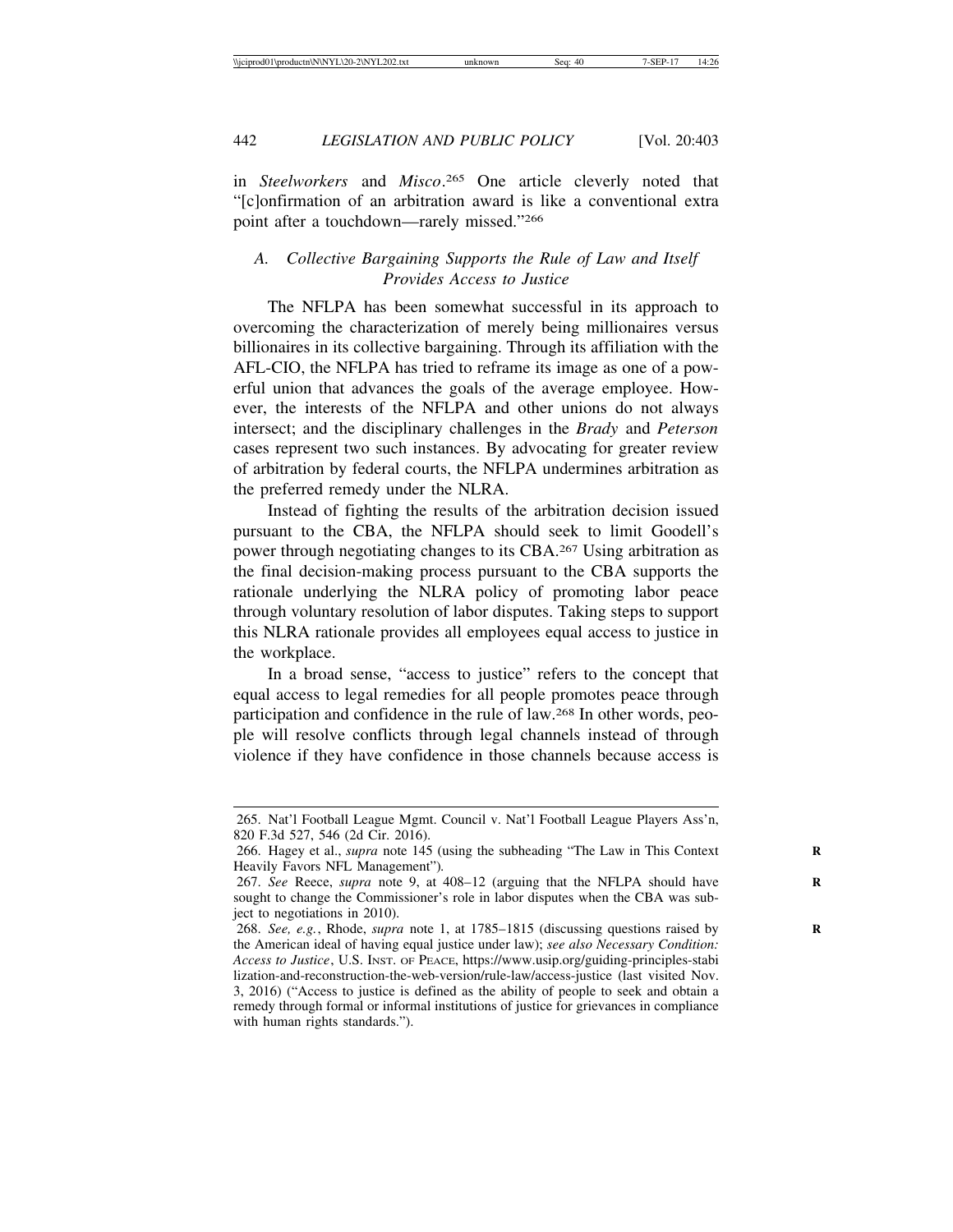equal to all members of society.269 Various elements of a legal system—such as affordable legal representation, physical access to courthouses, capacity of judicial forums, public awareness of rights, or viability of alternative forums—serve as the criteria to measure a society's access to justice.270 When some members of society do not have equal access to those elements, the inequity can jeopardize peace by eroding confidence in the rule of law.271

Collective bargaining provides access to justice by giving employees a voice in the workplace.272 By promoting industrial peace through collective bargaining and providing forums that honor that bargain, the NLRA instills confidence among workers in the fairness of their workplace.273 Confidence in the legal structures that provides workplace fairness under the NLRA may then transfer to other aspects of workers' lives, increasing confidence in the rule of law in society as a whole.274 Collective bargaining therefore constitutes an important element of access to justice.275

Without collective bargaining for an arbitration process under the NLRA, most employees would be subject to the employment at-will doctrine.276 The at-will doctrine constitutes the default rule in almost

272. Cameron, *supra* note 2, at 227. **R**

273. *See* United Steelworkers of Am. v. Am. Mfg. Co., 363 U.S. 564 (1960) ("The processing of even frivolous claims may have therapeutic values of which those who are not a part of the plant environment may be quite unaware.").

274. *See* Cameron, *supra* note 2, at 226–27 (suggesting that collective bargaining supports the rule of law, based on a strong correlation between countries with high rule-of-law indicators and high union density).

275. *See id.* at 217, 219, 231 (explaining that collective bargaining in a country strongly correlates with the indicators of access to justice, including respect of fundamental labor rights and accessible and impartial alternative dispute resolution systems).

<sup>269.</sup> *See Necessary Condition: Access to Justice*, *supra* note 268 ("There is no access to justice where citizens (especially marginalized groups) fear the system, see it as alien, and do not access it; where the justice system is financially inaccessible; where individuals have no lawyers; where they do not have information or knowledge of rights; or where there is a weak justice system.").

<sup>270.</sup> *Id.*

<sup>271.</sup> *Id.*; *see also Access to Justice and Rule of Law*, UNITED NATIONS DEV. PRO-GRAMME, http://www.undp.org/content/undp/en/home/ourwork/democraticgovernance/focus\_areas/focus\_justice\_law.html (last visited Nov. 3, 2016) (emphasis omitted) ("The poor and marginalized are too often denied the ability to seek remedies in a fair justice system. UNDP promotes effective, responsive, accessible and fair justice systems as a pillar of democratic governance.").

<sup>276.</sup> Michael Z. Green, *Opposing Excessive Use of Employer Bargaining Power in Mandatory Arbitration Agreements through Collective Employee Actions*, 10 TEX. WESLEYAN L. REV. 77, 95–97 (2003) (describing how employer bargaining power prevents individual employees from changing their at-will status but having a union negotiate a CBA with an arbitration clause could level the bargaining playing field); *see also* Richard A. Epstein, *In Defense of the Contract at Will*, 51 U. CHI. L. REV.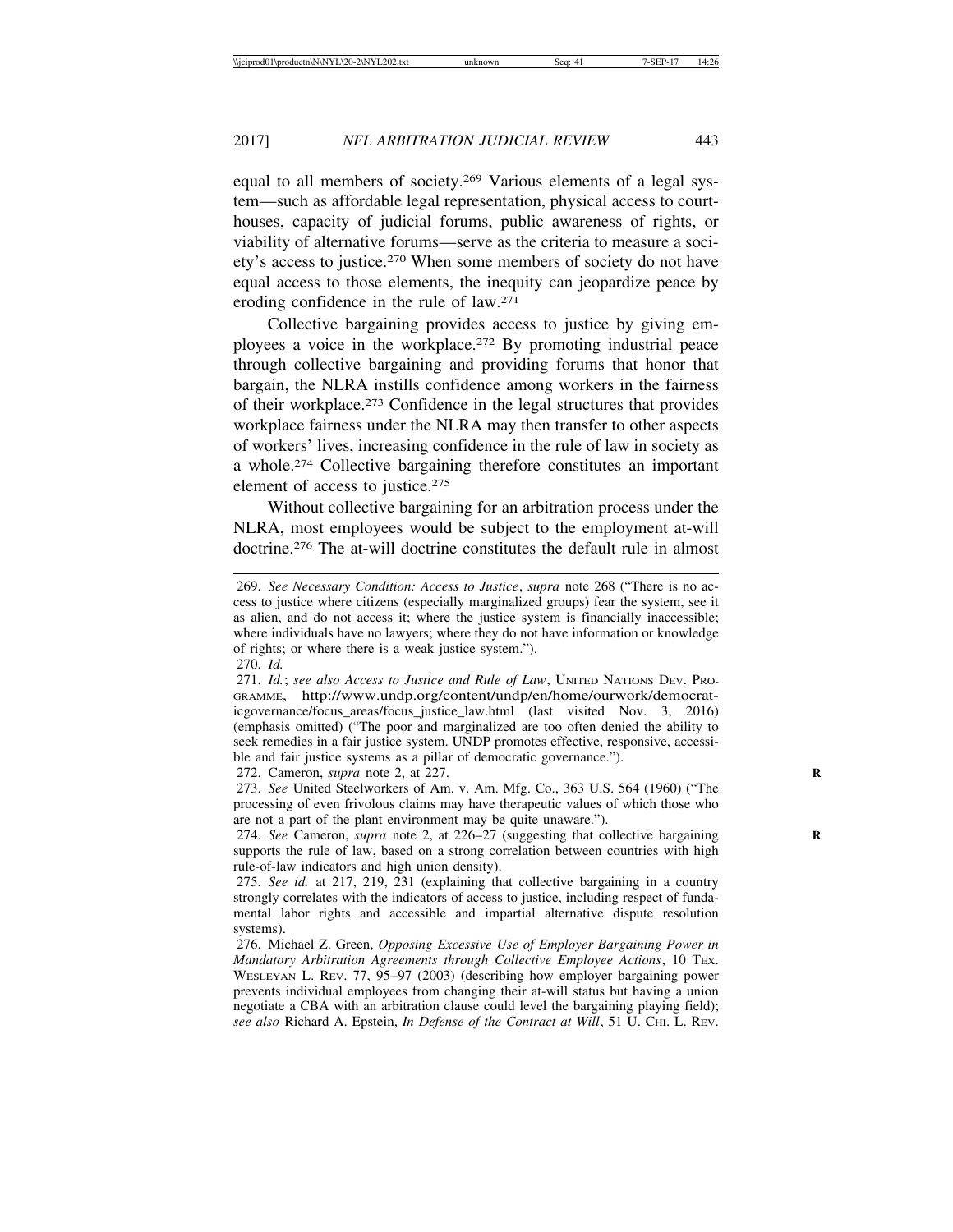every jurisdiction in the United States.277 Bargaining for an arbitration procedure provides union employees with the means to obtain justcause standards for termination and due process.278 Because the union and the employer operate on a relatively level playing field, the parties are able to obtain labor peace through mutually agreed upon terms.279 Although employees are unable to bring successful claims that challenge an employer's actions in an at-will setting, the NLRA empowers employees to assert such claims as viable under a CBA.280 Arbitration procedures therefore serve as a valuable benefit that employees stand to gain in exchange for giving up their right to strike.281

Labor arbitration, thus, is different from so-called "mandatory arbitration" in the employment context.<sup>282</sup> In the labor context, the classic quid pro quo is the arbitration clause for the right to strike.283 In the employment context, mandatory arbitration is compulsory and provides an alternative to litigation.284 Mandatory arbitrations have been the subject of much criticism regarding their effect on access to justice.285 Many critics of mandatory arbitration in the employment con-

<sup>947, 951–69 (1984) (</sup>arguing for the merits of the at-will doctrine); Stephen L. Hayford & Michael J. Evers, *The Interaction Between the Employment-At-Will Doctrine and Employer-Employee Agreements to Arbitrate Statutory Fair Employment Practices Claims: Difficult Choices for At-Will Employers*, 73 N.C. L. REV. 443, 459–63 (1995) (explaining that, although the United States is one of the few industrialized countries to provide no just-cause or due process protections to employees, the NLRA acts as one of the specific statutory exceptions to the at-will doctrine).

<sup>277.</sup> Hayford & Evers, *supra* note 276, at 459 (referring to Montana as the only state **R** that has repudiated the at-will doctrine).

<sup>278.</sup> *See id.* at 459–63 (explaining that, although the United States is one of the few industrialized countries to provide no just-cause or due process protections to employees because of the at-will doctrine, the NLRA acts as one of the specific statutory exceptions to the at-will doctrine); *see also* Rachel Arnow-Richman, *Just Notice: Reforming Employment at Will*, 58 UCLA L. REV. 1, 10 n.23 (2010) (describing how "unions almost always seek and achieve just cause protection for workers" because individual employees do not have bargaining power to negotiate around the at-will system); Nicole B. Porter, *The Perfect Compromise: Bridging the Gap Between At-Will Employment and Just Cause*, 87 NEB. L. REV. 62, 69 (2008) (referring to how collective bargaining under the NLRA allowing just-cause provisions to be negotiated has "restricted an employer's discretion to fire at-will").

<sup>279.</sup> KATHERINE V.W. STONE & ALEXANDER J.S. COLVIN, ECON. POLICY INST., THE ARBITRATION EPIDEMIC: MANDATORY ARBITRATION DEPRIVES WORKERS AND CON-SUMERS OF THEIR RIGHTS 14–15 (2015), http://www.epi.org/publication/the-arbitra tion-epidemic.

<sup>280.</sup> *See* Arnow-Richman, *supra* note 278, at 30; Porter, *supra* note 278, at 69. **R**

<sup>281.</sup> Malin & Ladenson, *supra* note 175, at 1192, 1195. **R**

<sup>282.</sup> STONE & COLVIN, *supra* note 279, at 14–15. **R**

<sup>283.</sup> Malin & Ladenson, *supra* note 175, at 1192. **R**

<sup>284.</sup> *Id.* at 1189 n.11, 1239.

<sup>285.</sup> See STONE & COLVIN, *supra* note 279 (discussing the lower win rate for employees in mandatory arbitration than in federal or state court and explaining that this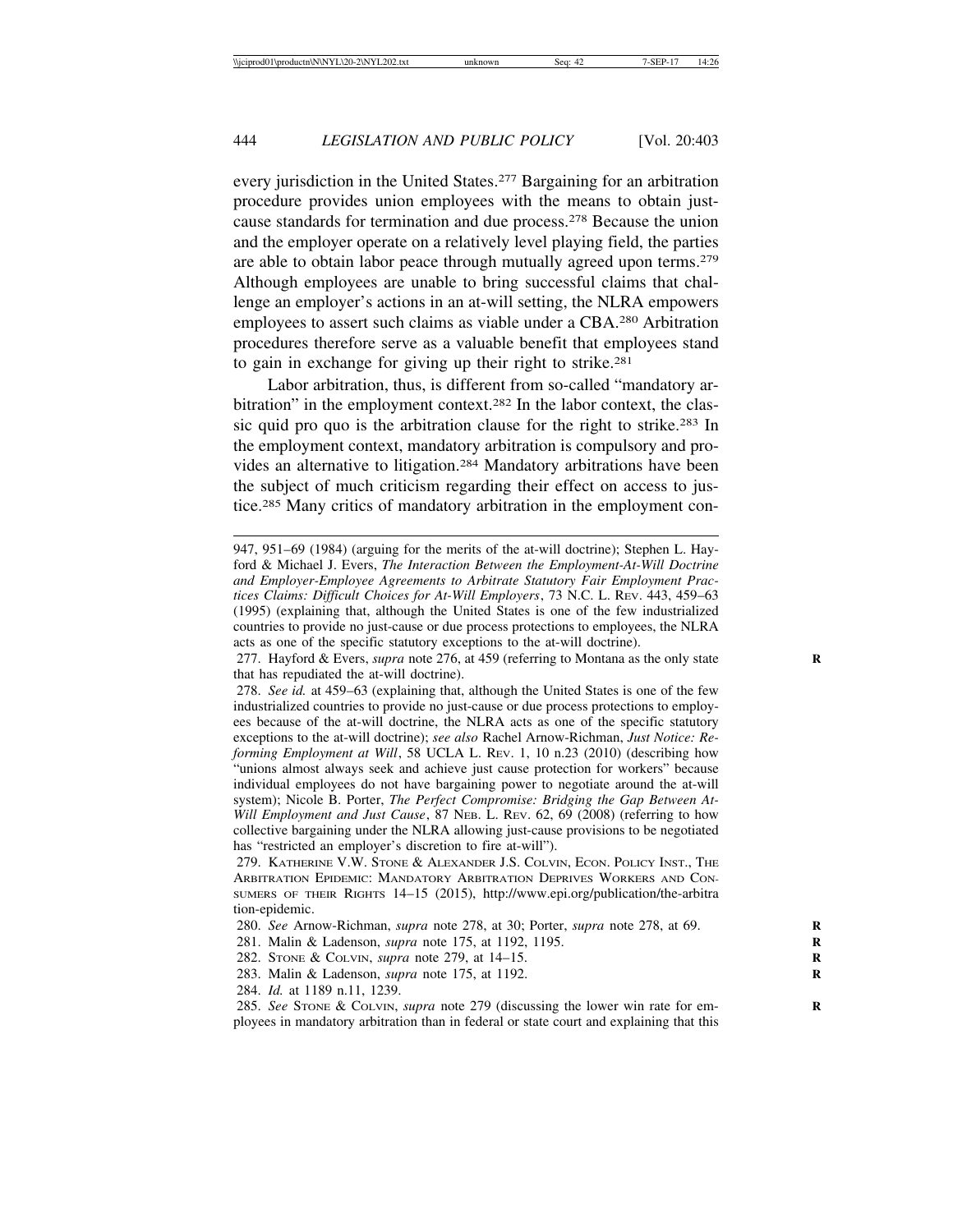text point to the loss of procedural protections and less opportunity for legal representation as harms to access to justice in the workplace.286

By contrast, most employees and employers agree that labor arbitration works well for all parties.287 Arbitration processes established by CBAs are the result of negotiations between roughly equal parties.288 Each party has similar access to legal representation and the economic tools of strikes or lockouts under the NLRA.289 Thus, the parties are able to engage in a negotiation to arrive at mutually agreeable terms, including the desired procedures and substantive rules.<sup>290</sup> Courts conduct a narrow review of arbitration to honor and promote these bargained-for terms.291

However, other scholars, along with the NFLPA, are pressing for new standards of fundamental fairness and due process within labor arbitration despite the fact that the parties have already bargained over terms.292 For them, concerns about arbitrary actions by an arbitrator, without the opportunity to challenge those actions, threaten the entire

286. STONE & COLVIN, *supra* note 2799, at 22 (explaining that lawyers are less **R** likely to represent employees for claims in mandatory arbitration than for claims in litigation).

287. *Id*; Zelek, *supra* note 28, at 207 ("grievance arbitration works well in the United States").

288. Alexander J.S. Colvin, *Mandatory Arbitration and Inequality of Justice in Employment*, 35 BERKELEY J. EMP. & LAB. L. 71, 73 (2014).

289. *See* Malin & Ladenson, *supra* note 175, at 1191–92 (discussing ability to strike **R** under the NLRA); Zachary Palva, *Why the NFL Should Re-Consider Goodell's Role as Judge, Jury, and Executioner*, FORDHAM SPORTS L.F. (Apr. 17, 2016), http://ford hamsportslawforum.com/nfl/why-the-nfl-should-re-consider-goodells-role-as-judge-

jury-and-executioner/#\_edn31 (discussing the bargaining between the NFL and NFLPA as the NFLPA negotiated concessions to end the NFL's 2011 lockout that included giving the Commissioner "unlimited powers or adjudication" in exchange for "health and safety goals including limiting two-a-day practices").

290. Colvin, *supra* note 288, at 75. **R**

291. Malin & Ladenson, *supra* note 175, at 1192; *see also* Michael H. LeRoy, *The* **R** *Narcotic Effect of Antitrust Law in Professional Sports: How the Sherman Act Subverts Collective Bargaining*, 86 TULANE L. REV. 859, 898–99 (2012) (discussing Congress's intent under the NLRA to uphold the bargain of the parties).

292. *See, e.g.*, Robert Boland, *Stop Digging: The Pitfalls of the NFL's Investigatory Procedures*, 39 AM. J. TRIAL ADVOC. 595, 606 (2016) (arguing the role of the Commissioner as arbitrator, when also acing as investigator and prosecutor, should be delegated to neutral third parties because of "numerous egregious violations of process and procedure"); *see also* Reece, *supra* note 9, at 306 (suggesting that process protec-

gap in success leads to lower access to means to pursue any claims at all). *But see* Roberto L. Corrada, *Claiming Private Law for the Left: Exploring Gilmer's Impact and Legacy*, 73 DENV. U. L. REV. 1051, 1069 (1996) (distinguishing between the need for legal representation in court versus arbitration, especially given the difficulty of finding an attorney); Samuel Estreicher, *Saturns for Rickshaws: The Stakes in the Debate over Predispute Employment Arbitration Agreements*, 16 OHIO ST. J. ON DISP. RESOL. 559, 563 (2001) (describing difficulties for most plaintiffs in obtaining counsel in the court system).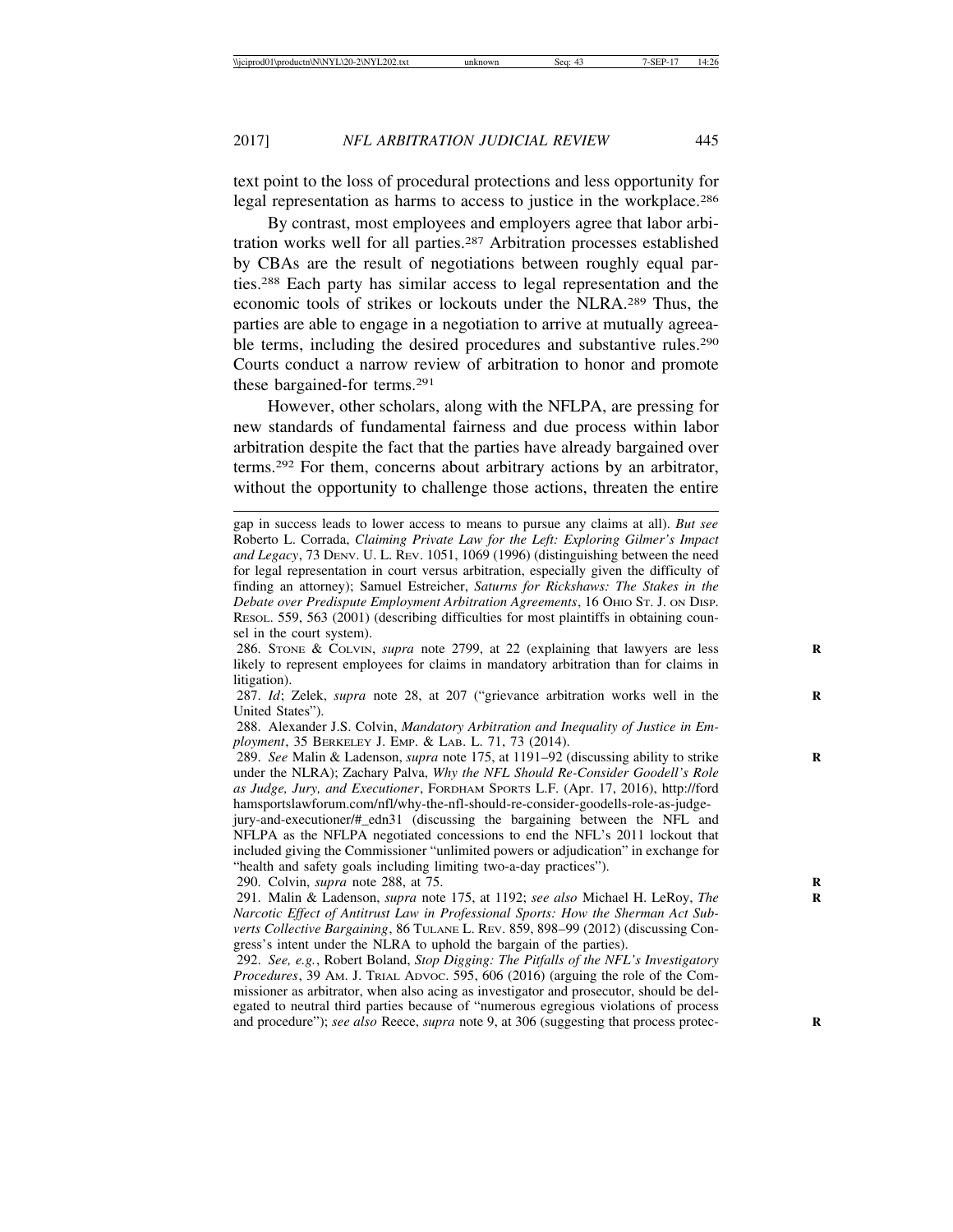fabric of labor relations by not having a fair process.293 According to their position, inherently biased arbitrators must not be allowed to ignore the parties' arguments and parties should not be "denie[d] recourse [when they] have suffered . . . the most egregious violations of due process."294 These concerns may exist, as well as other worries, about "the utter weakness of American labor law" that operates within a "regime that has been ineffectual for 'ordinary' working people since at least the 1970s" and "has now become ineffectual for professional athletes."295 However, these concerns do not justify making distinctions in how legal arguments about enforcing labor arbitrator decisions may be processed by the courts for professional athletes versus a typical worker.

Contrary to this position, questions of fundamental fairness and due process that are not based upon terms in the CBA raise concerns about violating the parties' chosen dispute resolution process of having the arbitrator make the final determination.296 Additionally, in the

295. *See* Michael C. Duff, *What Brady v. N.F.L. Teaches About the Devolution of Labor Law*, 52 WASHBURN L.J. 429, 432-433 nn. 16 & 18 (2013).

296. Lippert Tile Co. v. Int'l Union of Bricklayers, 724 F.3d 939, 948 (7th Cir. 2013) (finding that review of arbitration decisions under a CBA and the LMRA is different than review under the FAA as "Section 301 review simply does not include a freefloating procedural fairness standard absent a showing that some provision of the CBA was violated"). In *Lippert*, the party who filed the grievance also sat on the arbitration board that heard the grievance. *Id.* at 948. In rejecting the argument of fundamental unfairness raised by the employer, the Seventh Circuit Court of Appeals stated: "We acknowledge it might seem unusual (at least to those outside the world of labor arbitration) to allow the filer of the grievance to sit on the panel that adjudicates it. If so, it is up to the parties to make sure the CBA prohibits it." *Id.* at 949.

tions should be negotiated into the NFL CBA by the NFLPA to protect arbitrary and biased decisions and to allow for outside arbitrators).

<sup>293.</sup> *See* Brief for U.S. Labor Law & Industrial Relations Professors as Amicus Curiae Supporting Petition for Panel Rehearing and Rehearing *En Banc* at 7, Nat'l Football League Mgmt. Council v. Nat'l Football League Players Ass'n, 820 F.3d 527 (2d Cir. 2016) (No. 15-2801) (asking "[w]hen parties agree to arbitrate, do they also agree to an arbitrary process where that arbitrator may . . . ignore generally accepted principles of industrial due process" and arguing that "parties will no longer be able to trust arbitration as a fundamentally fair process, thereby discouraging its use as a dispute resolution method that protects industrial peace"); *see also* Brief for Appellees National Football League Players Association and Tom Brady at \*1-8, Nat'l Football League Mgmt. Council v. Nat'l Football League Players Ass'n, 820 F.3d 527 (2d Cir. 2016) (No. 15-2801), 2015 WL 8464802, at \*60–61 (advocating for approval of district court decision in favor of Brady and asserting Goodell's decisions were fundamentally unfair and violated due process).

<sup>294.</sup> *See Group of 11 Law Professors File Latest Amicus Brief Supporting Tom Brady*, CBS BOS. (June 3, 2016), http://boston.cbslocal.com/2016/06/03/group-of-11 law-professors-file-latest-amicus-brief-supporting-tom-brady (describing law professors' amicus brief filed in support of Brady arguing that Goodell's decisions violated due process).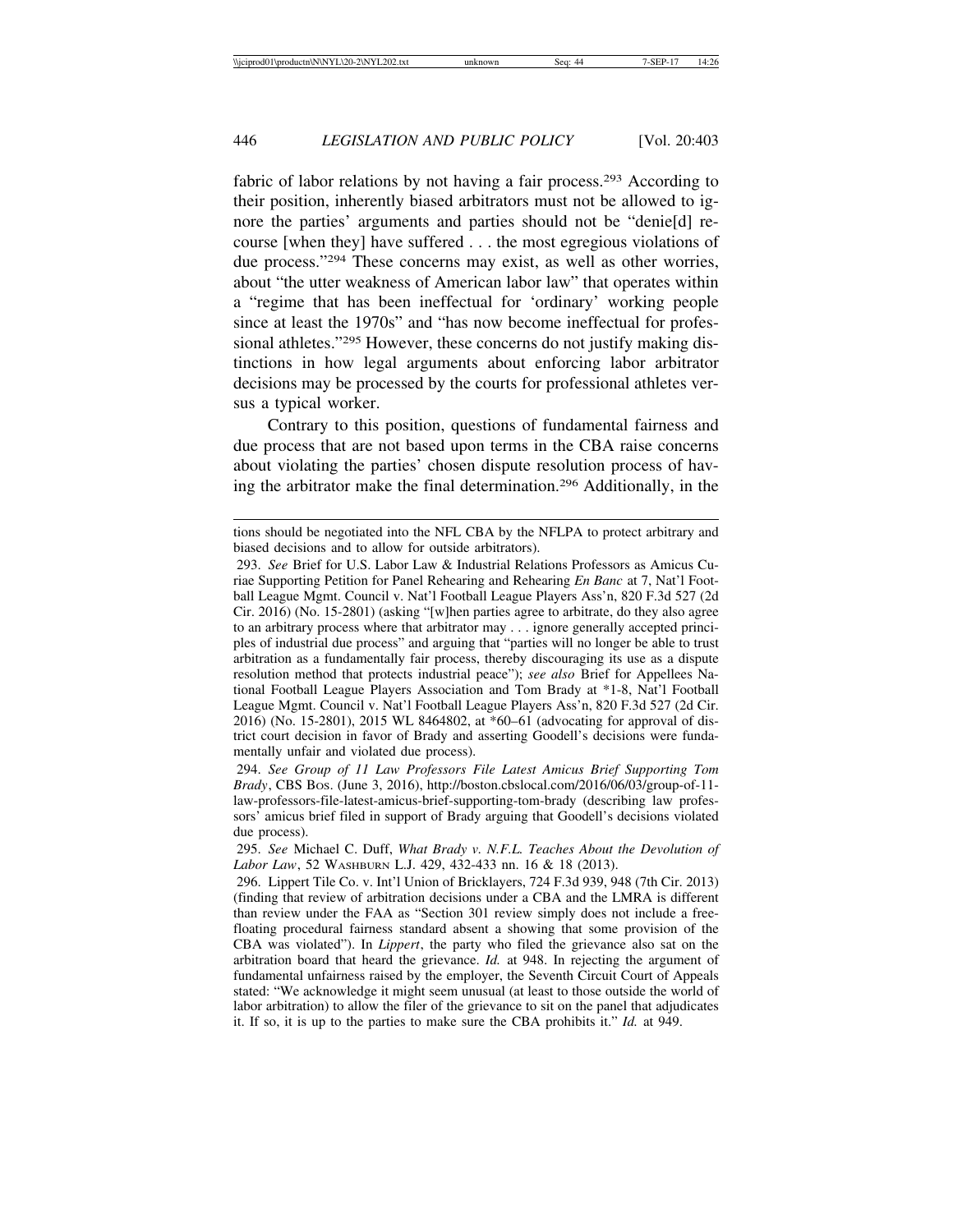case of the NFL CBA, the NFLPA negotiated safety measures for the players in exchange for allowing Goodell to retain broad discretion to sit as arbiter over certain cases.297 If the NFLPA now desires to limit Goodell's power to serve as the final arbitrator, that issue can be addressed in the next CBA.298 Instead of seeking to litigate around the process agreed to by the terms of the parties' current CBA, the NFLPA should seek to change the arbitration procedures that it does not approve of through collective bargaining and maintain the integrity of the NLRA—in other words, uphold the rule of law.

#### *B. The NFLPA's Unequal Access to Federal Court Creates an Equal Access to Justice Problem and Threatens the Rule of Law Under the NLRA*

While the NFLPA may have been seeking to support Tom Brady's best interest in challenging Goodell's authority under the CBA, the NFLPA's ability to obtain federal court review, where other unions cannot, represents a gap in access to justice. Additionally, if the NFLPA's challenges had been successful, those successes may have actually worked to the detriment of union members in ordinarywage industries. Although the NFLPA has succeeded in some respects in getting away from the millionaire-versus-billionaire badge, this disparity in access to federal court harkens back to that divisive description.

The NFLPA obtained federal court review of the merits of arbitration-imposed discipline in the cases of *Brady* and *Peterson*. 299 Al-

<sup>297.</sup> *See* Mark Heisler, *How NFL Players Gave Roger Goodell All That Power and Created a Monster*, FORBES (Sep. 3, 2015), https://www.forbes.com/sites/markheisler/ 2015/09/03/how-nfl-players-gave-roger-goodell-all-that-power-and-created-a-monster /#71105e1c5682 (quoting former NFL player Jeff Saturday, who was part of the NFLPA executive board during the 2011 CBA negotiations with the NFL, stating that the NFLPA gave Goodell his unlimited power in exchange for broader safety concessions, including limiting two-a-day practices and hitting in practice, with the realization that only about "10 to 20 players are going to go [before] [Goodell] anyway . . . when you're talking about 2,000 guys voting on this and they're going to be in the league three or four years, they don't care . . . and they are not worried about the guys who do meet him").

<sup>298.</sup> *See* Chris Deubert et al., *All Four Quarters: A Retrospective and Analysis of the 2011 Collective Bargaining Process, and Agreement in the National Football League*, 19 UCLA ENT. L. REV. 1, 53–54 (2012) (describing how many thought the NFLPA would take a stand on limiting Goodell's power as an arbitrator of discipline decisions under the personal conduct policy but realizing that the newest CBA beginning in 2011 made very little change to Goodell's powers, which he insisted upon retaining). 299. *See* Nat'l Football League Mgmt. Council v. Nat'l Football League Players Ass'n, 125 F. Supp. 3d 449 (S.D.N.Y. 2015), *rev'd*, 820 F.3d 527 (2d Cir. 2016); Nat'l Football League Players Ass'n v. Nat'l Football League, 88 F. Supp. 3d 1084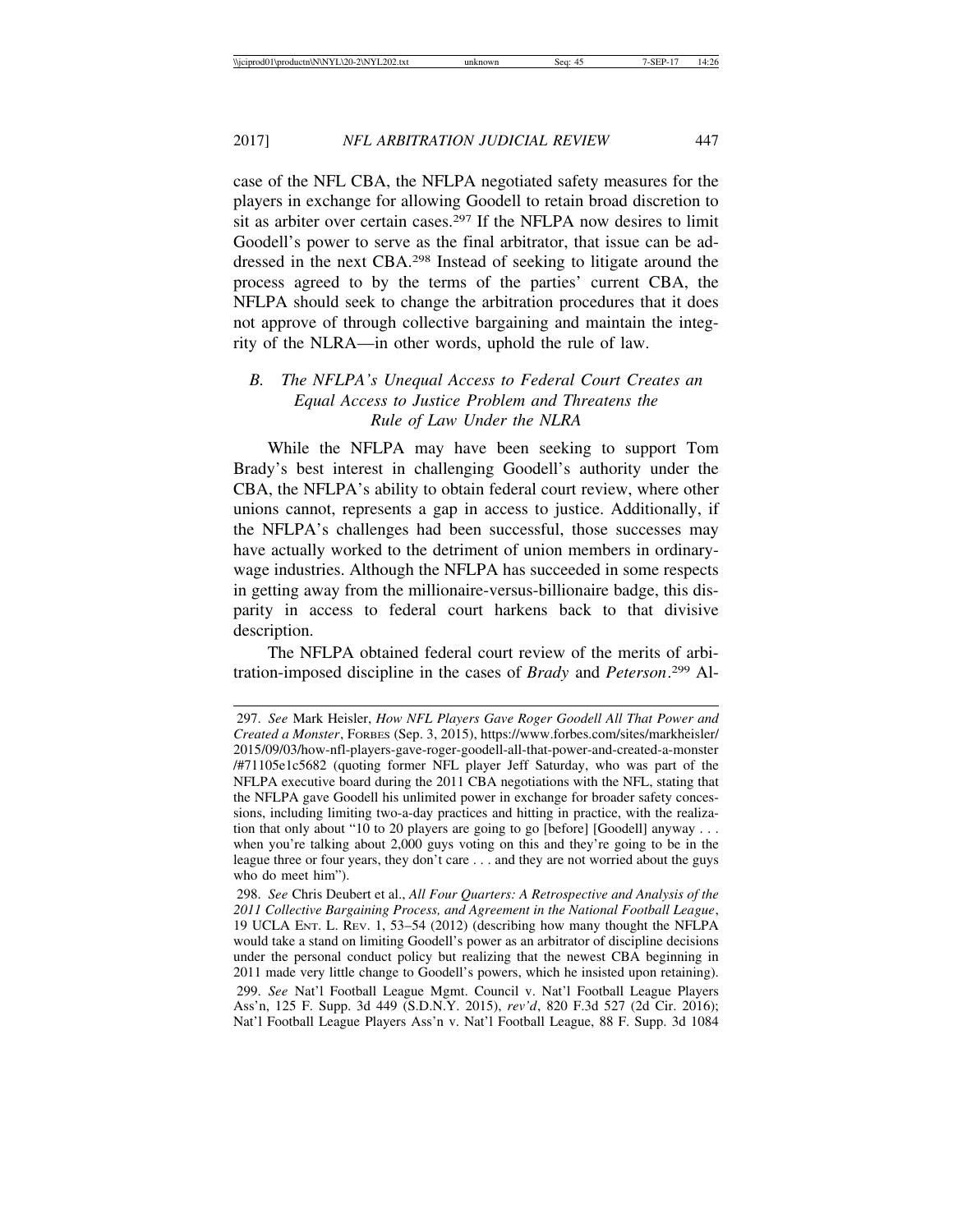though typical unions are unable or unwilling to fund legal actions in federal courts, professional football players, represented by the NFLPA, have enjoyed greater access. There are several reasons that likely factored into the NFLPA's greater access to federal court most of which are based on the NFLPA's greater financial resources. Whereas the median weekly earnings for union members in 2016 were \$1004,300 the average NFL player makes approximately \$38,460 per week.301 As a result, the NFLPA has employees with greater incomes than employees in other industries. Consequently, the NFLPA can charge significantly higher dues than unions in other industries.<sup>302</sup>

The NFLPA's treasury also benefits from "the union's enormous income from royalties paid to it for NFL paraphernalia under the collective bargaining agreement."303 In 2015, for example, the union's royalties were worth \$138 million.304 Moreover, the NFLPA operates a business entity that creates profits from the licenses it owns.305 These financial resources give the NFLPA a strong financial advantage over unions in traditional workplaces, which must rely on dues checkoff provisions as their primary source of funding.306

The NFLPA's excellent financial condition allows it to take on more legal challenges. The NFLPA spent over \$3.5 million on legal

- (D. Minn. 2015), *rev'd and remanded sub nom.* Nat'l Football League Players Ass'n *ex rel.* Peterson v. Nat'l Football League, 831 F.3d 985 (8th Cir. 2016).
- 300. Press Release, Bureau of Labor Stat., U.S. Dep't of Labor, *supra* note 8.

dues-by-50/1#.WDlgi-ErJZ0 (reporting that the NFLPA increased dues from \$10,000 to \$15,000); *see also* Lester Munson, *NFLPA has Spent More than \$3.5 Million on Deflategate Legal Fees*, ESPN (July 28, 2016), http://espn.go.com/nfl/story/\_/id/1716 4081/nflpa-spent-more-35-million-deflategate-legal-fees.

304. *Id.*

305. Maury Brown, *NFL Players, Inc. Could Be NFLPA's War Chest to Take On Goodell and Owners*, FORBES (Sept. 10, 2016), http://www.forbes.com/sites/maury brown/2016/09/09/business-of-nfl-players-inc-key-to-strengthening-players-weathering-strike-or-lockout/#5f4c257f62a8.

306. *See Conducting Audits in Small Unions—A Guide for Trustees*, OFFICE OF LA-BOR-MGMT. STANDARDS, U.S. DEP'T OF LABOR, ch. 4, https://www.dol.gov/olms/ regs/compliance/smunion/smunions.htm#fig4 (last updated Apr. 22, 2014) ("Local unions receive most of their money from their members in the form of dues payments. A common method of paying union dues is through dues checkoff."). *See also id.* at fig. 4.

<sup>301.</sup> *See* Kurt Badenhausen, *Average MLB Player Salary Nearly Double NFL's, But Still Trails NBA's*, FORBES (Jan. 23, 2015), http://www.forbes.com/sites/kurtbaden hausen/2015/01/23/average-mlb-salary-nearly-double-nfls-but-trails-nba-players/#565 3d8fb269e. NFL players make the lowest average salary compared with athletes in other major professional sports leagues*. Id.*

<sup>302.</sup> *See* Joe Saraceno, *NFLPA Building Lockout War Chest by Increasing Player Dues by 50%*, USA TODAY (Sept. 22, 2009), http://content.usatoday.com/communities/thehuddle/post/2009/09/nflpa-building-lockout-war-chest-by-increasing-player-

<sup>303.</sup> Munson, *supra* note 302.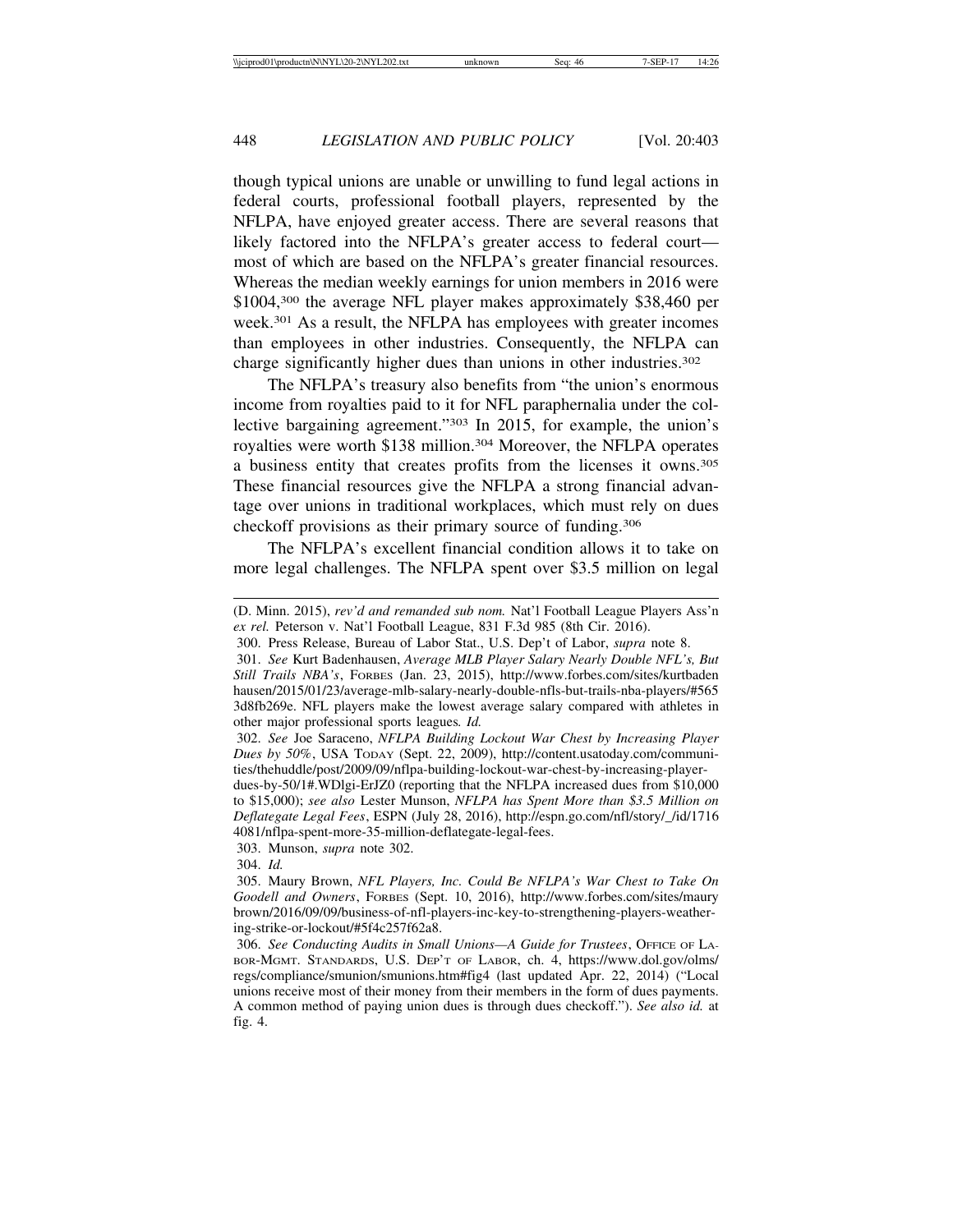fees in Brady's case, including around \$700,000 for Kessler's appeal.307 This bigger war chest, in turn, allows the NFLPA to hire exceptional lawyers, from major firms that tend to represent employers. These lawyers make challenges to arbitration enforcement, which in an ordinary context might prevail only on the narrowest grounds. Due to its significant financial standing, the NFLPA seems to have a greater capacity to hire legal counsel who can pursue claims in federal court that most judges would never entertain.

#### CONCLUSION: TO ACHIEVE ACCESS TO JUSTICE, THE NFLPA SHOULD EFFECTUATE CHANGE OF GOODELL'S DECISIONS ON THE MERITS AT THE BARGAINING TABLE. NOT IN COURT

After viewing recent NFL cases, a typical citizen might believe that a union can easily question a labor arbitration's outcome on the merits. This result represents an access to justice issue as to how federal courts will consistently address initial challenges to individual disciplinary actions regardless of the affordable legal resources a particular union employee may be able to obtain. This Article concludes that it is in the best interest of both unions and employers for federal district courts to refrain from weighing in on the merits of disputes arising under a CBA. Further, courts should only look to see if the dispute cannot be resolved by interpreting the CBA and using the final dispute resolution process provided for in that agreement. Federal courts must also employ this narrow judicial review in high-profile sports labor disputes that could otherwise mislead the public and create a lack of justice perception for those union workers who cannot afford the legal resources that NFL players may obtain to challenge disciplinary actions in court.

By undermining the rationale for collective bargaining through overturning arbitration enforcement and giving judges the ability to assess the merits of a labor dispute, some courts have eroded the rule of law under the NLRA through giving the NFLPA unequal access to federal court. Typical hourly union members cannot obtain review of similar issues in federal court. Judges undermine the parties' good faith negotiations by ignoring bargained-for terms when they engage in substantive review of labor disputes. As a result, the rule of law under the NLRA is diminished. Further, the increased access to federal court obtained by wealthy professional athletes is more likely to be mimicked by wealthy employers in other contexts to the detriment